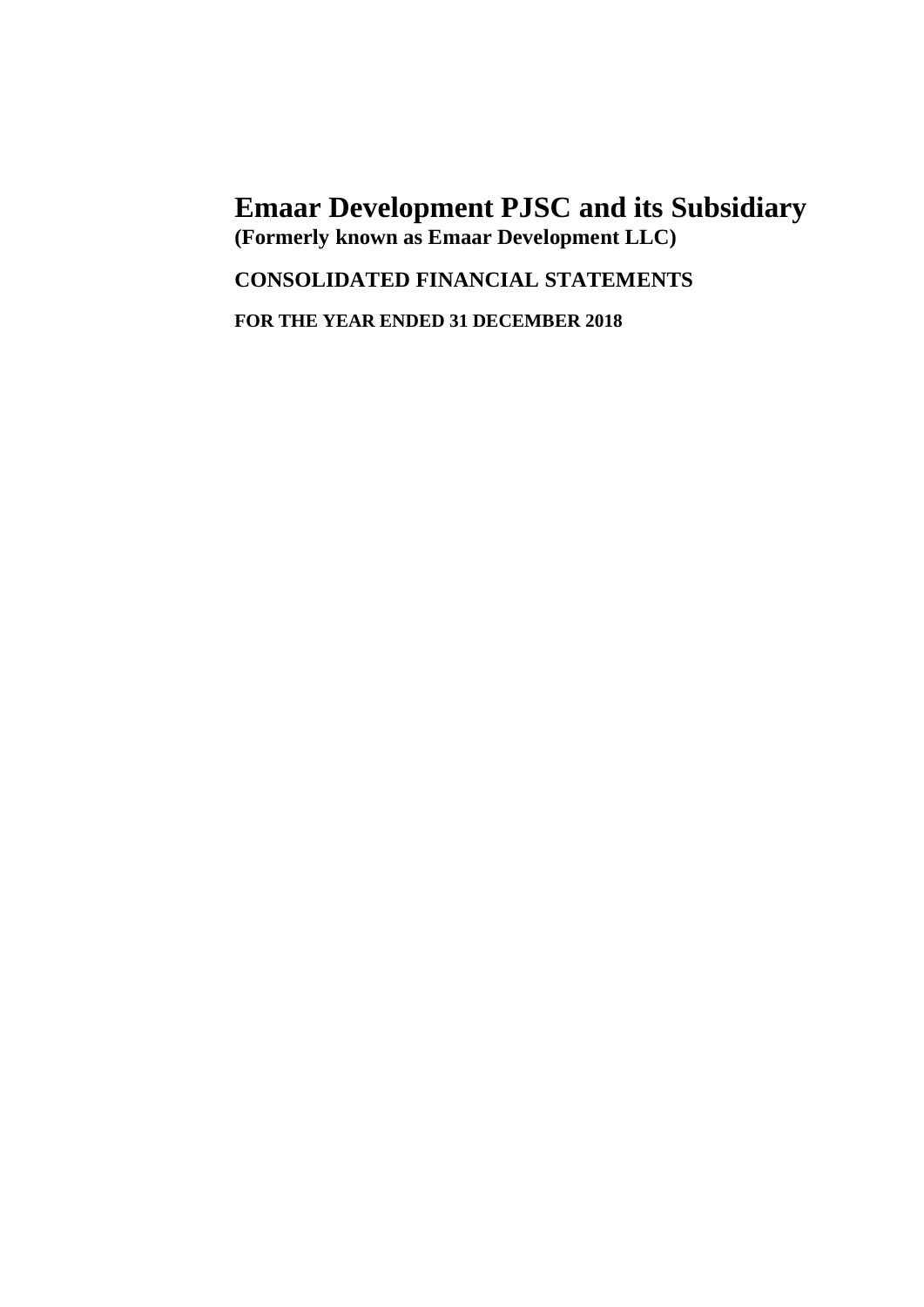## **Consolidated Financial Statements For the Year Ended 31 December 2018**

## **Table of Contents**

|                                                             | <b>Pages</b> |
|-------------------------------------------------------------|--------------|
| Directors' Report                                           | $1 - 2$      |
| <b>Report on Audit of Consolidated Financial Statements</b> | $3 - 8$      |
| <b>Consolidated Statement of Comprehensive Income</b>       | 9            |
| <b>Consolidated Statement of Financial Position</b>         | 10           |
| <b>Consolidated Statement of Changes in Equity</b>          | $11 - 12$    |
| <b>Consolidated Statement of Cash Flows</b>                 | 13           |
| <b>Notes to the Consolidated Financial Statements</b>       | $14 - 47$    |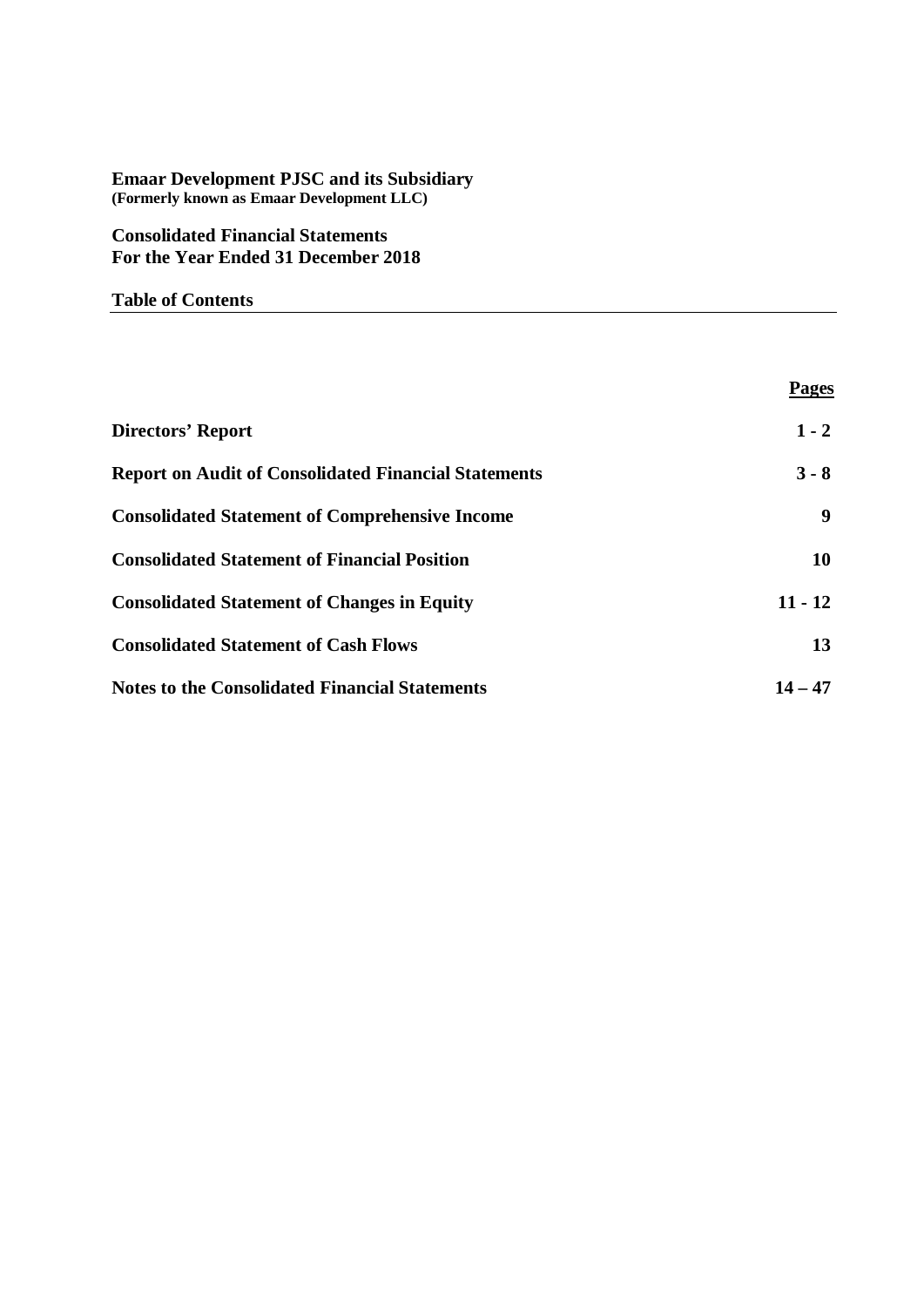## **DIRECTORS' REPORT**

The Board of Directors of Emaar Development PJSC (the "Company") and its Subsidiary (the "Group") has pleasure in submitting the consolidated statement of financial position of the Group as at 31 December 2018 and the related consolidated statement of comprehensive income. consolidated statement of changes in equity and consolidated statement of cash flows for the year ended 31 December 2018.

### Principal activities

The principal activities of the Group are property development and development management in the UAE.

## Financial results

The Group has recorded a net profit attributable to the owners of the Parent of AED 3,901 million for the year ended 31 December 2018.

In accordance with the Articles of Association of the Company and UAE Federal Law No. (2) of 2015, an appropriation of AED 419 million is made to a legal reserve from the distributable profit of AED 4,195 million from 21 November 2017 to 31 December 2018. The transfer of profit to legal reserve will be allocated until it reaches 50% of the paid-up share capital.

During the year, a cash dividend of AED 0.26 per share was paid which was approved by the shareholders of the Company at the General Meeting held on 17 October 2018.

The balance of the distributable profit after considering appropriation to legal reserve and dividend paid is transferred to retained earnings. Total shareholders' funds as at 31 December 2018 amount to AED 7,945 million.

## Outlook for 2019

Emaar Development had a remarkable year driven by strong Dubai property sales in the UAE and international markets resulting in sales backlog of AED 36 billion (including its joint ventures and joint development agreements) to be recognised as revenue over the coming years.

The Groups significant backlog and robust development pipeline sets the platform to continue delivering on our founding objective of 'shaping the future'. Towards this we shall continue to focus on setting benchmarks in design, build quality and choice of amenities. Our successful strategy to unlock the true potential of Emaar's property development business has been aimed at delivering long-term value for our shareholders, and we will continue to focus on our core competency.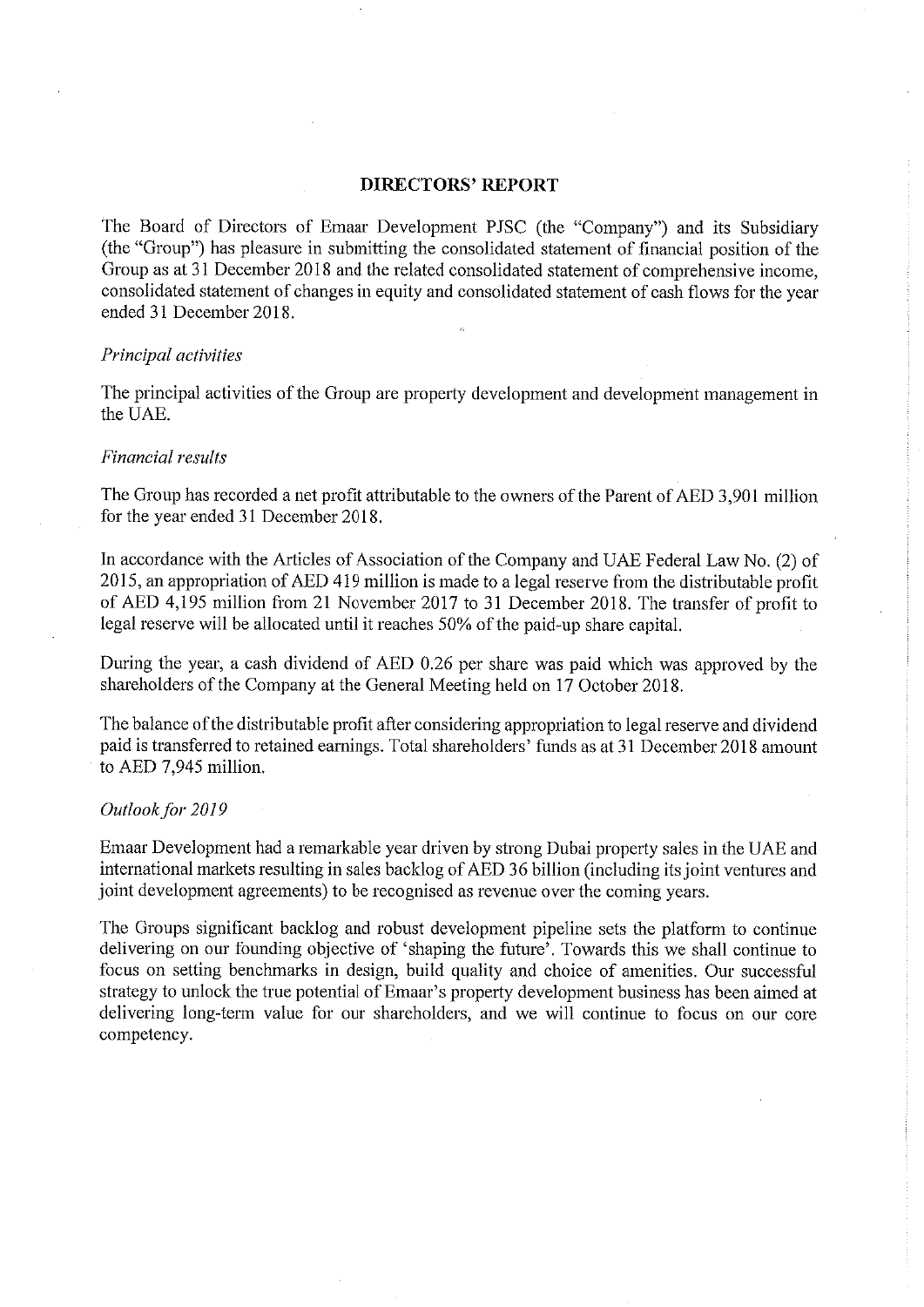## **DIRECTORS' REPORT (continued)**

## **Directors**

Mr. Mohamed Ali Alabbar Mr. Jamal Majed Theniyah Mr. Ahmed Jamal Jawa Mr. Arif Obeid Al Dehail Dr. Aisha Bin Bishr Mr. Abdulla Alawar Mr. Adnan Kazim

(Chairman) (Vice Chairman) (Director) (Director) (Director) (Director) (Director)

## **Auditors**

Ernst and Young were appointed as external auditors of the company for the year ended 31 December 2018. The Board of Directors has recommended Ernst and Young as the auditors for 2019 for approval by the shareholders at the forthcoming Annual General Meeting.

On behalf of the Board

Mohamed Ali Alabbar Chairman Dubai, United Arab Emirates

20 March 2019

 $\mathcal{N}$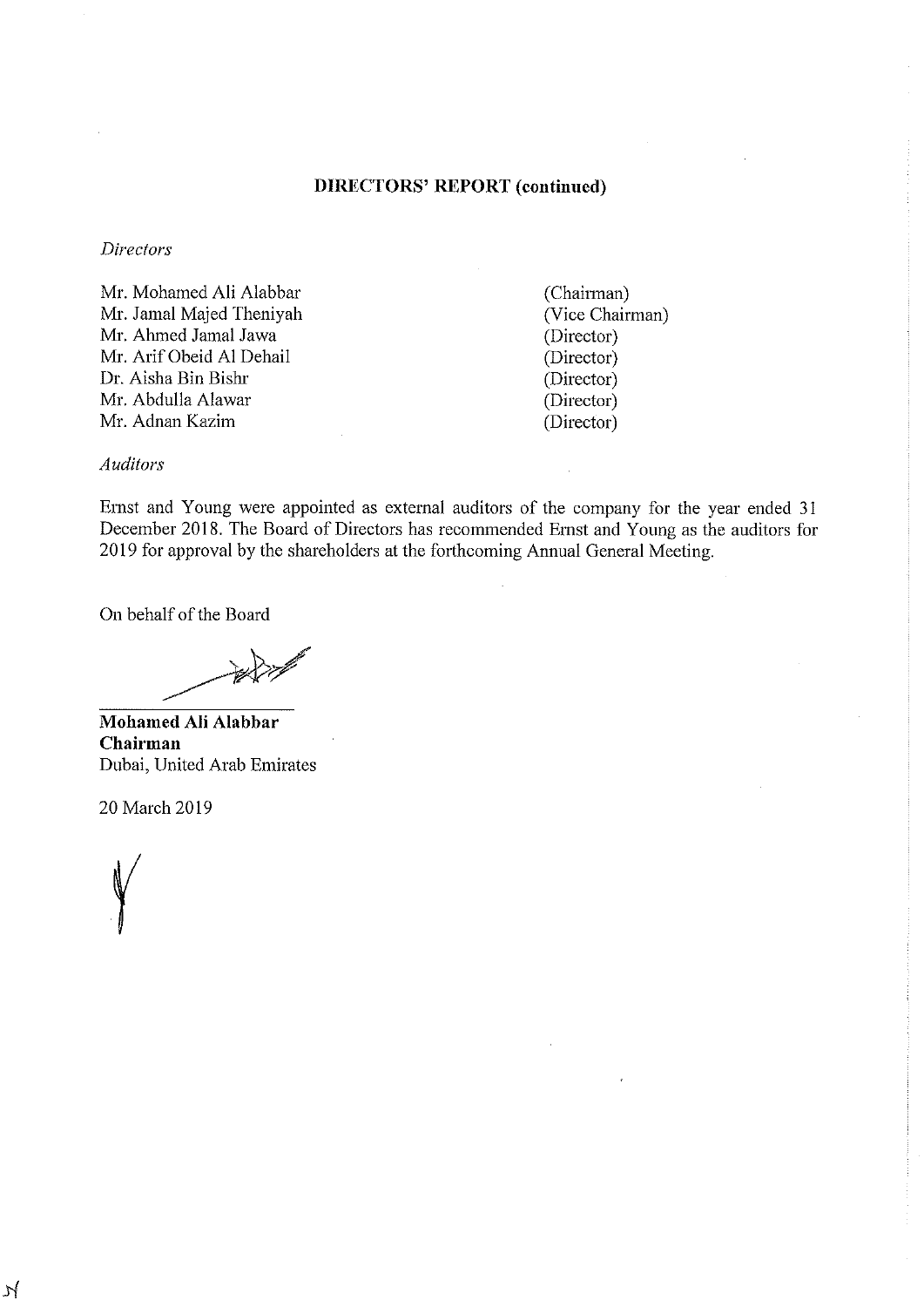

Ernst & Young P.O. Box 9267 28th Floor, Al Sagr Business Tower Sheikh Zaved Road Dubal, United Arab Emirates

Tel: +971 4 332 4000 Fax: +971 4 332 4004 dubal@ae.ey.com ey.com/mena

## **INDEPENDENT AUDITOR'S REPORT**

## TO THE SHAREHOLDERS OF EMAAR DEVELOPMENT PJSC

## Report on the audit of the consolidated financial statements

## Opinion

We have audited the accompanying consolidated financial statements of Emaar Development PJSC ("the Company") and its subsidiary (together "the Group"), which comprise the consolidated statement of financial position as at 31 December 2018, and the related consolidated statement of comprehensive income, changes in equity and cash flows for the period then ended, and notes to the consolidated financial statements, including a summary of significant accounting policies.

In our opinion, the consolidated financial statements present fairly, in all material respects, the financial position of the Group as at 31 December 2018 and its financial performance and its cash flows for the period then ended in accordance with International Financial Reporting Standards  $("IFRSs").$ 

## **Basis of opinion**

We conducted our audit in accordance with International Standards on Auditing ("ISAs"). Our responsibilities under those standards are further described in the Auditor's responsibilities for the audit of the consolidated financial statements section of our report. We are independent of the Group in accordance with the International Ethics Standards Board for Accountants' Code of Ethics for Professional Accountants (the "IESBA Code") together with the ethical requirements that are relevant to our audit of the consolidated financial statements in the United Arab Emirates, and we have fulfilled our other ethical responsibilities in accordance with these requirements and the IESBA Code. We believe that the audit evidence we have obtained is sufficient and appropriate to provide a basis for our qualified opinion.

## Other matter

The consolidated financial statements of the Group for the year ended 31 December 2017 were not audited and our opinion does not relate to the results for that year, which are presented only for comparison purposes.

## Key audit matters

Key audit matters are those matters that, in our professional judgment, were of most significance in our audit of the consolidated financial statements of the current period. These matters were addressed in the context of our audit of the consolidated financial statements as a whole, and in forming our opinion thereon, and we do not provide a separate opinion on these matters. For each matter below, our description of how our audit addressed the matter is provided in that context.

We have fulfilled the responsibilities described in the Auditor's responsibilities for the audit of the consolidated financial statements section of our report, including in relation to these matters. Accordingly, our audit included the performance of procedures designed to respond to our assessment of the risks of material misstatement of the consolidated financial statements. The results of our audit procedures, including the procedures performed to address the matters below, provide the basis for our audit opinion on the accompanying consolidated financial statements.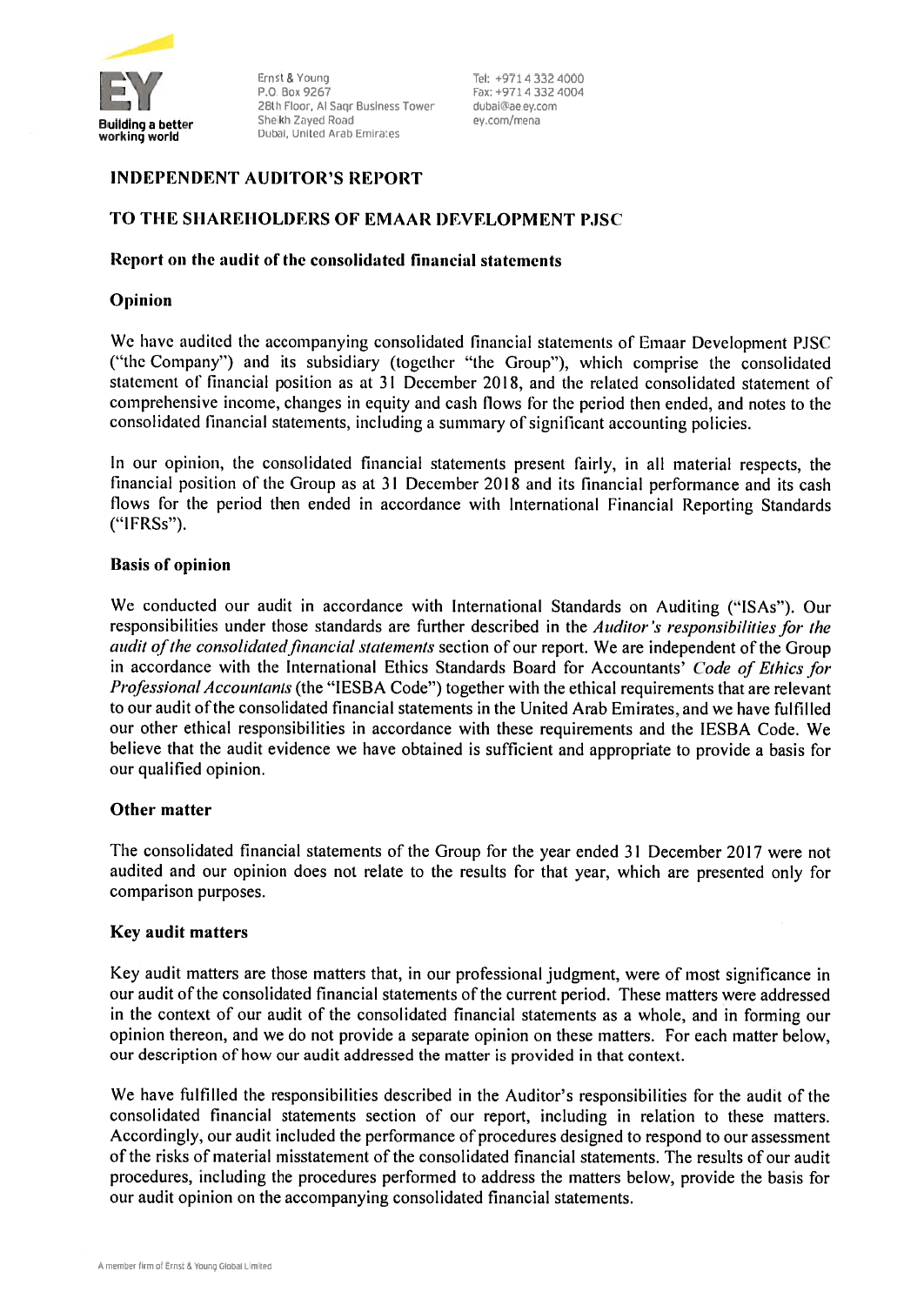

## **INDEPENDENT AUDITOR'S REPORT** TO THE SHAREHOLDERS OF EMAAR DEVELOPMENT PJSC (continued)

Key audit matters

How our audit addressed the key audit matters

## (i) Revenue recognition on sale of properties

Note 2.4 to the consolidated financial statements includes the accounting policy followed by the Group for recognising revenue on sale of properties.

The Group early adopted IFRS 15 -Revenue from Contracts with Customers issued by the International Accounting Standards Board (IASB) with effect from 1 Jänuary 2015.

Revenue recognition on sale of properties, including villas, apartments, commercial units and plots of land, involves significant inherent risks due to the judgment and estimation involved. Audit of judgments around the percentage of completion of projects including the costs incurred to date against the total cost of the project and the successful completion of the project in the absence of sale of all the units under development was an item requiring significant audit attention, in particular consideration of:

- $\bullet$ The ability of the Group to enforce payment for work completed under the terms of its contract thereby meeting the IFRS 15 criteria for revenue recognition over time:
- The total expected cost of completion  $\bullet$ of the real estate development to which the sold unit belongs;
- The likelihood of collection of the  $\bullet$ remaining sales consideration;
- The sales incentives or other valuable considerations offered in the sales purchase agreements; and
- The amount of infrastructure costs to  $\bullet$ be incurred  $\mathbf{t}$ complete the development as committed.

We reviewed the contracts on a sample basis for sale of real estate units including villas, apartments, commercial units and plots of land to identify the performance obligations of the Group under these contracts and assessed whether these performance obligations are satisfied over time or at a point in time based on the criteria specified under IFRS 15. Our focus under these contracts included the determination of whether the Group has enforceable right to payment  $for$ performance completed to date in order to ourselves over the revenue satisfy recognition under these contracts.

We performed test of details on a sample basis to determine that the costs incurred on the developments are recorded and capitalised. We also assessed the allocation of these costs to the sold and unsold units based on their relative area in the real estate development projects by review of the project wise summary of the cost allocation prepared by the management.

We evaluated the Group's budget and forecasting accuracy associated with project costs and estimating costs to complete. We assessed project costs to date and estimates for remaining development risks.

In addition, we evaluated the adequacy of the disclosures regarding revenue recognition on sale of properties. Note 2.4 to the consolidated financial statements includes the accounting policy followed by the Group for recognising revenue on sale of properties.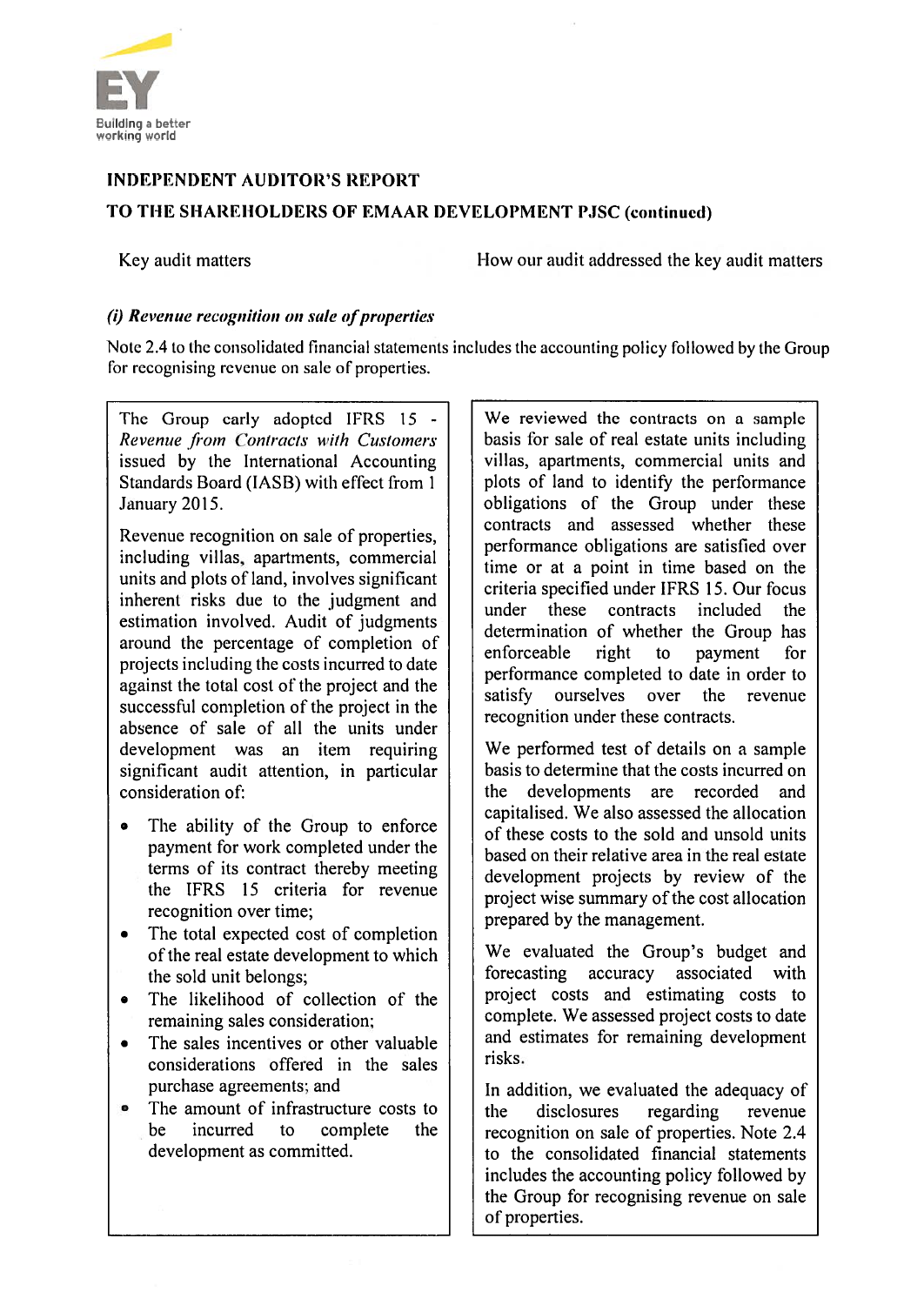

## TO THE SHAREHOLDERS OF EMAAR DEVELOPMENT PJSC (continued)

Key audit matters

How our audit addressed the key audit matters

## (ii) Impairment review of development properties

The 1 Group assesses indicators of impairment on its development properties, both for completed projects and projects under development, on an ongoing basis due to the volatility in the market values.

The Group uses valuations carried out by third party valuers to ascertain impairment on these properties. The valuation of the properties involves significant estimation and assumptions. Any variation in the estimation  $\ell$  assumptions used for the valuation of the property could have a material impact on the consolidated financial statements of the Group.

In determining a project's valuation the valuers use the direct comparison method for completed projects and the residual appraisal method for projects under development. The Direct Comparison method involves the analysis  $\alpha$ f transactions relating to direct comparable units where available and is deemed an appropriate approach to adopt in making an assessment of market value. For projects under development, the value of the project is determined by estimating the fair value of the completed project using a capitalisation method less estimated costs to completion and a risk premium.

The existence of significant estimation uncertainty warrants significant audit attention in this area as the amounts involved are very significant. There were also a number of specific factors affecting the valuations in the year which we considered when making our assessment.

We involved our internal real estate valuation specialists to review the valuation reports for selected properties and assessed whether the valuation approach and methods used are in accordance with the established standards for valuation of the properties and suitable for use in determining the fair value for the purpose of assessment of impairment loss. Our internal specialist also assessed the assumptions used by the third party valuers in the valuation process.

We have performed audit procedures to assess whether the source data used for the valuation are reasonable by comparing the source data used in the valuation to the management reports, and other procedures to obtain insight into the calculation models used to determine the recoverable value. We have discussed the source data and the related estimation uncertainties with various project officers and management. We also considered the reasonableness of other assumptions that are not so readily comparable with published benchmarks, such as discount rates, rate of return etc. Where assumptions were outside the expected range or otherwise unusual, and/or valuations showed unexpected movements, we extended our audit procedures and, when necessary, held further discussions with the management.

We also evaluated the competence, objectivity and independence of the third party valuers, and the experience of the management personnel involved in the valuation process.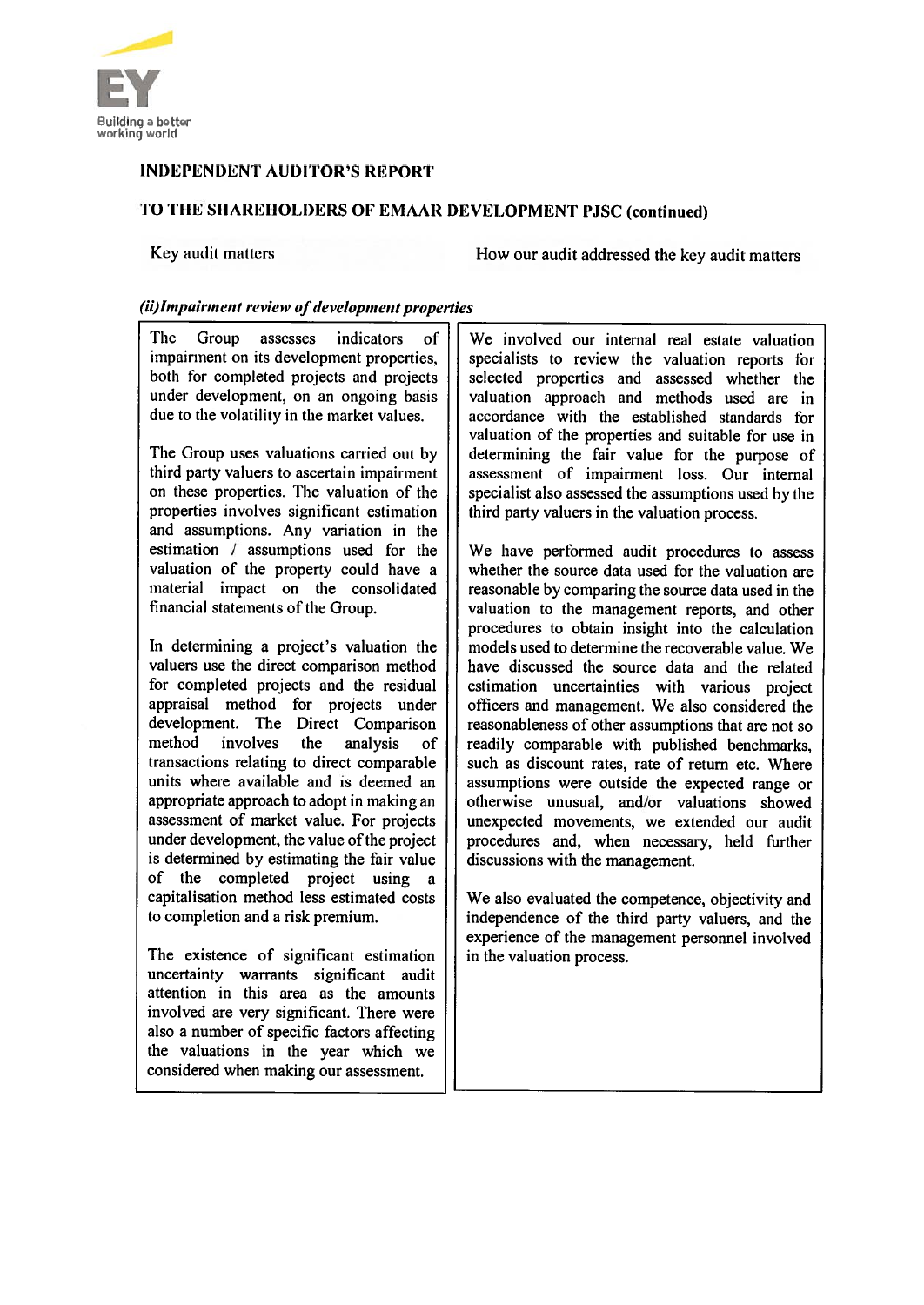

## TO THE SHAREHOLDERS OF EMAAR DEVELOPMENT PJSC (continued)

## **Other information**

Other information consists of the information included in the Directors' Report, other than the consolidated financial statements and our auditor's report thereon. Management is responsible for the other information.

Our opinion on the consolidated financial statements does not cover the other information and we do not express any form of assurance conclusion thereon.

In connection with our audit of the consolidated financial statements, our responsibility is to read the other information and, in doing so, consider whether the other information is materially inconsistent with the consolidated financial statements or our knowledge obtained in the audit or otherwise appears to be materially misstated. If, based on the work we have performed, we conclude that there is a material misstatement of this other information, we are required to report that fact. We have nothing to report in this regard.

## Responsibilities of the management and Audit Committee for the consolidated financial **statements**

Management is responsible for the preparation and fair presentation of these consolidated financial statements in accordance with IFRSs and in compliance with the applicable provisions of the articles of association of the Company and the UAE Federal Law No. (2) of 2015, and for such internal control as management determines is necessary to enable the preparation of consolidated financial statements that are free from material misstatement, whether due to fraud or error.

In preparing the consolidated financial statements, management is responsible for assessing the Group's ability to continue as a going concern, disclosing, as applicable, matters related to going concern and using the going concern basis of accounting unless management either intends to liquidate the Group or to cease operations, or has no realistic alternative but to do so.

The Audit Committee is responsible for overseeing the Group's financial reporting process.

## Auditor's responsibilities for the audit of the consolidated financial statements

Our objective is to obtain reasonable assurance about whether the consolidated financial statements as a whole are free from material misstatement, whether due to fraud or error, and to issue an auditor's report that includes our opinion. Reasonable assurance is a high level of assurance, but is not a guarantee that an audit conducted in accordance with ISAs will always detect a material misstatement when it exists. Misstatements can arise from fraud or error and are considered material if, individually or in the aggregate, they could reasonably be expected to influence the economic decisions of users taken on the basis of these consolidated financial statements.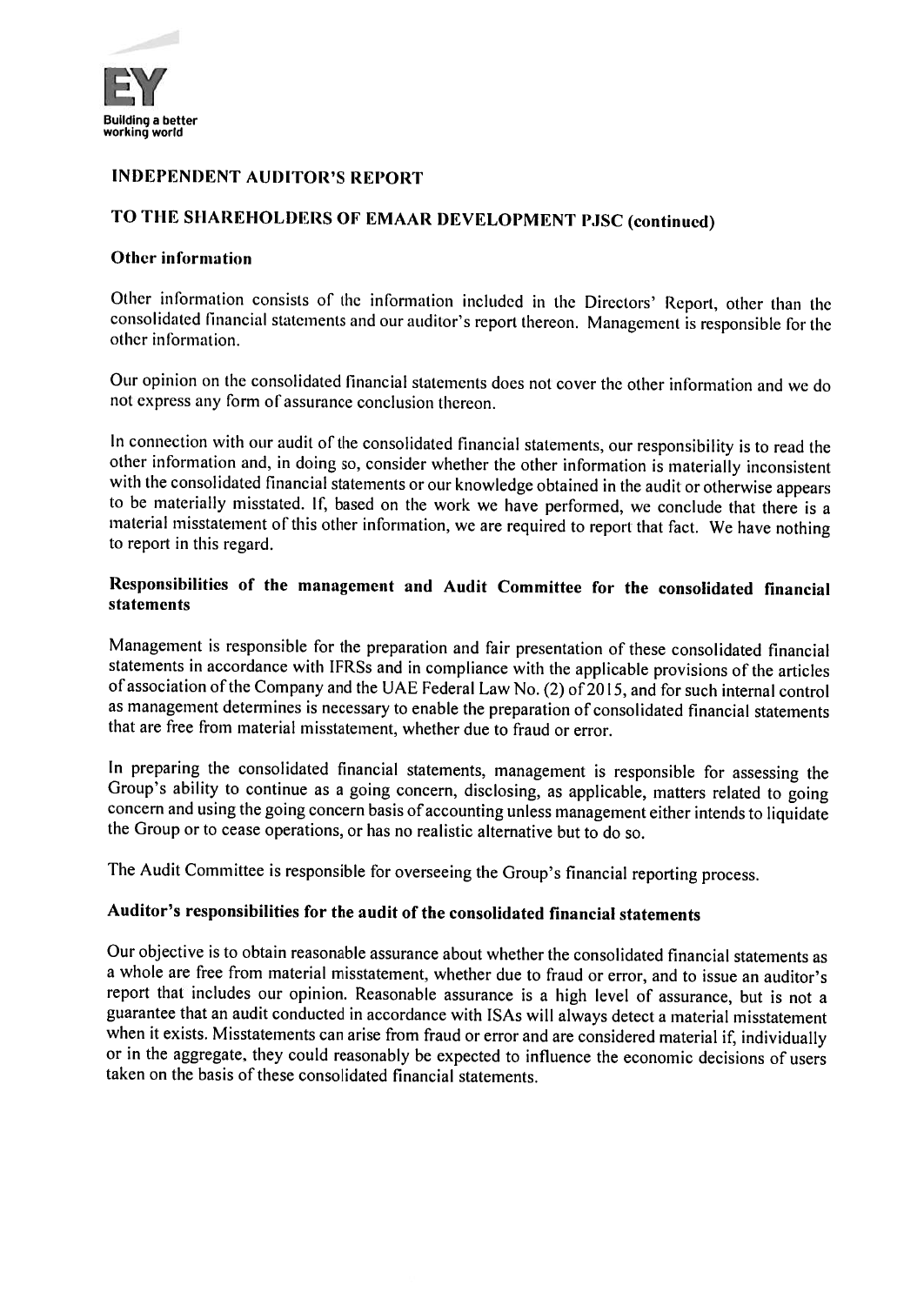

## TO THE SHAREHOLDERS OF EMAAR DEVELOPMENT PJSC (continued)

## Auditor's responsibilities for the audit of the consolidated financial statements (continued)

As part of an audit in accordance with ISAs, we exercise professional judgment and maintain professional skepticism throughout the audit. We also:

- Identify and assess the risks of material misstatement of the consolidated financial statements, whether due to fraud or error, design and perform audit procedures responsive to those risks, and obtain audit evidence that is sufficient and appropriate to provide a basis for our opinion. The risk of not detecting a material misstatement resulting from fraud is higher than for one resulting from error, as fraud may involve collusion, forgery, intentional omissions, misrepresentations, or the override of internal control.
- Obtain an understanding of internal control relevant to the audit in order to design audit procedures  $\bullet$ that are appropriate in the circumstances, but not for the purpose of expressing an opinion on the effectiveness of the Group's internal control.
- Evaluate the appropriateness of accounting policies used and the reasonableness of  $\bullet$ accounting estimates and related disclosures made by management.
- Conclude on the appropriateness of management's use of the going concern basis of  $\bullet$ accounting and, based on the audit evidence obtained, whether a material uncertainty exists related to events or conditions that may cast significant doubt on the Group's ability to continue as a going concern. If we conclude that a material uncertainty exists, we are required to draw attention in our auditor's report to the related disclosures in the consolidated financial statements or, if such disclosures are inadequate, to modify our opinion. Our conclusions are based on the audit evidence obtained up to the date of our auditor's report. However, future events or conditions may cause the Group to cease to continue as a going concern.
- Evaluate the overall presentation, structure and content of the consolidated financial statements,  $\bullet$ including the disclosures, and whether the consolidated financial statements represent the underlying transactions and events in a manner that achieves fair presentation.
- Obtain sufficient appropriate audit evidence regarding the financial information of the entities or business activities within the Group to express an opinion on the consolidated financial statements. We are responsible for the direction, supervision and performance of the group audit. We remain solely responsible for our audit opinion.

We communicate with the Audit Committee regarding, among other matters, the planned scope and timing of the audit and significant audit findings, including any significant deficiencies in internal control that we identify during our audit.

We also provide the Audit Committee with a statement that we have complied with relevant ethical requirements regarding independence, and to communicate with them all relationships and other matters that may reasonably be thought to bear on our independence, and where applicable, related safeguards.

From the matters communicated with the Audit Committee, we determine those matters that were of most significance in the audit of the consolidated financial statements of the current period and are therefore the key audit matters. We describe these matters in our auditor's report unless law or regulation precludes public disclosure about the matter or when, in extremely rare circumstances, we determine that a matter should not be communicated in our report because the adverse consequences of doing so would reasonably be expected to outweigh the public interest benefits of such communication.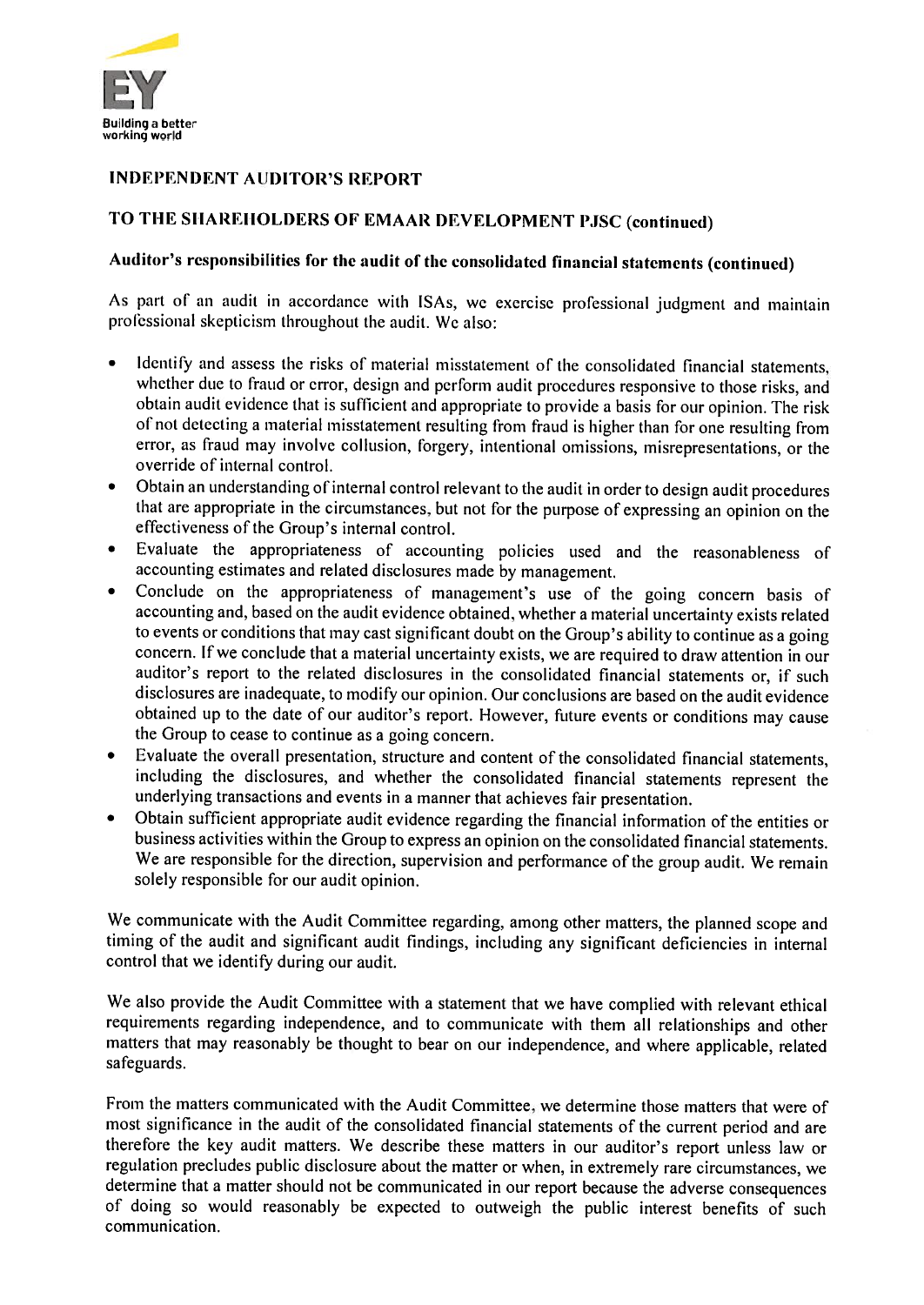

## TO THE SHAREHOLDERS OF EMAAR DEVELOPMENT PJSC (continued)

## Report on other legal and regulatory requirements

Further, as required by the UAE Federal Law No. (2) of 2015, we report that:

- $\mathbf{i}$ we have obtained all the information we considered necessary for the purposes of our audit;
- the consolidated financial statements have been prepared and comply, in all material respects,  $\mathbf{ii}$ with the applicable provisions of the UAE Federal Law No. (2) of 2015, and the articles of association of the Company;
- the Company has maintained proper books of account; iii)
- the financial information included in the Directors' Report is consistent with the books of  $iv)$ account of the Company;
- no investments in shares and stocks were made during the year ended 31 December 2018;  $\mathbf{v})$
- note 23 reflects material related party transactions and the terms under which they were  $\mathbf{v}$ i) conducted;
- vii) based on the information that has been made available to us, nothing has come to our attention which causes us to believe that the Company has contravened during the financial period ended 31 December 2018 any of the applicable provisions of the UAE Federal Law No. (2) of 2015 or of its articles of association which would materially affect its activities or its financial position as at 31 December 2018; and
- viii) note 5 reflects the social contributions made during the year.

For Ernst & Young

mer

Signed by: Anthony O'Sullivan Partner Registration No: 687

20 March 2019

Dubai, United Arab Emirates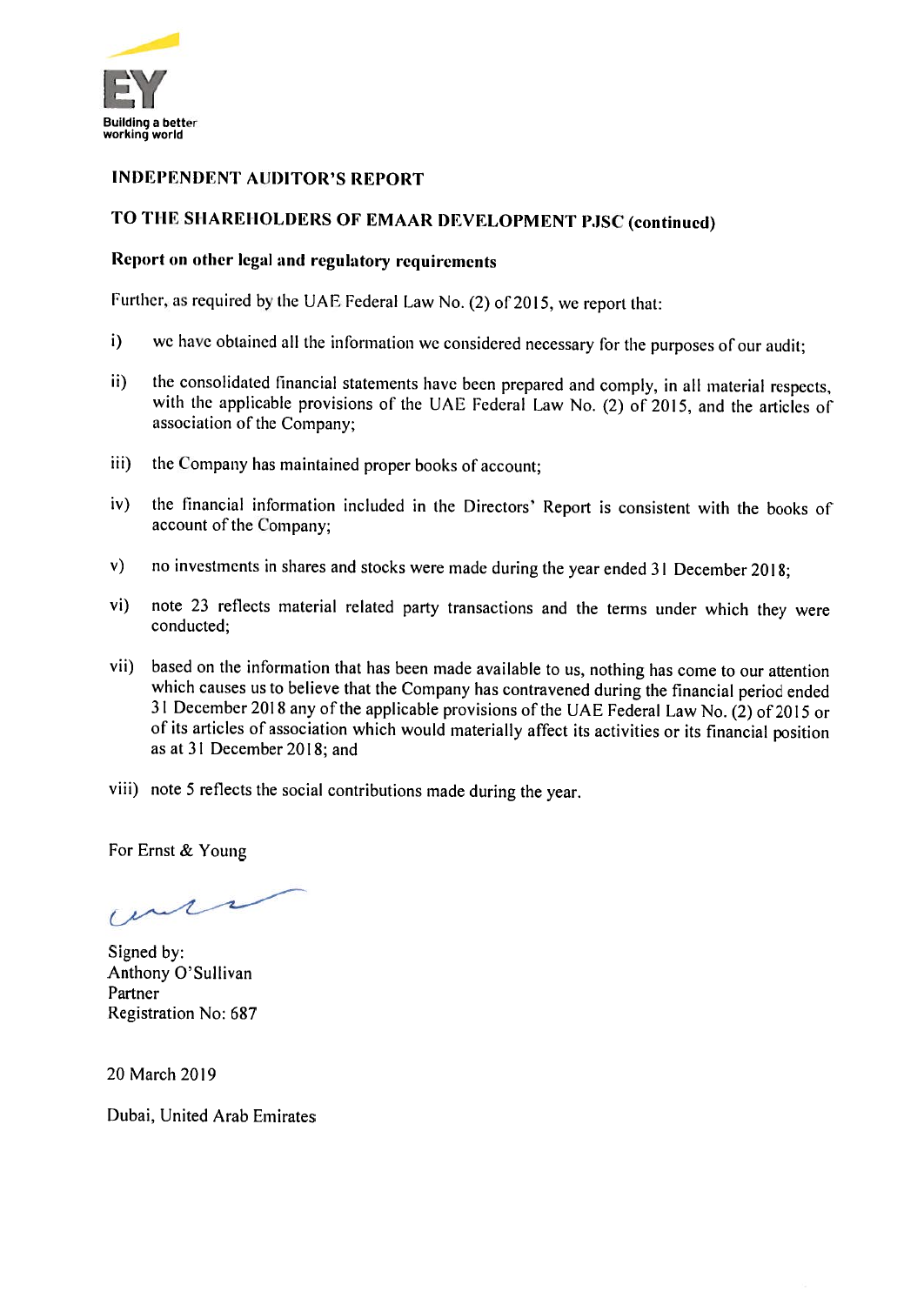# CONSOLIDATED STATEMENT OF COMPREHENSIVE INCOME

For the year ended 31 December 2018

|                                                                                                                    |                    | 21 November<br>2017 to                                | $(US$ 1.00 = AED 3.673)$              |                                               |  |
|--------------------------------------------------------------------------------------------------------------------|--------------------|-------------------------------------------------------|---------------------------------------|-----------------------------------------------|--|
|                                                                                                                    | <b>Notes</b>       | 31 December<br>2018*<br><b>AED'000</b><br>(Unaudited) | 31 December<br>2018<br><b>AED'000</b> | 31 December<br>2017<br>AED'000<br>(Unaudited) |  |
| Revenue                                                                                                            | $\overline{4}$     | 16,611,535                                            | 15,433,410                            | 8,862,968                                     |  |
| Cost of revenue                                                                                                    | 4                  | (9,372,700)                                           | (8,732,977)                           | (5,101,768)                                   |  |
| <b>GROSS PROFIT</b>                                                                                                |                    | 7,238,835                                             | 6,700,433                             | 3,761,200                                     |  |
| Selling, general and administrative<br>expenses<br>Finance income<br>Finance costs                                 | $\mathfrak s$<br>6 | (1,364,228)<br>180,324<br>(186, 132)                  | (1,256,704)<br>162,677<br>(169,701)   | (645, 822)<br>130,495<br>(36, 681)            |  |
| Other income<br>Share of results of joint ventures                                                                 | 12                 | 148,299<br>65,928                                     | 139,588<br>58,327                     | 103,275<br>2,840                              |  |
| PROFIT FOR THE PERIOD/YEAR                                                                                         |                    | 6,083,026                                             | 5,634,620                             | 3,315,307                                     |  |
| Other comprehensive income                                                                                         |                    |                                                       |                                       |                                               |  |
| <b>TOTAL COMPREHENSIVE INCOME</b><br><b>FOR THE PERIOD/YEAR</b>                                                    |                    | 6,083,026                                             | 5,634,620                             | 3,315,307                                     |  |
| <b>ATTRIBUTABLE TO:</b><br>Owners of the Parent<br>Non-controlling interest                                        |                    | 4,194,631<br>1,888,395                                | 3,901,158<br>1,733,462                | 2,742,621<br>572,686                          |  |
|                                                                                                                    |                    | 6,083,026                                             | 5,634,620                             | 3,315,307                                     |  |
| Earnings per share attributable to<br>the owners of the Parent:<br>- basic and diluted earnings<br>per share (AED) | 20                 | 1.05                                                  | 0.98                                  | 3.29                                          |  |
|                                                                                                                    |                    |                                                       |                                       |                                               |  |

*\* The period from 21 November 2017 to 31 December 2018 is disclosed to provide additional information on the results post the initial public offering.*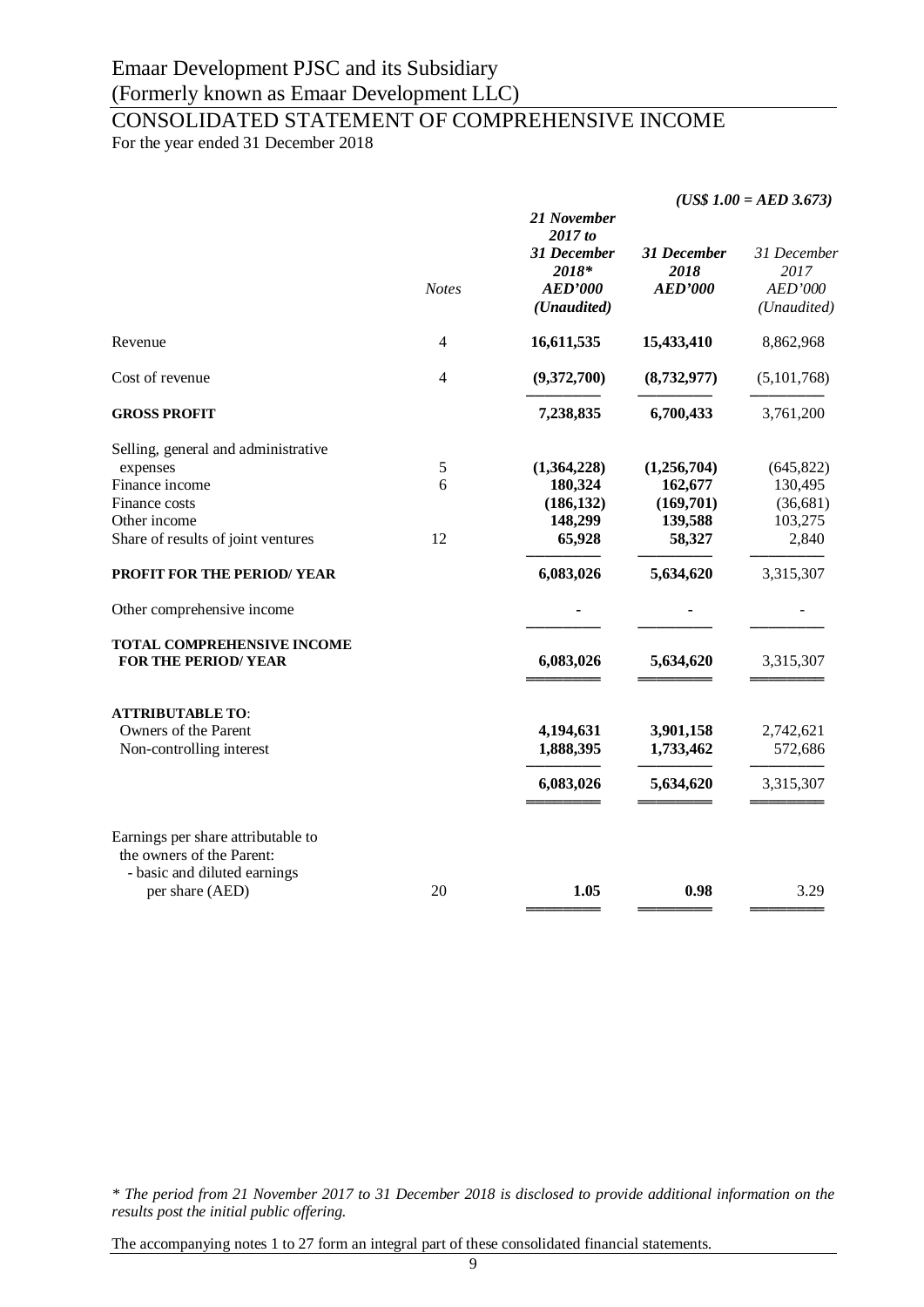## Emaar Development PJSC and its Subsidiary (Formerly known as Emaar Development LLC) CONSOLIDATED STATEMENT OF FINANCIAL POSITION

As at 31 December 2018

| $(USS I.00 = AED 3.673)$ |  |  |  |
|--------------------------|--|--|--|
|                          |  |  |  |

|                                                     | <b>Notes</b> | 31 December<br>2018<br><b>AED'000</b> | 31 December<br>2017<br>AED'000<br>(Unaudited) |
|-----------------------------------------------------|--------------|---------------------------------------|-----------------------------------------------|
| <b>ASSETS</b>                                       |              |                                       |                                               |
| Bank balances and cash                              | 7            | 6,857,094                             | 9,611,896                                     |
| Trade and unbilled receivables                      | 8            | 6,002,460                             | 1,566,296                                     |
| Other assets, receivables, deposits and prepayments | 9<br>10      | 4,704,853                             | 3,141,553                                     |
| Development properties<br>Loans to joint ventures   | 11           | 12,368,253                            | 9,359,957<br>405,630                          |
| Investments in joint ventures                       | 12           | 527,428<br>59,333                     | 565                                           |
| Property, plant and equipment                       | 13           | 58,359                                | 67,174                                        |
| <b>TOTAL ASSETS</b>                                 |              | 30,577,780                            | 24,153,071                                    |
| <b>LIABILITIES AND EQUITY</b>                       |              |                                       |                                               |
| <b>Liabilities</b>                                  |              |                                       |                                               |
| Trade and other payables<br>Advances from customers | 14<br>15     | 10,262,488                            | 5,837,435                                     |
| Retentions payable                                  | 16           | 5,075,731<br>617,065                  | 7,695,335<br>477,872                          |
| Interest-bearing loans and borrowings               | 17           | 3,931,028                             | 3,921,423                                     |
| Provision for employees' end-of-service benefits    |              | 24,565                                | 21,223                                        |
| <b>TOTAL LIABILITIES</b>                            |              | 19,910,877                            | 17,953,288                                    |
| <b>EQUITY</b>                                       |              |                                       |                                               |
| Equity attributable to owners of the Parent         |              |                                       |                                               |
| Share capital                                       | 18           | 4,000,000                             | 4,000,000                                     |
| Legal reserve                                       | 19           | 419,614                               | 150                                           |
| Retained earnings                                   |              | 3,525,123                             | 1,083,429                                     |
|                                                     |              | 7,944,737                             | 5,083,579                                     |
| Non-controlling interests                           |              | 2,722,166                             | 1,116,204                                     |
| <b>TOTAL EQUITY</b>                                 |              | 10,666,903                            | 6,199,783                                     |
| <b>TOTAL LIABILITIES AND EQUITY</b>                 |              | 30,577,780                            | 24,153,071                                    |

The consolidated financial statements were authorised for issue on 20 March 2019 by:

Today

 $\overline{\text{Chairman}}$ 

Director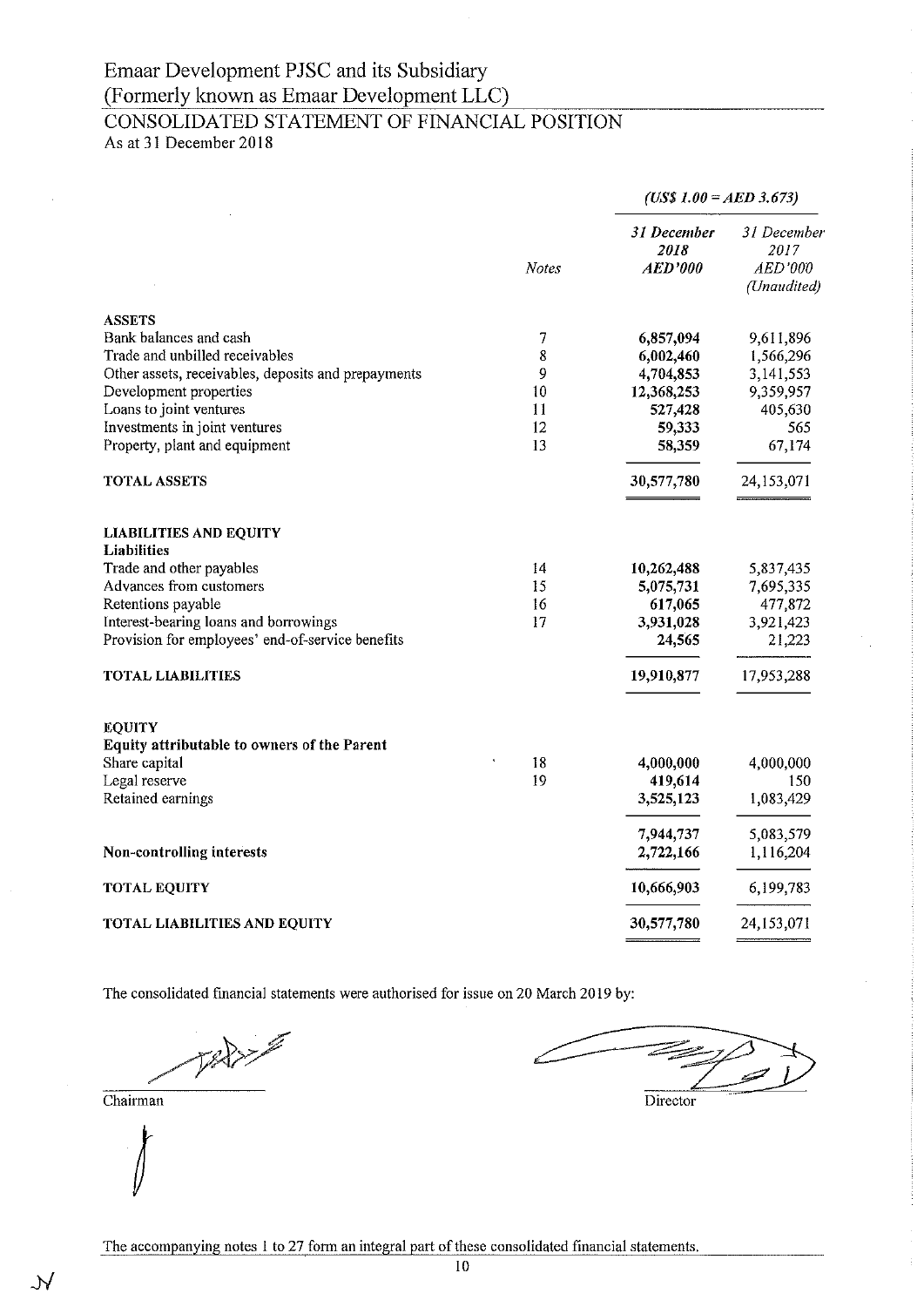## CONSOLIDATED STATEMENT OF CHANGES IN EQUITY

For the year ended 31 December 2018

|                                                      | Attributable to the owners of the Parent |                             |                                 |                                          |                  |                                               |                            |
|------------------------------------------------------|------------------------------------------|-----------------------------|---------------------------------|------------------------------------------|------------------|-----------------------------------------------|----------------------------|
|                                                      | <b>Share</b><br>capital<br>AED'000       | Legal<br>reserve<br>AED'000 | Retained<br>earnings<br>AED'000 | Shareholder's<br>contribution<br>AED'000 | Total<br>AED'000 | $Non-$<br>controlling<br>interests<br>AED'000 | Total<br>equity<br>AED'000 |
| Balance at 21 November 2017 (Unaudited)*             | 4,000,000                                | 150                         |                                 | 789,956                                  | 4,790,106        | 961,271                                       | 5,751,377                  |
| Profit for the period                                |                                          |                             | 4,194,631                       |                                          | 4,194,631        | 1,888,395                                     | 6,083,026                  |
| Other comprehensive income for the period            |                                          |                             |                                 |                                          |                  |                                               |                            |
| Total comprehensive income for the period            |                                          |                             | 4,194,631                       |                                          | 4,194,631        | 1,888,395                                     | 6,083,026                  |
| Movement in shareholder's contribution (Note 23(ii)) |                                          |                             | 789,956                         | (789, 956)                               |                  |                                               |                            |
| Dividend (Note 25)                                   |                                          |                             | (1,040,000)                     |                                          | (1,040,000)      | (127,500)                                     | (1,167,500)                |
| Transfer to legal reserve (Note 19)                  |                                          | 419,464                     | (419, 464)                      |                                          |                  |                                               |                            |
| <b>Balance at 31 December 2018</b>                   | 4,000,000                                | 419,614                     | 3,525,123                       |                                          | 7,944,737        | 2,722,166                                     | 10,666,903                 |
| Balance at 1 January 2018 (Unaudited)                | 4,000,000                                | 150                         | 1,083,429                       |                                          | 5,083,579        | 1,116,204                                     | 6,199,783                  |
| Profit for the year                                  |                                          |                             | 3,901,158                       |                                          | 3,901,158        | 1,733,462                                     | 5,634,620                  |
| Other comprehensive income for the year              |                                          |                             |                                 |                                          |                  |                                               |                            |
| Total comprehensive income for the year              |                                          |                             | 3,901,158                       |                                          | 3,901,158        | 1,733,462                                     | 5,634,620                  |
| Dividend (Note 25)                                   |                                          |                             | (1,040,000)                     |                                          | (1,040,000)      | (127,500)                                     | (1,167,500)                |
| Transfer to legal reserve (Note 19)                  |                                          | 419,464                     | (419, 464)                      |                                          |                  |                                               |                            |
| <b>Balance at 31 December 2018</b>                   | 4,000,000                                | 419,614                     | 3,525,123                       |                                          | 7,944,737        | 2,722,166                                     | 10,666,903                 |

*\* The period from 21 November 2017 to 31 December 2018 is disclosed to provide additional information on the results post the initial public offering.*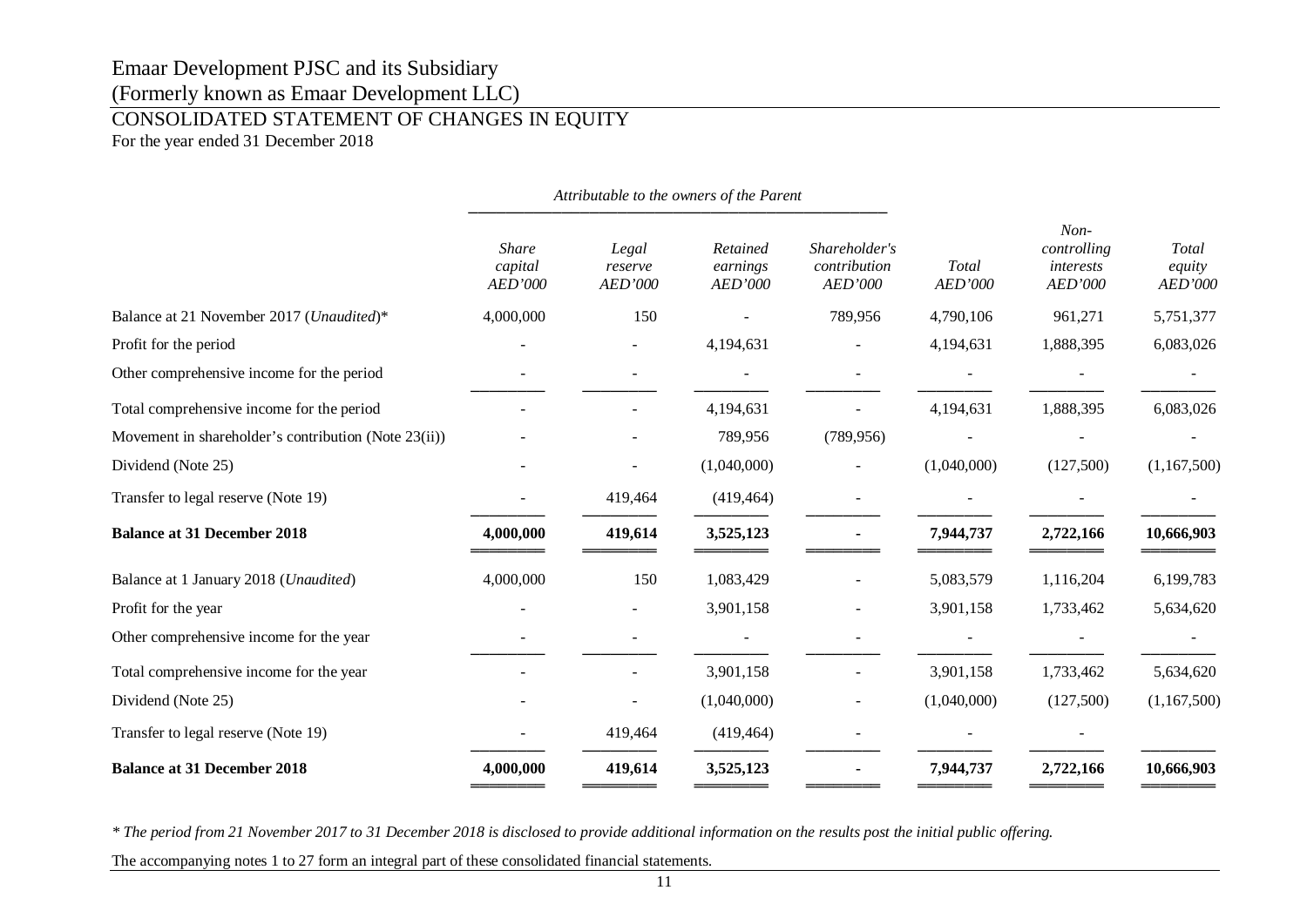## CONSOLIDATED STATEMENT OF CHANGES IN EQUITY (continued)

For the year ended 31 December 2018

|                                                      | Attributable to the owners of the Parent  |                                               |                                        |                                                 |                         |                                                      |                                          |
|------------------------------------------------------|-------------------------------------------|-----------------------------------------------|----------------------------------------|-------------------------------------------------|-------------------------|------------------------------------------------------|------------------------------------------|
|                                                      | <b>Share</b><br>capital<br><i>AED'000</i> | <i>Statutory</i><br>reserve<br><i>AED'000</i> | Retained<br>earnings<br><i>AED'000</i> | Shareholder's<br>contribution<br><i>AED'000</i> | Total<br><i>AED'000</i> | $Non-$<br>controlling<br>interests<br><b>AED'000</b> | <b>Total</b><br>equity<br><i>AED'000</i> |
| Balance at 31 December 2016 (Audited)                | 300                                       | 150                                           |                                        | 6,751,772                                       | 6,752,222               | 763,518                                              | 7,515,740                                |
| Profit for the year                                  |                                           |                                               | 293,473                                | 2,449,148                                       | 2,742,621               | 572,686                                              | 3,315,307                                |
| Other comprehensive income for the year              |                                           |                                               |                                        |                                                 |                         |                                                      |                                          |
| Total comprehensive income for the year              |                                           |                                               | 293,473                                | 2,449,148                                       | 2,742,621               | 572,686                                              | 3,315,307                                |
| Dividend paid to shareholders (Note 25)              |                                           |                                               |                                        | (3,909,675)                                     | (3,909,675)             | $\overline{\phantom{a}}$                             | (3,909,675)                              |
| Dividend of a subsidiary                             |                                           |                                               |                                        |                                                 |                         | (220,000)                                            | (220,000)                                |
| Movement in shareholder's contribution (Note 23(ii)) | 3,999,700                                 |                                               | 789,956                                | (5,291,245)                                     | (501, 589)              | $\overline{\phantom{a}}$                             | (501, 589)                               |
| Balance at 31 December 2017 (Unaudited)              | 4,000,000                                 | 150                                           | 1,083,429                              |                                                 | 5,083,579               | 1,116,204                                            | 6,199,783                                |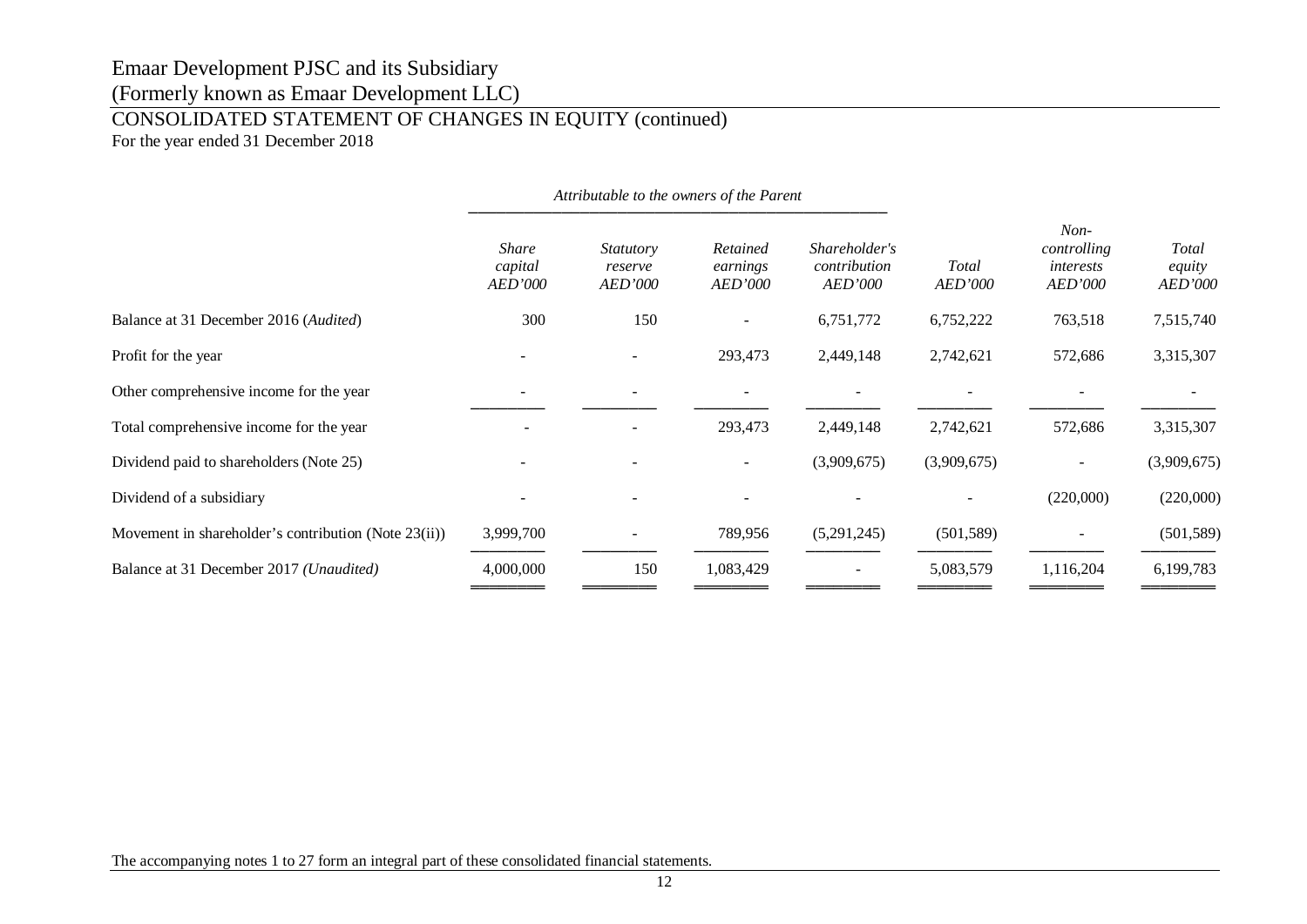## CONSOLIDATED STATEMENT OF CASH FLOWS

For the year ended 31 December 2018

*(US\$ 1.00 = AED 3.673)*

|                                                                           | <b>Notes</b> | 21 November<br>2017 to<br>31 December<br>2018*<br><b>AED'000</b><br>(Unaudited) | 31 December<br>2018<br><b>AED'000</b> | 31 December<br>2017<br>AED'000<br>(Unaudited) |
|---------------------------------------------------------------------------|--------------|---------------------------------------------------------------------------------|---------------------------------------|-----------------------------------------------|
| <b>CASH FLOWS FROM OPERATING ACTIVITIES</b><br>Profit for the period/year |              | 6,083,026                                                                       | 5,634,620                             | 3,315,307                                     |
| Adjustments for:                                                          |              |                                                                                 |                                       |                                               |
| Share of results of joint ventures                                        | 12           | (65, 928)                                                                       | (58, 327)                             | (2,840)                                       |
| Depreciation                                                              | 5            | 17,347                                                                          | 15,725                                | 14,496                                        |
| Provision for employees' end-of-service benefits, net                     |              | 3,526                                                                           | 3,342                                 | 3,833                                         |
| Finance costs<br>Finance income                                           | 6            | 186,132<br>(180, 324)                                                           | 169,701<br>(162, 677)                 | 36,681<br>(130, 495)                          |
| Cash from operations before working capital changes                       |              | 6,043,779                                                                       | 5,602,384                             | 3,236,982                                     |
| Trade and unbilled receivables                                            |              | (4,683,632)                                                                     | (4,436,164)                           | (94,016)                                      |
| Other assets, receivables, deposits and prepayments                       |              | (1,720,482)                                                                     | (1,568,283)                           | (1,416,053)                                   |
| Development properties                                                    |              | (5,373,551)                                                                     | (3,008,296)                           | (3,337,652)                                   |
| Advances from customers                                                   |              | (2,791,240)                                                                     | (2,619,604)                           | (440, 335)                                    |
| Trade and other payables                                                  |              | 6,463,917                                                                       | 4,425,950                             | 2,778,540                                     |
| Retentions payable                                                        |              | 167,688                                                                         | 139,193                               | 59,127                                        |
| Net cash (used in) from operating activities                              |              | (1,893,521)                                                                     | (1,464,820)                           | 786,593                                       |
| <b>CASH FLOWS FROM INVESTING ACTIVITIES</b>                               |              |                                                                                 |                                       |                                               |
| Finance income received                                                   |              | 192,287                                                                         | 167,660                               | 136,717                                       |
| Loan to joint ventures                                                    |              | (116,298)                                                                       | (121,798)                             | (365,008)                                     |
| Amounts incurred on property, plant and equipment                         | 13           | (6,910)                                                                         | (6,910)                               | (55)                                          |
| Investment in a joint venture                                             |              | (441)                                                                           | (441)                                 | (150)                                         |
| Deposits maturing after three months                                      | 7            | 1,569,660                                                                       | 1,788,057                             | 1,296,434                                     |
| Net cash from investing activities                                        |              | 1,638,298                                                                       | 1,826,568                             | 1,067,938                                     |
| CASH FLOWS FROM FINANCING ACTIVITIES                                      |              |                                                                                 |                                       |                                               |
| Finance costs paid                                                        |              | (176, 064)                                                                      | (160, 993)                            | (35, 321)                                     |
| Borrowings from financial institutions                                    |              |                                                                                 |                                       | 3,966,840                                     |
| Dividends paid                                                            | 25           | (1,167,500)                                                                     | (1,167,500)                           | (4, 129, 675)                                 |
| Movement in shareholder's contribution                                    |              |                                                                                 |                                       | (501, 589)                                    |
| Net cash used in financing activities                                     |              | (1,343,564)                                                                     | (1,328,493)                           | (699, 745)                                    |
| (DECREASE)/ INCREASE IN CASH AND<br><b>CASH EQUIVALENTS</b>               |              | (1,598,787)                                                                     | (966, 745)                            | 1,154,786                                     |
| Cash and cash equivalents at the beginning of the period/year             |              | 8,387,541                                                                       | 7,755,499                             | 6,600,713                                     |
| CASH AND CASH EQUIVALENTS AT THE END                                      |              |                                                                                 |                                       |                                               |
| OF THE YEAR                                                               | 7            | 6,788,754                                                                       | 6,788,754                             | 7,755,499                                     |

\* *The period from 21 November 2017 to 31 December 2018 is disclosed to provide additional information on the results post the initial public offering.*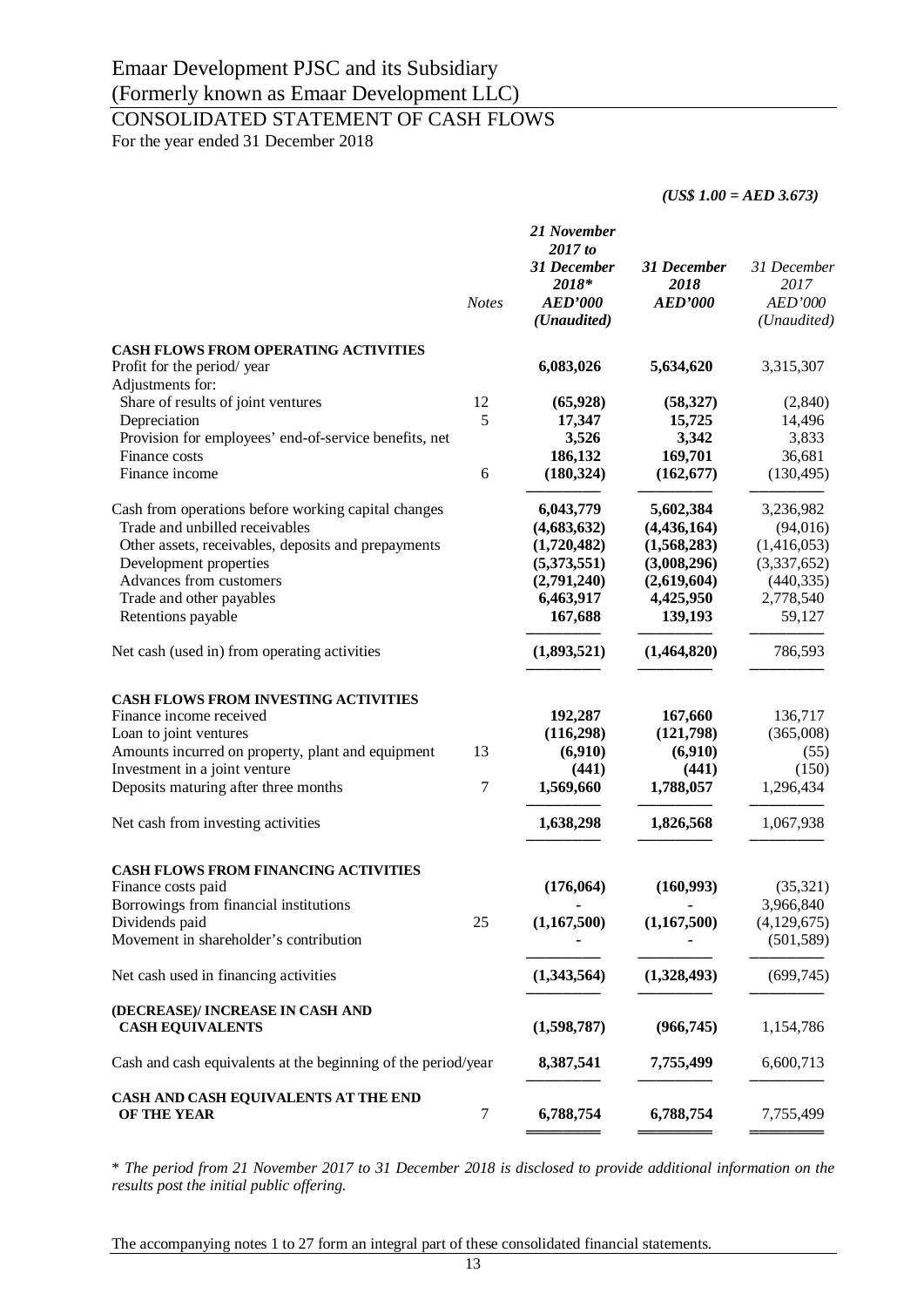## **1 CORPORATE INFORMATION**

The incorporation of Emaar Development PJSC (the "Company") as a Public Joint Stock Company was approved by the Securities and Commodities Authority according to Federal Law No.4 of 2000 on 20 November 2017 and the registration certificate was issued on 21 November 2017. The Company's registered office is at P.O. Box 48882, Dubai, United Arab Emirates ("UAE").

The Company is a subsidiary of Emaar Properties PJSC (the "Ultimate Parent"), a company incorporated in the UAE and listed on the Dubai Financial Market. The legal status of the Company has been converted from a limited liability company to a Public Joint Stock Company (PJSC) by selling 20% through an Initial Public Offering ("IPO"). The Company is listed on the Dubai Financial Market and its shares are traded with effect from 22 November 2017. The Company and its subsidiary constitute the Group (the "Group").

The principal activities of the Group are property development and development management in the UAE.

As per the articles of association of the Company, the first financial year shall be from the date of registration in the commercial register to 31 December 2018. Accordingly, these are the first set of financial statements of the Company after the IPO. The comparative information in the consolidated financial statements represents the Build-to-sell (BTS) real estate business of the Group transferred from the Ultimate Parent. The comparative information for the period from 1 January 2017 to 31 December 2017 are not audited and are presented only for comparison purposes.

## **2.1 BASIS OF PREPARATION**

As part of the IPO, the Ultimate Parent entered into a Master Transfer Agreement ("MTA") on 29 September 2017 with the Company for the transfer of its Build-to-sell (BTS) real estate development business (sale of condominiums, villas, commercial units and plots of land) in the UAE to the Company. As per the MTA all assets and liabilities relating to the BTS real estate development business of the Ultimate Parent are transferred to the Company. As this transaction is between entities under common control, which is scoped out under IFRS 3 – *Business Combinations*, the Company has chosen to present the consolidated financial statements as if the BTS real estate development business was with the Company from the beginning of the earliest period presented. Further, as per the MTA, certain warranty provisions and advances from customers relating to BTS real estate developments which were completed in the prior years are retained in the books of the Ultimate Parent as these obligations will continue to be serviced by the Ultimate Parent company. In addition, based on the MTA, the Company will also continue to manage the development of Build-to-Operate (BTO) and Build-to-lease (BTL) assets on behalf of the Ultimate Parent for which the Company will receive management fees at an agreed rate. The Ultimate Parent also transferred its interest in the BTS real estate development business of its subsidiary, Dubai Hills Estate LLC to the Company. The interest of the Ultimate Parent in the BTS real estate development business of joint ventures has also been transferred to the Company. As at 31 December 2018, the legal formalities for such transfers of BTS assets to the Company are completed.

The consolidated financial statements of the Group are prepared in accordance with International Financial Reporting Standards (IFRS) as issued by the International Accounting Standards Board ("IASB") and applicable requirements of the United Arab Emirates Federal law No. (2) of 2015.

The consolidated financial statements have been prepared in United Arab Emirates Dirhams (AED), which is the Company's functional and presentation currency, and all values are rounded to the nearest thousand except where otherwise indicated. Each entity in the Group determines its own functional currency and items included in the financial statements of each entity are measured using that functional currency.

The consolidated financial statements have been prepared on a historical cost basis. Historical cost is generally based on the fair value of the consideration given in exchange for assets.

Certain comparative amounts have been reclassified to conform to the presentation used in these consolidated financial statements.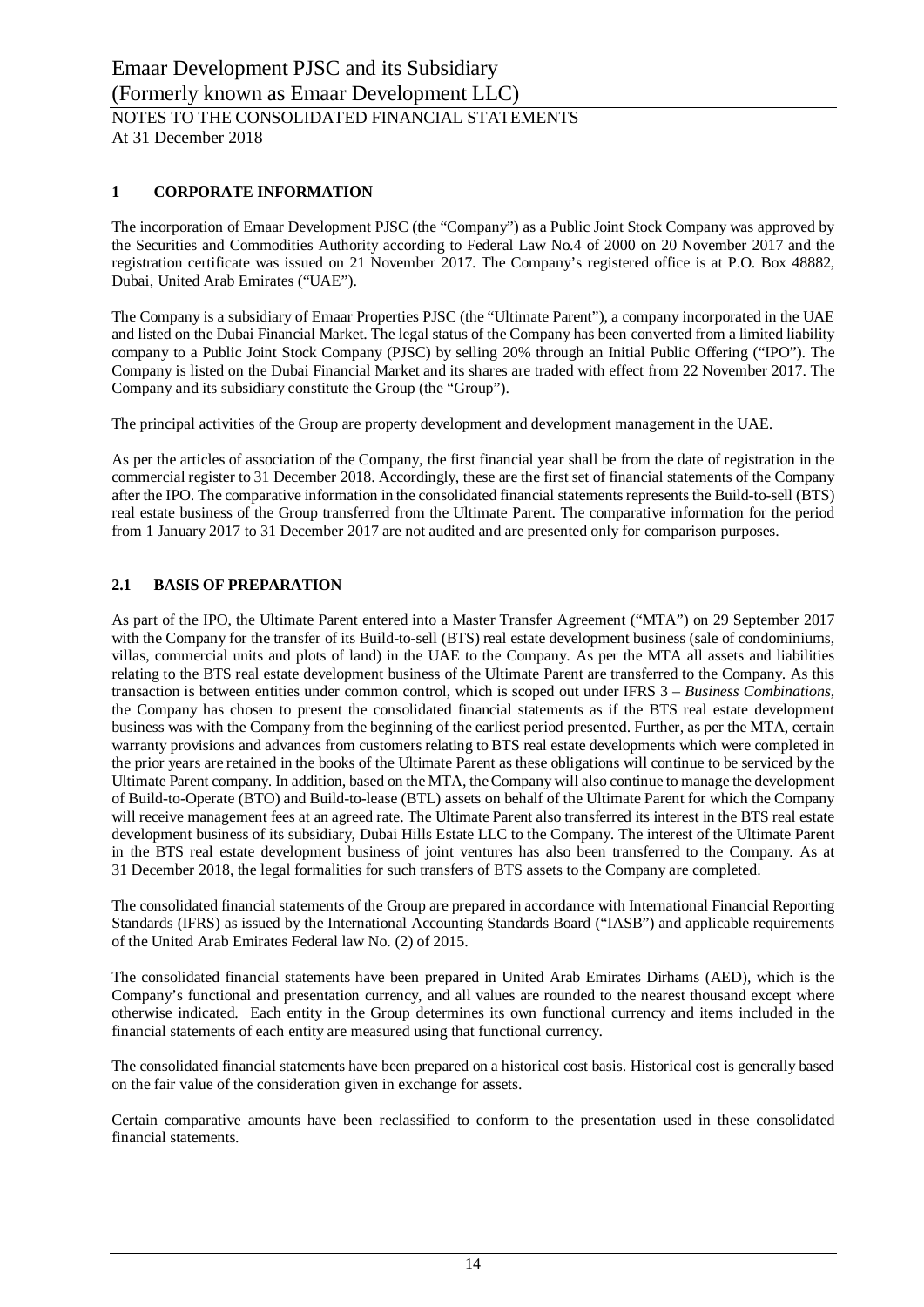## **2.1 BASIS OF PREPARATION (continued)**

#### **Basis of consolidation**

The consolidated financial statements comprise the financial statements of the Company and entity controlled by the Company (its subsidiary) as at 31 December 2018. Control is achieved where all the following criteria are met:

- (a) the Company has power over an entity (i.e., existing rights that give it the current ability to direct the relevant activities of the investee);
- (b) the Company has exposure, or rights, to variable returns from its involvement with the entity; and
- (c) the Company has the ability to use its power over the entity to affect the amount of the Company's returns.

When the Group has less than a majority of the voting or similar rights of an investee, the Group considers all relevant facts and circumstances in assessing whether it has power over an investee, including:

- The contractual arrangement with the other vote holders of the investee
- Rights arising from other contractual arrangements
- The Group's voting rights and potential voting rights

The Group re-assesses whether or not it controls an investee if facts and circumstances indicate that there are changes to one or more of the three elements of control. Consolidation of a subsidiary begins when the Group obtains control over the subsidiary and ceases when the Group loses control of the subsidiary. Assets, liabilities, income and expenses of a subsidiary acquired or disposed of during the year are included in the consolidated financial statements from the date the Group gains control until the date the Group ceases to control the subsidiary.

#### *Subsidiary*

Subsidiaries are fully consolidated from the date of acquisition or incorporation, being the date on which the Group obtains control, and continue to be consolidated until the date when such control ceases. The financial statements of the subsidiaries are prepared for the same reporting period as the Company, using consistent accounting policies. When necessary, adjustments are made to the financial statements of subsidiaries to bring their accounting policies in line with the Group's accounting policies. All intra-group balances, transactions, unrealised gains and losses resulting from intra-group transactions and dividends are eliminated in full.

Share of comprehensive income/ loss within a subsidiary is attributed to the non-controlling interests even if that results in a deficit balance.

A change in the ownership interest of a subsidiary, without a loss of control, is accounted for as an equity transaction. If the Group loses control over a subsidiary, it:

- Derecognises the assets (including goodwill) and liabilities of the subsidiary;
- Derecognises the carrying amount of any non-controlling interest;
- Derecognises the cumulative translation differences, recorded in equity;
- Recognises the fair value of the consideration received;
- Recognises the fair value of any investment retained;
- Recognises any surplus or deficit in the consolidated income statement; and
- Reclassifies the Group's share of components previously recognised in other comprehensive income to the consolidated income statement or retained earnings, as appropriate.

Details of the Company's subsidiary is as follows:

| Subsidiary                   | Place of incorporation   Principal activity |                      | Percentage<br>of beneficial interest |
|------------------------------|---------------------------------------------|----------------------|--------------------------------------|
| Dubai Hills Estate LLC   UAE |                                             | Property development | 50.00%                               |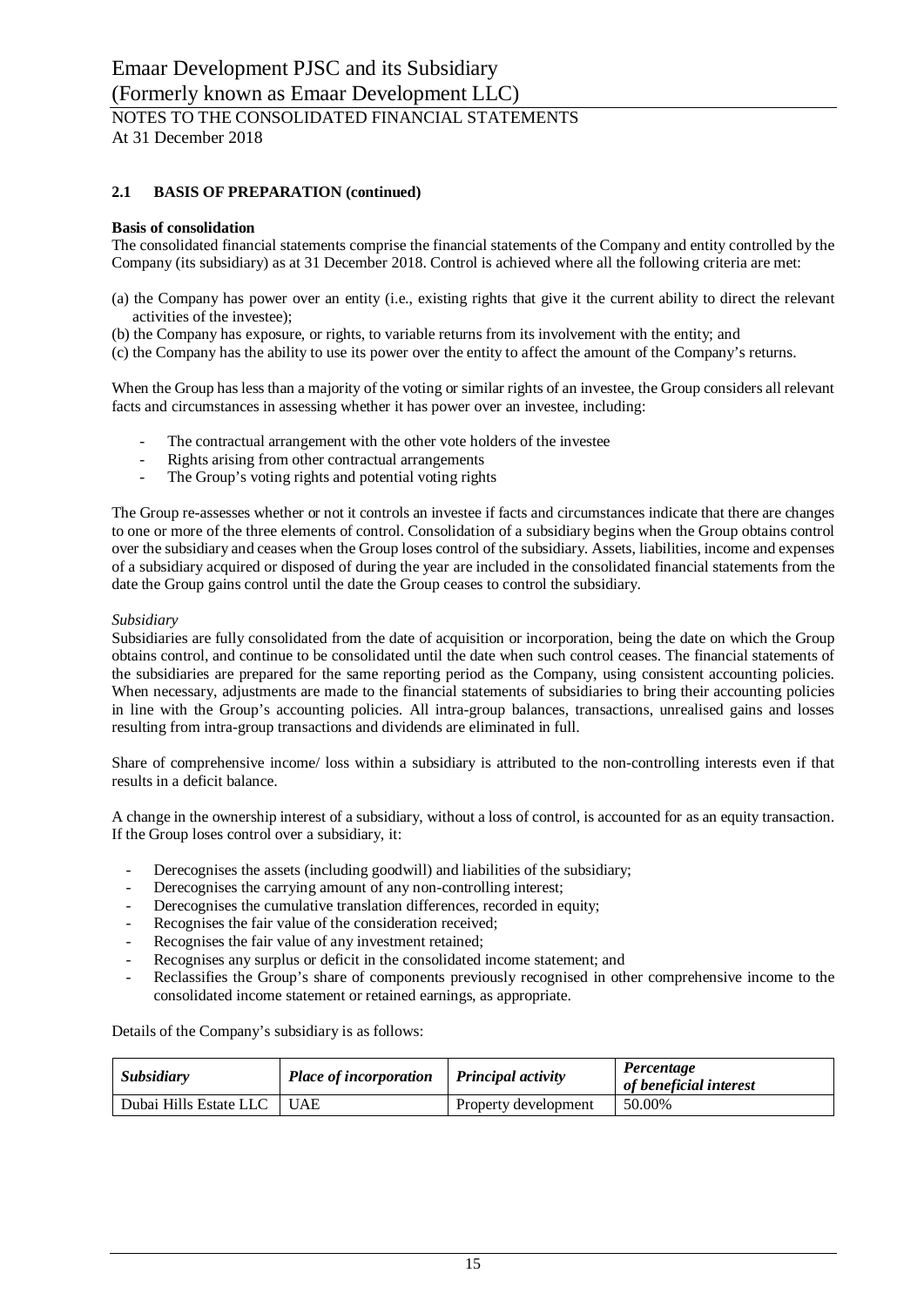## **2.1 BASIS OF PREPARATION (continued)**

### **Basis of consolidation (continued)**

#### *Joint ventures*

Joint ventures are those entities over whose activities the Group has joint control, established by contractual agreement and requiring unanimous consent for strategic financial and operating decisions.

The Group's investment in associated companies and joint ventures are accounted for using the equity method of accounting. Under the equity method of accounting, investments in associated companies and joint ventures are carried in the consolidated statement of financial position at cost, plus post-acquisition changes in the Group's share of net assets of the associated and joint venture companies, less any impairment in value.

The consolidated statement of comprehensive income reflects the Group's share of results of its associates and joint ventures. Unrealised profits and losses resulting from transactions between the Group and associated companies and its joint ventures are eliminated to the extent of the Group's interest in the associated companies and joint ventures.

## **2.2 SIGNIFICANT ACCOUNTING JUDGMENTS, ESTIMATES AND ASSUMPTIONS**

The preparation of these consolidated financial statements requires management to make judgments, estimates and assumptions that affect the reported amounts of revenues, expenses, assets and liabilities, and the accompanying disclosures and the disclosure of contingent liabilities at the reporting date. Uncertainty about these assumptions and estimates could result in outcomes that require a material adjustment to the carrying amount of the assets or liabilities affected in future periods.

Estimates and their underlying assumptions are reviewed on an ongoing basis. Revisions to accounting estimates are recognised in the period in which the estimates are revised.

The key judgments and estimates and assumptions that have a significant impact on the consolidated financial statements of the Group are discussed below:

#### **Judgments**

#### *Satisfaction of performance obligations*

The Group is required to assess each of its contracts with customers to determine whether performance obligations are satisfied over time or at a point in time in order to determine the appropriate method of recognising revenue. The Group has assessed that based on the sale and purchase agreements entered into with customers and the provisions of relevant laws and regulations, where contracts are entered into to provide real estate assets to customer, the Group does not create an asset with an alternative use to the Group and usually has an enforceable right to payment for performance completed to date. In these circumstances the Group recognises revenue over time. Where this is not the case revenue is recognised at a point in time.

### *Determination of transaction prices*

The Group is required to determine the transaction price in respect of each of its contracts with customers. In making such judgment the Group assesses the impact of any variable consideration in the contract, due to discounts or penalties, the existence of any significant financing component in the contract and any non-cash consideration in the contract.

In determining the impact of variable consideration the Group uses the "most-likely amount" method in IFRS 15 whereby the transaction price is determined by reference to the single most likely amount in a range of possible consideration amounts.

#### *Transfer of control in contracts with customers*

In cases where the Group determines that performance obligations are satisfied at a point in time, revenue is recognised when control over the asset that is the subject of the contract is transferred to the customer. In the case of contracts to sell real estate assets this is generally when the consideration for the unit has been substantially received and there are no impediments in the handing over of the unit to the customer.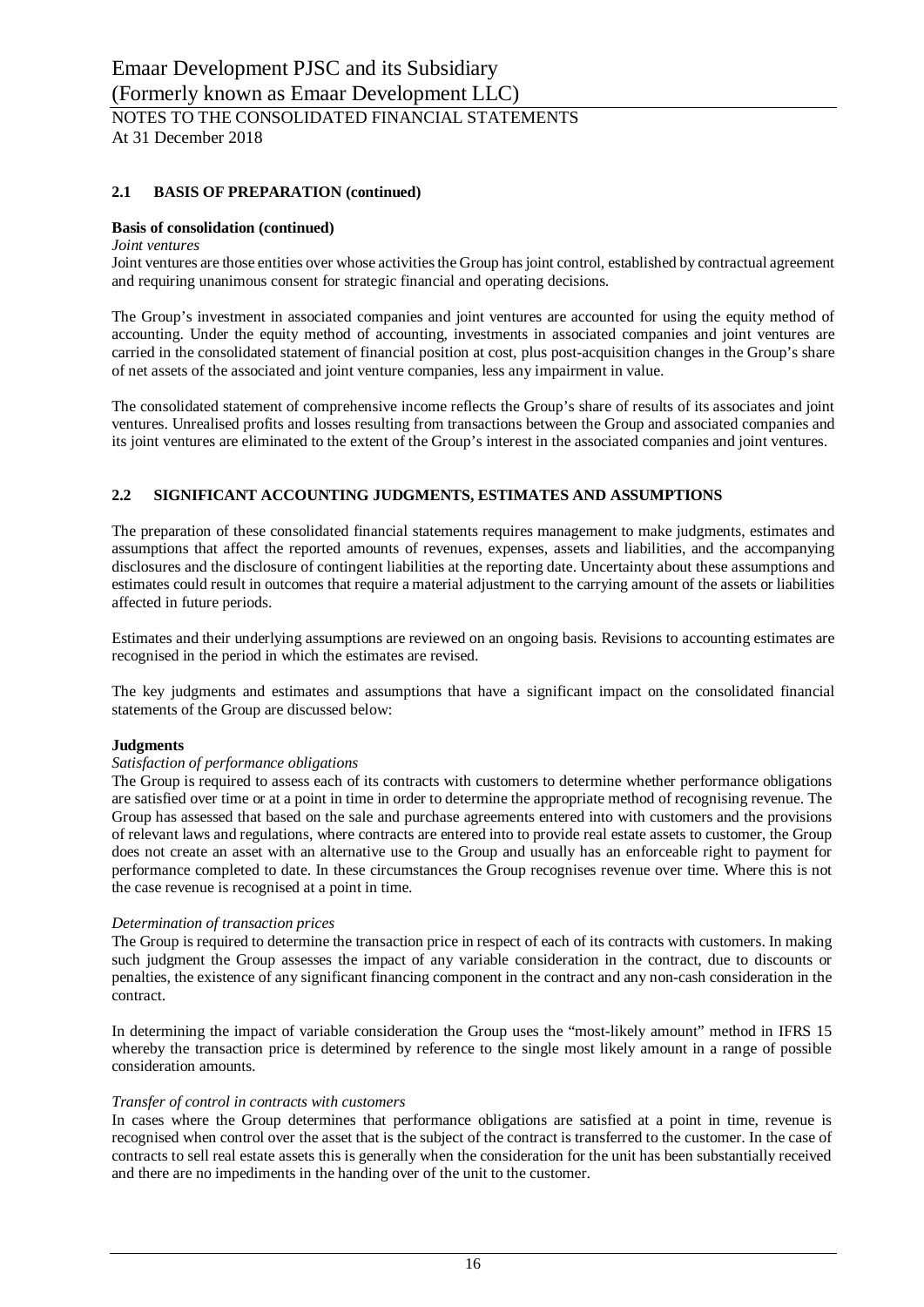## **2.2 SIGNIFICANT ACCOUNTING JUDGMENTS, ESTIMATES AND ASSUMPTIONS (continued)**

#### **Judgments (continued)**

#### *Classification of investments*

Management designates at the time of acquisition of securities whether these should be classified as at fair value or amortised cost. In judging whether investments in securities are classified as at fair value or amortised cost, management has considered the detailed criteria for determination of such classification as set out in IFRS 9 *Financial Instruments*.

#### *Consolidation of subsidiary*

The Group has evaluated all the investee entities including special purpose entities to determine whether it controls the investee as per the criteria laid out by IFRS 10 *Consolidated Financial Statements*. The Group has evaluated, amongst other things, its ownership interest, the contractual arrangements in place and its ability and the extent of its involvement with the relevant activities of the investee entities to determine whether it controls the investee.

#### **Estimations and assumptions**

#### *Impairment of trade, unbilled receivables and other receivables*

An estimate of the collectible amount of trade and other receivables is made when collection of the full amount is no longer probable. For individually significant amounts, this estimation is performed on an individual basis.

Effective 1 January 2018, amouts which are not individually significant, but which are past due, are assessed collectively and a provision applied based on expected credit losses on such receivables. Until 31 December 2017, impairment was assessed and provision applied according to the length of the time past due.

#### *Useful lives of property, plant and equipment*

The Group's management determines the estimated useful lives of its property, plant and equipment for calculating depreciation. This estimate is determined after considering the expected usage of the asset or physical wear and tear. The management periodically reviews estimated useful lives and the depreciation method to ensure that the method and period of depreciation are consistent with the expected pattern of economic benefits from these assets.

#### *Allocation of transaction price to performance obligation in contracts with customers*

The Group has elected to apply the input method in allocating the transaction price to performance obligations where revenue is recognised over time. The Group considers that the use of the input method, which requires revenue recognition on the basis of the Group's efforts to the satisfaction of the performance obligation, provides the best reference of revenue actually earned. In applying the input method, the Group estimates the cost to complete the projects in order to determine the amount of revenue to be recognised. These estimates include the cost of providing infrastructure, potential claims by contractors as evaluated by the project consultant and the cost of meeting other contractual obligations to the customers.

#### *Cost to complete the projects*

The Group estimates the cost to complete the projects in order to determine the cost attributable to revenue being recognised. These estimates include the cost of providing infrastructure, potential claims by contractors as evaluated by the project consultant and the cost of meeting other contractual obligations to the customers.

#### *Impairment of non-financial assets*

The Group assesses whether there are any indicators of impairment for all non-financial assets at each reporting date. The non-financial assets are tested for impairment when there are indicators that the carrying amounts may not be recoverable. When value in use calculations are undertaken, management estimates the expected future cash flows from the asset or cash-generating unit and chooses a suitable discount rate in order to calculate the present value of those cash flows.

#### *Fair value measurement of financial instruments*

When the fair values of financial assets and financial liabilities recorded in the statement of financial position cannot be measured based on quoted prices in active markets, their fair value is measured using valuation techniques including the discounted cash flow (DCF) model. The inputs to these models are taken from observable markets where possible, but where this is not feasible, a degree of judgement is required in establishing fair values. Judgements include considerations of inputs such as liquidity risk, credit risk and volatility.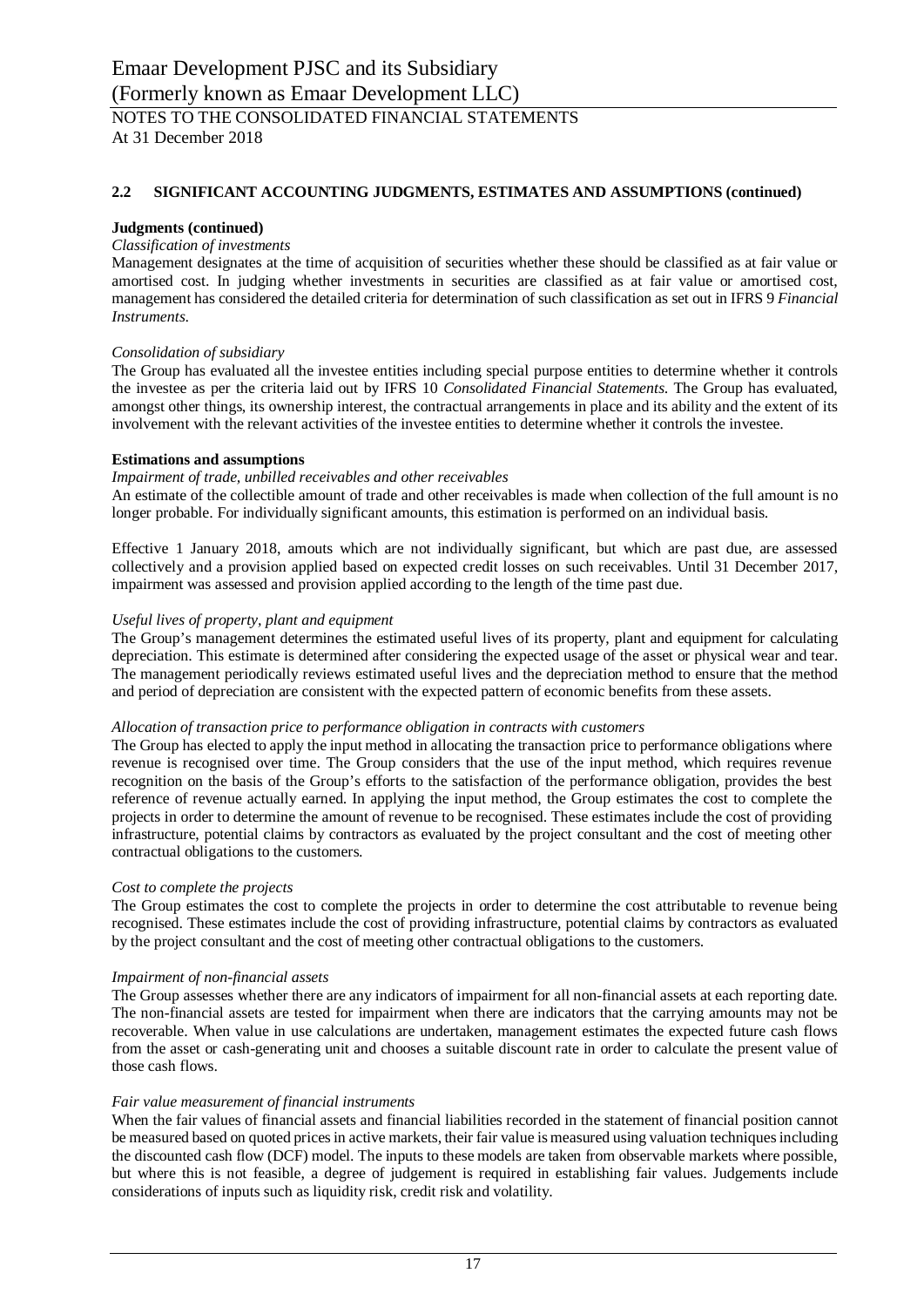At 31 December 2018

## **2.3 CHANGES IN THE ACCOUNTING POLICIES AND DISCLOSURES**

#### **(a) New standards, interpretations and amendments adopted by the Group**

The accounting policies adopted in the preparation of the consolidated financial statements are consistent with those followed in the preparation of the Group's most recent consolidated financial statements, except for the adoption of new standards, interpretations and amendments effective as of 1 January 2018. Although these new standards and amendments apply for the first time in 2018, they do not have a material impact on the consolidated financial statements of the Group. The nature and the impact of each new standard or amendment is described below:

#### **IFRS 9 Financial Instruments**

IFRS 9 *Financial Instruments* replaces IAS 39 *Financial Instruments: Recognition and Measurement* for annual periods beginning on or after 1 January 2018, bringing together all three aspects of the accounting for financial instruments: classification and measurement; impairment; and hedge accounting.

The Group early adopted IFRS 9- Phase 1 *Classification and Measurement of Financial Instruments* in the prior years, and adopted the other two aspects of IFRS 9 namely, Impairment and Hedge accounting from 1 January 2018 with the initial application date of 1 January 2018. With the exception of hedge accounting, which the Group applied prospectively, the Group has applied IFRS 9 - Impairment retrospectively. The effect of adopting IFRS 9 is, as follows:

#### *Impairment*

The adoption of IFRS 9 requires the Group to account for impairment losses for financial assets by replacing IAS 39's incurred loss approach with a forward-looking Expected Credit Loss (ECL) approach.

IFRS 9 requires the Group to record an allowance for ECLs for all loans and other debt financial assets not held at fair value through profit or loss (FVPL). ECLs are based on the difference between the contractual cash flows due in accordance with the contract and all the cash flows that the Group expects to receive. The shortfall is then discounted at an approximation to the asset's original effective interest rate.

For trade and unbilled receivables and other receivables, the Group has applied the standard's simplified approach and has calculated ECLs based on lifetime expected credit losses. The Group has established a provision matrix that is based on the Group's historical credit loss experience, adjusted for forward-looking factors specific to the debtors and the economic environment.

For other debt financial assets (i.e., loans and investment in debt securities), the ECL is based on the 12-month ECL. The 12-month ECL is the portion of lifetime ECLs that results from default events on a financial instrument that are possible within 12 months after the reporting date. However, when there has been a significant increase in credit risk since origination, the allowance will be based on the lifetime ECL.

The Group considers a financial asset in default when contractual payment are 90 days past due. However, in certain cases, the Group may also consider a financial asset to be in default when internal or external information indicates that the Group is unlikely to receive the outstanding contractual amounts in full before taking into account any credit enhancements held by the Group.

Management assessed the expected credit losses as prescribed by the requirements of IFRS 9 against trade and unbilled receivables, other receivables, loans and investment in debt securities and concluded that there was no material impact on the consolidated financial statements.

#### *Hedge accounting*

The Group applied hedge accounting prospectively. At the date of the initial application, all of the Group's existing hedging relationships were eligible to be treated as continuing hedging relationships. Consistent with prior periods, the Group has continued to designate the change in fair value of the entire forward contract in the Group's cash flow hedge relationships and, as such, the adoption of the hedge accounting requirements of IFRS 9 had no significant impact on the Group's consolidated financial statements.

Under IAS 39, all gains and losses arising from the Group's cash flow hedging relationships were eligible to be subsequently reclassified to profit or loss. However, under IFRS 9, gains and losses arising on cash flow hedges of forecast purchases of non-financial assets need to be incorporated into the initial carrying amounts of the non-financial assets. The Group currently only has a hedge of financial assets and liabilities. This change only applies prospectively from the date of initial application of IFRS 9 and has no impact on the presentation of comparative figures.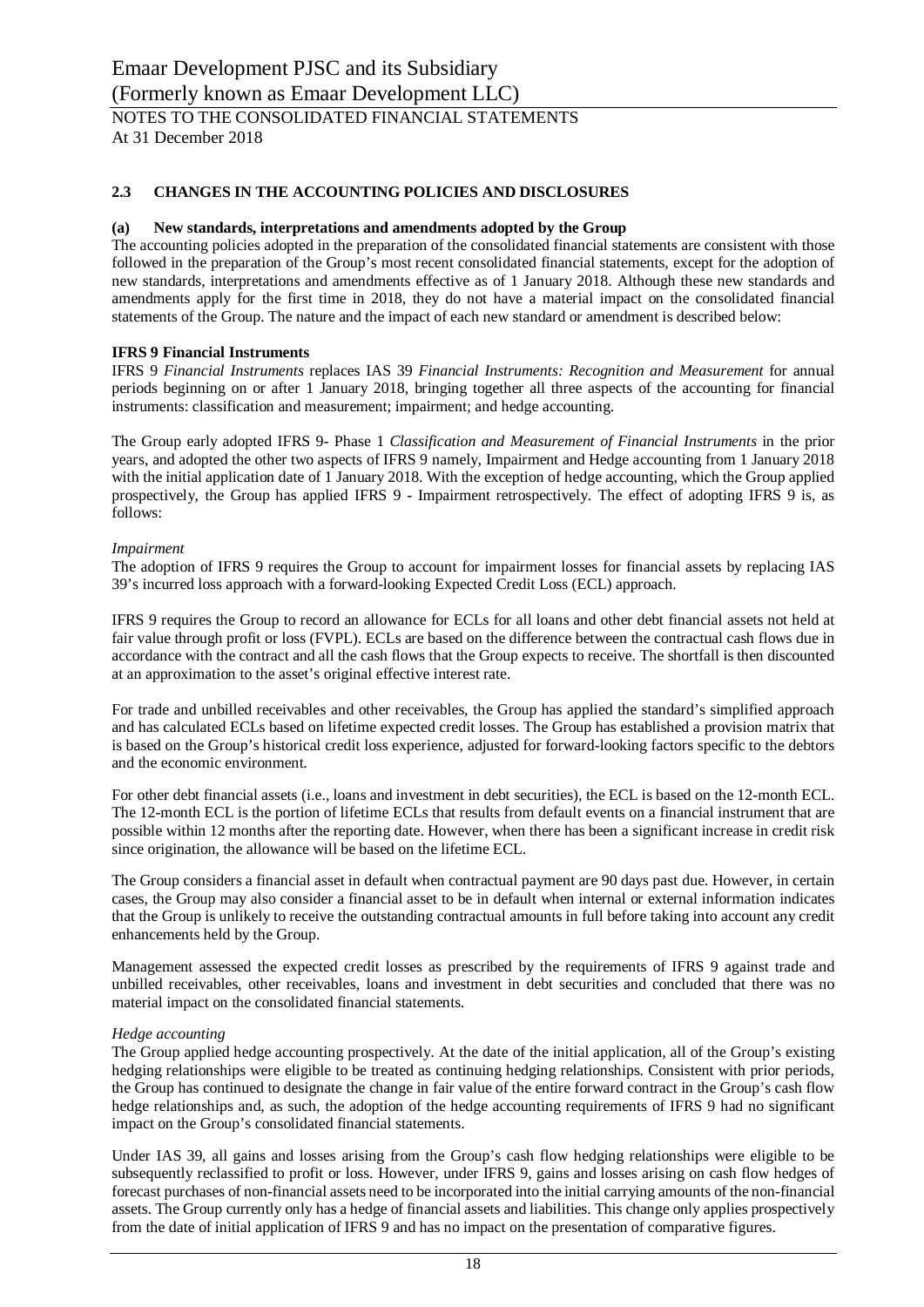## **2.3 CHANGES IN THE ACCOUNTING POLICIES AND DISCLOSURES (continued)**

### **(a) New standards, interpretations and amendments adopted by the Group (continued)**

### **IFRIC Interpretation 22 Foreign Currency Transactions and Advance Considerations**

The Interpretation clarifies that, in determining the spot exchange rate to use on initial recognition of the related asset, expense or income (or part of it) on the derecognition of a non-monetary asset or non-monetary liability relating to advance consideration, the date of the transaction is the date on which an entity initially recognises the non-monetary asset or non-monetary liability arising from the advance consideration. If there are multiple payments or receipts in advance, then the entity must determine the date of the transactions for each payment or receipt of advance consideration. This Interpretation does not have any impact on the Group's consolidated financial statements.

#### **Amendments to IAS 40 Transfers of Investment Property**

The amendments clarify when an entity should transfer property, including property under construction or development into, or out of investment property. The amendments state that a change in use occurs when the property meets, or ceases to meet, the definition of investment property and there is evidence of the change in use. A mere change in management's intentions for the use of a property does not provide evidence of a change in use. These amendments do not have any impact on the Group's consolidated financial statements.

#### **Amendments to IFRS 2 Classification and Measurement of Share-based Payment Transactions**

The IASB issued amendments to IFRS 2 Share-based Payment that address three main areas: the effects of vesting conditions on the measurement of a cash-settled share-based payment transaction; the classification of a share-based payment transaction with net settlement features for withholding tax obligations; and accounting where a modification to the terms and conditions of a share-based payment transaction changes its classification from cash settled to equity settled. On adoption, entities are required to apply the amendments without restating prior periods, but retrospective application is permitted if elected for all three amendments and other criteria are met. The Group has no share-based payment transactions therefore, these amendments do not have any impact on the Group's consolidated financial statements.

#### **Amendments to IFRS 4 Applying IFRS 9 Financial Instruments with IFRS 4 Insurance Contracts**

The amendments address concerns arising from implementing the new financial instruments standard, IFRS 9, before implementing IFRS 17 Insurance Contracts, which replaces IFRS 4. The amendments introduce two options for entities issuing insurance contracts: a temporary exemption from applying IFRS 9 and an overlay approach. These amendments do not have any impact on the Group's consolidated financial statements.

#### **Amendments to IAS 28 Investments in Associates and Joint Ventures - Clarification that measuring investees at fair value through profit or loss is an investment-by-investment choice**

The amendments clarify that an entity that is a venture capital organisation, or other qualifying entity, may elect, at initial recognition on an investment-by-investment basis, to measure its investments in associates and joint ventures at fair value through profit or loss. If an entity that is not itself an investment entity, has an interest in an associate or joint venture that is an investment entity, then it may, when applying the equity method, elect to retain the fair value measurement applied by that investment entity associate or joint venture to the investment entity associate's or joint venture's interests in subsidiaries. This election is made separately for each investment entity associate or joint venture, at the later of the date on which: (a) the investment entity associate or joint venture is initially recognised; (b) the associate or joint venture becomes an investment entity; and (c) the investment entity associate or joint venture first becomes a parent. These amendments do not have any impact on the Group's consolidated financial statements.

#### **Amendments to IFRS 1 First-time Adoption of International Financial Reporting Standards - Deletion of short-term exemptions for first-time adopters**

Short-term exemptions in paragraphs E3–E7 of IFRS 1 were deleted because they have now served their intended purpose. These amendments do not have any impact on the Group's consolidated financial statements.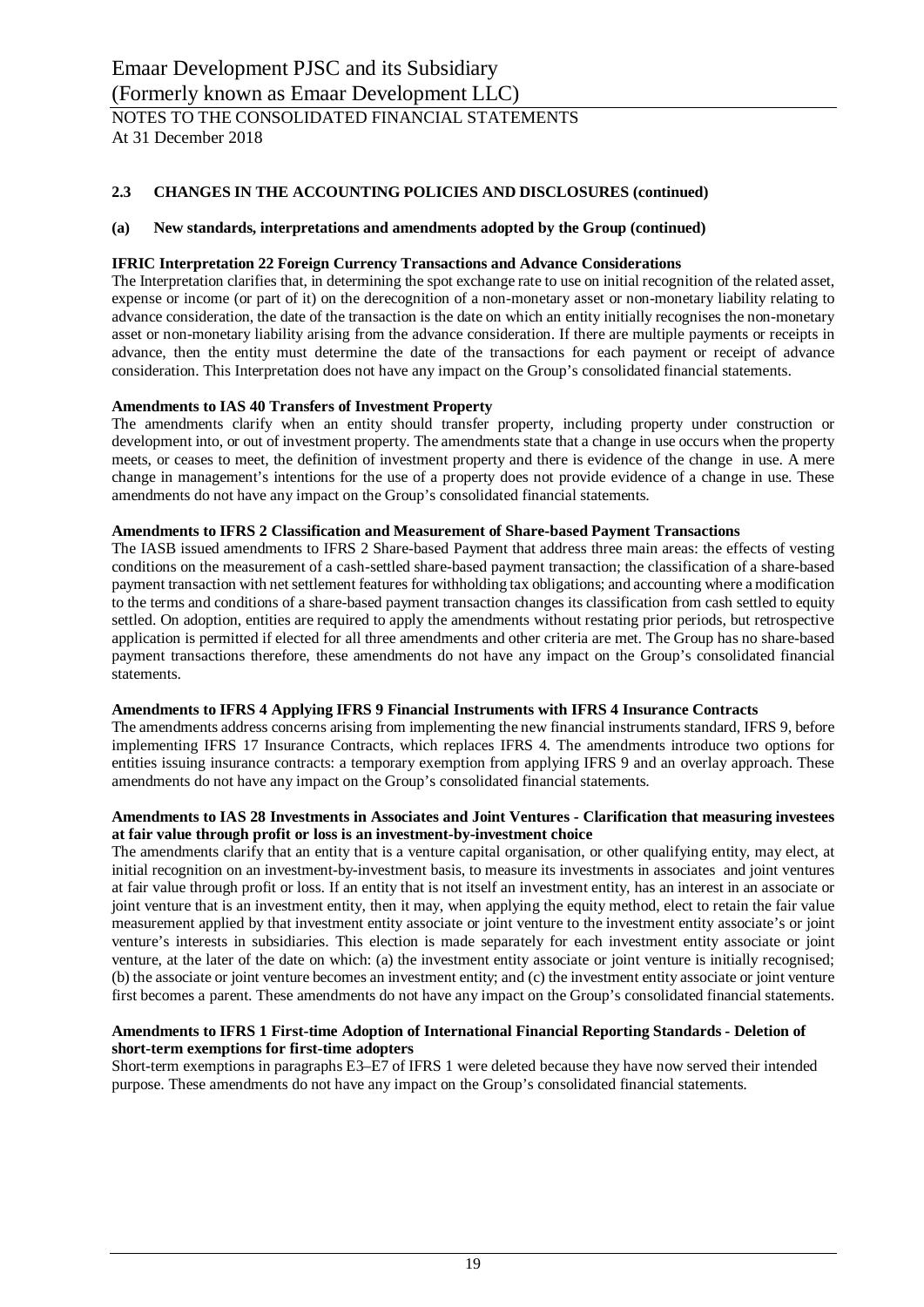At 31 December 2018

## **2.3 CHANGES IN THE ACCOUNTING POLICIES AND DISCLOSURES (continued)**

#### **(b) Standards, amendments and interpretations in issue but not effective**

At the date of authorisation of these consolidated financial statements, other than the standards and interpretations adopted by the Group (as described above) the following standards, amendments and interpretations were in issue but not yet effective.

IFRS16 was issued in January 2016 and it replaces IAS 17 Leases, IFRIC 4 Determining whether an Arrangement contains a Lease, SIC-15 Operating Leases-Incentives and SIC-27 Evaluating the Substance of Transactions Involving the Legal Form of a Lease. IFRS 16 sets out the principles for the recognition, measurement, presentation and disclosure of leases and requires lessees to account for all leases under a single on-balance sheet model similar to the accounting for finance leases under IAS 17. The standard includes two recognition exemptions for lessees – leases of 'low-value' assets (e.g., personal computers) and short-term leases (i.e., leases with a lease term of 12 months or less). At the commencement date of a lease, a lessee will recognise a liability to make lease payments (i.e., the lease liability) and an asset representing the right to use the underlying asset during the lease term (i.e., the right-of-use asset). Lessees will be required to separately recognise the interest expense on the lease liability and the depreciation expense on the right-of-use asset.

Lessees will be also required to remeasure the lease liability upon the occurrence of certain events (e.g., a change in the lease term, a change in future lease payments resulting from a change in an index or rate used to determine those payments). The lessee will generally recognise the amount of the remeasurement of the lease liability as an adjustment to the right-of-use asset.

Lessor accounting under IFRS 16 is substantially unchanged from today's accounting under IAS 17. Lessors will continue to classify all leases using the same classification principle as in IAS 17 and distinguish between two types of leases: operating and finance leases.

IFRS 16, which is effective for annual periods beginning on or after 1 January 2019, requires lessees and lessors to make more extensive disclosures than under IAS 17.

#### **Impact assessment of IFRS 16 Leases**

Management is in the process of assessing the impact of IFRS 16 to the Group's consolidated financial statements. The application of the IFRS 16 may have impact on amounts reported and disclosures made in the Group's consolidated financial statements. However, it is not practical to provide a reasonable estimate of effects of the application of the standards until the Group performs a detailed review.

- IFRS10, Sale or Contribution of Assets between an Investor and its Associate or Joint Venture (The IASB has IAS 28 deferred the effective date of these amendments indefinitely, but an entity that early adopts the amendments must apply them prospectively). The Group will apply these amendments when they become effective.;
- IFRS 17 Insurance Contracts IFRS 17 will replace IFRS 4 Insurance Contracts (effective for reporting periods beginning on or after 1 January 2021, with comparative figures required. Early application is permitted, provided the entity also applies IFRS 9 and IFRS 15 on or before the date it first applies IFRS 17);
- IFRIC 23 Uncertainty over Income Tax Treatment IFRIC Interpretation 23 An entity has to determine whether to consider each uncertain tax treatment separately or together with one or more other uncertain tax treatments. The approach that better predicts the resolution of the uncertainty should be followed. The interpretation is effective for annual reporting periods beginning on or after 1 January 2019, but certain transition reliefs are available.
- IFRS 9 Prepayment Features with Negative Compensation Amendments to IFRS 9 Under IFRS 9, a debt instrument can be measured at amortised cost or at fair value through other comprehensive income, provided that the contractual cash flows are 'solely payments of principal and interest on the principal amount outstanding' (the SPPI criterion) and the instrument is held within the appropriate business model for that classification. The amendments to IFRS 9 clarify that a financial asset passes the SPPI criterion regardless of the event or circumstance that causes the early termination of the contract and irrespective of which party pays or receives reasonable compensation for the early termination of the contract.

The amendments should be applied retrospectively and are effective from 1 January 2019, with earlier application permitted. These amendments have no impact on the consolidated financial statements of the Group.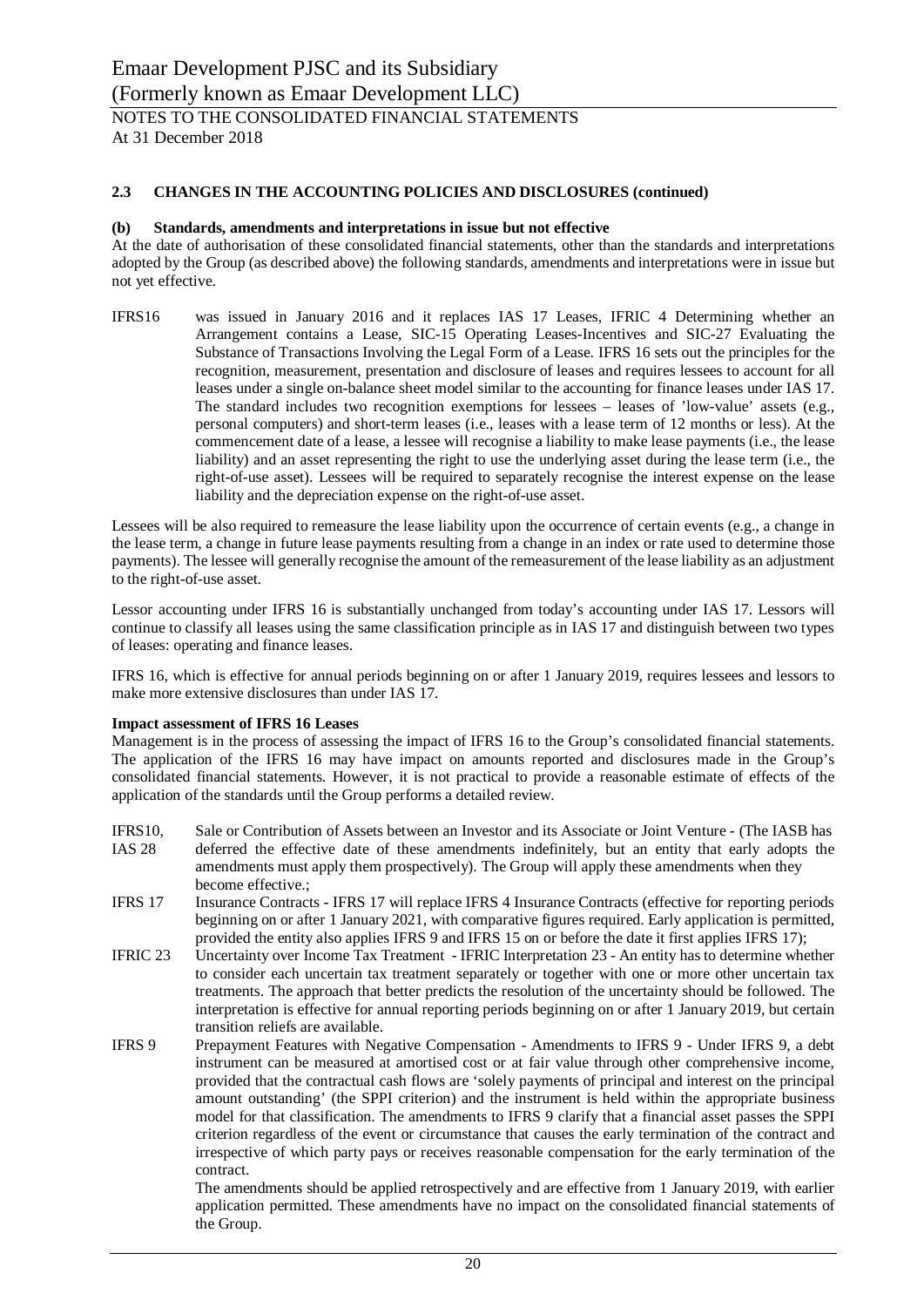## **2.3 CHANGES IN THE ACCOUNTING POLICIES AND DISCLOSURES (continued)**

## **(b) Standards, amendments and interpretations in issue but not effective (continued)**

IAS 19 Plan Amendment, Curtailment or Settlement - Amendments to IAS 19 - The amendments apply to plan amendments, curtailments, or settlements occurring on or after the beginning of the first annual reporting period that begins on or after 1 January 2019, with early application permitted. These amendments will apply only to any future plan amendments, curtailments, or settlements of the Group. IAS 28 Long-term interests in associates and joint ventures - Amendments to IAS 28 - The amendments clarify that an entity applies IFRS 9 to long-term interests in an associate or joint venture to which the equity method is not applied but that, in substance, form part of the net investment in the associate or joint venture (long-term interests). This clarification is relevant because it implies that the expected credit loss model in IFRS 9 applies to such long-term interests. The amendments should be applied retrospectively and are effective from 1 January 2019, with early application permitted. Since the Group does not have such long-term interests in its associate and joint venture, the amendments will not have an impact on its consolidated financial statements.

#### **Annual Improvements 2015-2017 Cycle (issued in December 2017)**

These improvements include:

- · IFRS 3 Business Combinations Clarification that, when an entity obtains control of a business that is a joint operation, it applies the requirements for a business combination achieved in stages, including remeasuring previously held interests in the assets and liabilities of the joint operation at fair value. (effective for business combinations for which the acquisition date is on or after the beginning of the first annual reporting period beginning on or after 1 January 2019, with early application permitted);
- · IFRS 11 Joint Arrangements A party that participates in, but does not have joint control of, a joint operation might obtain joint control of the joint operation in which the activity of the joint operation constitutes a business as defined in IFRS 3.The amendments clarify that the previously held interests in that joint operation are not remeasured. (effective for annual reporting periods beginning on or after 1 January 2019);
- IAS 12 Income Taxes The amendments clarify that the income tax consequences of dividends are linked more directly to past transactions or events that generated distributable profits than to distributions to owners. (effective for annual reporting periods beginning on or after 1 January 2019, with early application is permitted);
- IAS 23 Borrowing Costs The amendments clarify that an entity treats as part of general borrowings any borrowing originally made to develop a qualifying asset when substantially all of the activities necessary to prepare that asset for its intended use or sale are complete (effective for annual reporting periods beginning on or after 1 January 2019, with early application is permitted);
- · IFRIC Interpretation 23 Uncertainty over Income Tax Treatment (effective for annual reporting periods beginning on or after 1 January 2019).

The Group does not expect the adoption of the above new standards, amendments and interpretations to have a material impact on the future consolidated financial statements of the Group.

## **2.4 SUMMARY OF SIGNIFICANT ACCOUNTING POLICIES**

#### **Revenue recognition**

The Group has adopted IFRS 15 and has applied the following accounting policy in the preparation of its consolidated financial statements.

#### *Revenue from contracts with customers*

The Group recognises revenue from contracts with customers based on a five step model as set out in IFRS 15:

- Step 1. Identify the contract(s) with a customer: A contract is defined as an agreement between two or more parties that creates enforceable rights and obligations and sets out the criteria for every contract that must be met.
- Step 2. Identify the performance obligations in the contract: A performance obligation is a promise in a contract with a customer to transfer a good or service to the customer.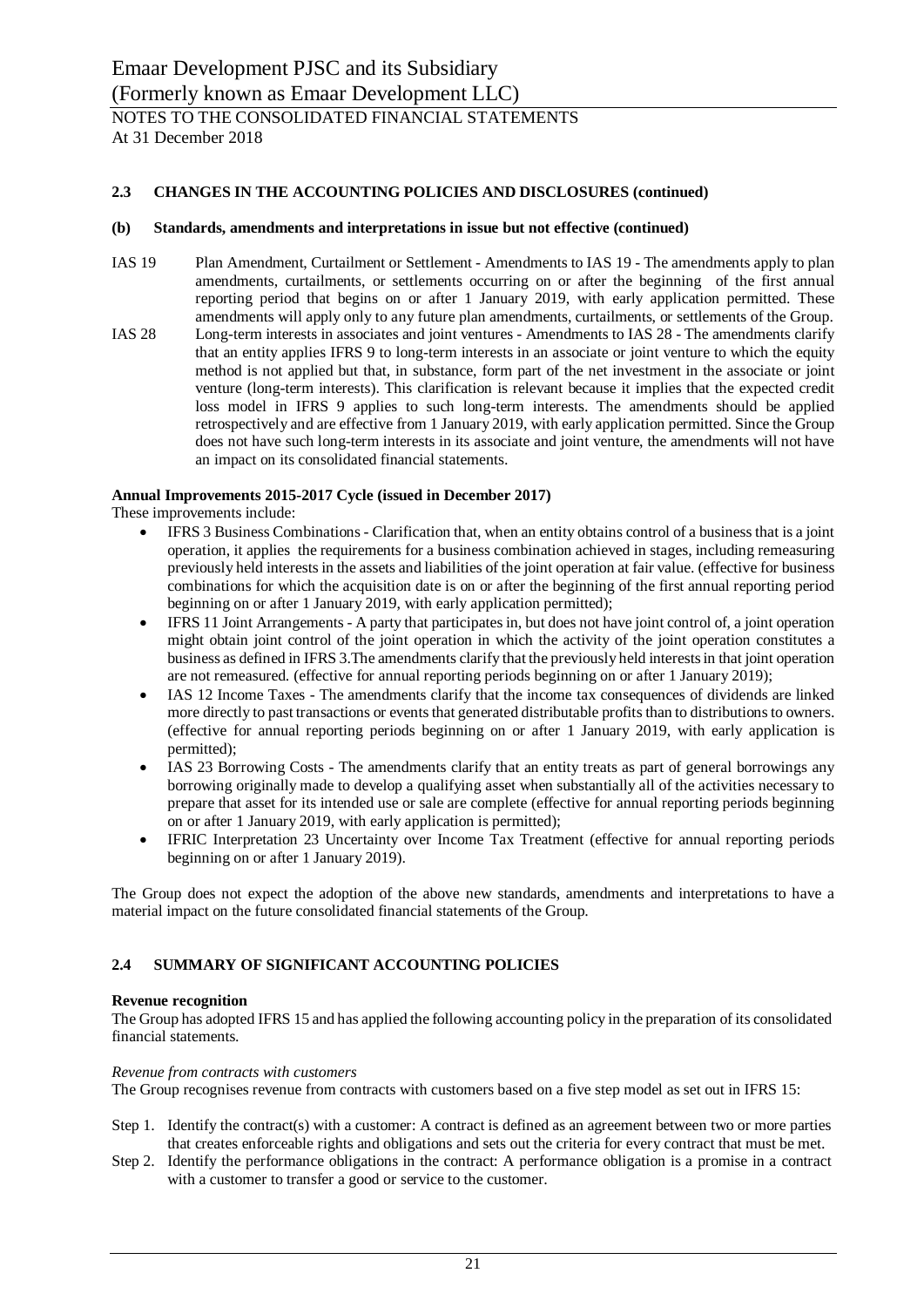#### **Revenue recognition (continued)**

#### *Revenue from contracts with customers (continued)*

- Step 3. Determine the transaction price: The transaction price is the amount of consideration to which the Group expects to be entitled in exchange for transferring promised goods or services to a customer, excluding amounts collected on behalf of third parties.
- Step 4. Allocate the transaction price to the performance obligations in the contract: For a contract that has more than one performance obligation, the Group will allocate the transaction price to each performance obligation in an amount that depicts the amount of consideration to which the Group expects to be entitled in exchange for satisfying each performance obligation.
- Step 5. Recognise revenue when (or as) the entity satisfies a performance obligation.

The Group satisfies a performance obligation and recognises revenue over time, if one of the following criteria is met:

- 1. The customer simultaneously receives and consumes the benefits provided by the Group's performance as the Group performs; or
- 2. The Group's performance creates or enhances an asset that the customer controls as the asset is created or enhanced; or
- 3. The Group's performance does not create an asset with an alternative use to the Group and the entity has an enforceable right to payment for performance completed to date.

For performance obligations where one of the above conditions are not met, revenue is recognised at the point in time at which the performance obligation is satisfied.

When the Group satisfies a performance obligation by delivering the promised goods or services it creates a contract asset based on the amount of consideration earned by the performance. Where the amount of consideration received from a customer exceeds the amount of revenue recognised this gives rise to a contract liability.

Revenue is measured at the fair value of the consideration received or receivable, taking into account contractually defined terms of payment and excluding taxes and duty. The Group assesses its revenue arrangements against specific criteria to determine if it is acting as principal or agent. The Group has concluded that it is acting as a principal in all of its revenue arrangements.

Revenue is recognised in the consolidated statement of comprehensive income to the extent that it is probable that the economic benefits will flow to the Group and the revenue and costs, if applicable, can be measured reliably.

#### *Interest income*

Interest income is recognised as the interest accrues using the effective interest method, under which the rate used exactly discounts estimated future cash receipts through the expected life of the financial asset to the net carrying amount of the financial asset.

#### *Development services*

Revenue from rendering of development management services is recognised when the outcome of the transaction can be estimated reliably, by reference to the stage of completion of the development obligation at the reporting date. Where the outcome cannot be measured reliably, revenue is recognised only to the extent that the expenses incurred are eligible to be recovered.

#### **Borrowing costs**

Borrowing costs directly attributable to the acquisition, construction or production of qualifying assets, which are assets that necessarily take a substantial period of time to get ready for their intended use or sale, are added to the cost of those assets, until such time as the assets are substantially ready for their intended use or sale. Borrowing costs consist of interest and other costs that an entity incurs in connection with the borrowing of funds.

All other borrowing costs are recognised in the consolidated statement of comprehensive income in the year in which they are incurred.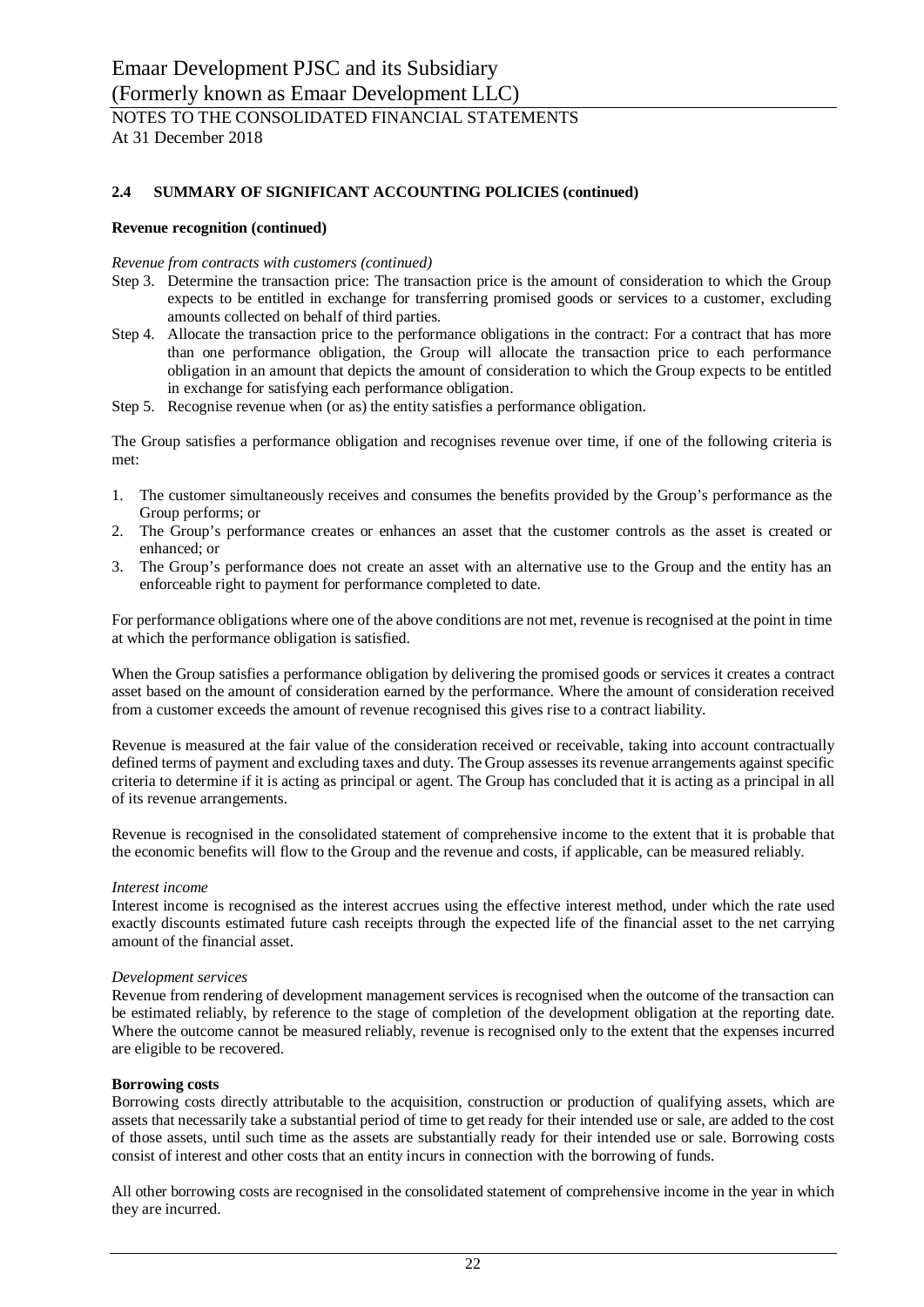#### **Property, plant and equipment**

Property, plant and equipment are stated at cost less accumulated depreciation and any impairment in value. Depreciation is calculated on a straight-line basis over the estimated useful lives as follows:

| Sales centers (included in land and buildings) | $1 - 5$ years  |
|------------------------------------------------|----------------|
| Computers and office equipment                 | $2 - 5$ years  |
| Motor vehicles                                 | $3 - 5$ years  |
| Furniture and fixtures                         | $2 - 10$ years |

No depreciation is charged on land and capital work-in-progress. The useful lives and depreciation method are reviewed periodically to ensure that the method and period of depreciation are consistent with the expected pattern of economic benefits from these assets.

Expenditure incurred to replace a component of an item of property, plant and equipment that is accounted for separately is capitalised and the carrying amount of the component that is replaced is written off. Other subsequent expenditure is capitalised only when it increases future economic benefits of the related item of property, plant and equipment. All other expenditure is recognised in the consolidated statement of comprehensive income as the expense is incurred.

Property, plant and equipment are reviewed for impairment whenever events or changes in circumstances indicate that the carrying amount of property, plant and equipment may not be recoverable. Whenever the carrying amount of property, plant and equipment exceeds their recoverable amount, an impairment loss is recognised in the consolidated statement of comprehensive income. The recoverable amount is the higher of fair value less costs to sell of property, plant and equipment and the value in use. The fair value less costs to sell is the amount obtainable from the sale of property, plant and equipment in an arm's length transaction while value in use is the present value of estimated future cash flows expected to arise from the continuing use of property, plant and equipment and from its disposal at the end of its useful life.

Reversal of impairment losses recognised in the prior years are recorded when there is an indication that the impairment losses recognised for the property, plant and equipment no longer exist or have reduced.

#### **Development properties**

Properties acquired, constructed or in the course of construction for sale in the ordinary course of business are classified as development properties and are stated at the lower of cost or net realisable value. Cost includes:

- · Freehold and leasehold rights for land;
- · Amounts paid to contractors for construction; and
- · Borrowing costs, planning and design costs, costs of site preparation, professional fees for legal services, property transfer taxes, construction overheads and other related costs.

Net realisable value is the estimated selling price in the ordinary course of the business, based on market prices at the reporting date and discounted for the time value of money if material, less costs to completion and the estimated costs of sale.

The cost of development properties recognised in the consolidated statement of comprehensive income on sale is determined with reference to the specific costs incurred on the property sold and an allocation of any non-specific costs based on the relative size of the property sold.

The management reviews the carrying values of the development properties on an annual basis.

#### **Investment in joint ventures**

A joint venture is a type of joint arrangement whereby the parties that have joint control of the arrangement have rights to the net assets of the joint venture. Joint control is the contractually agreed sharing of control of an arrangement, which exists only when decisions about the relevant activities require unanimous consent of the parties sharing control.

The Group's investments in its joint ventures are accounted for using the equity method.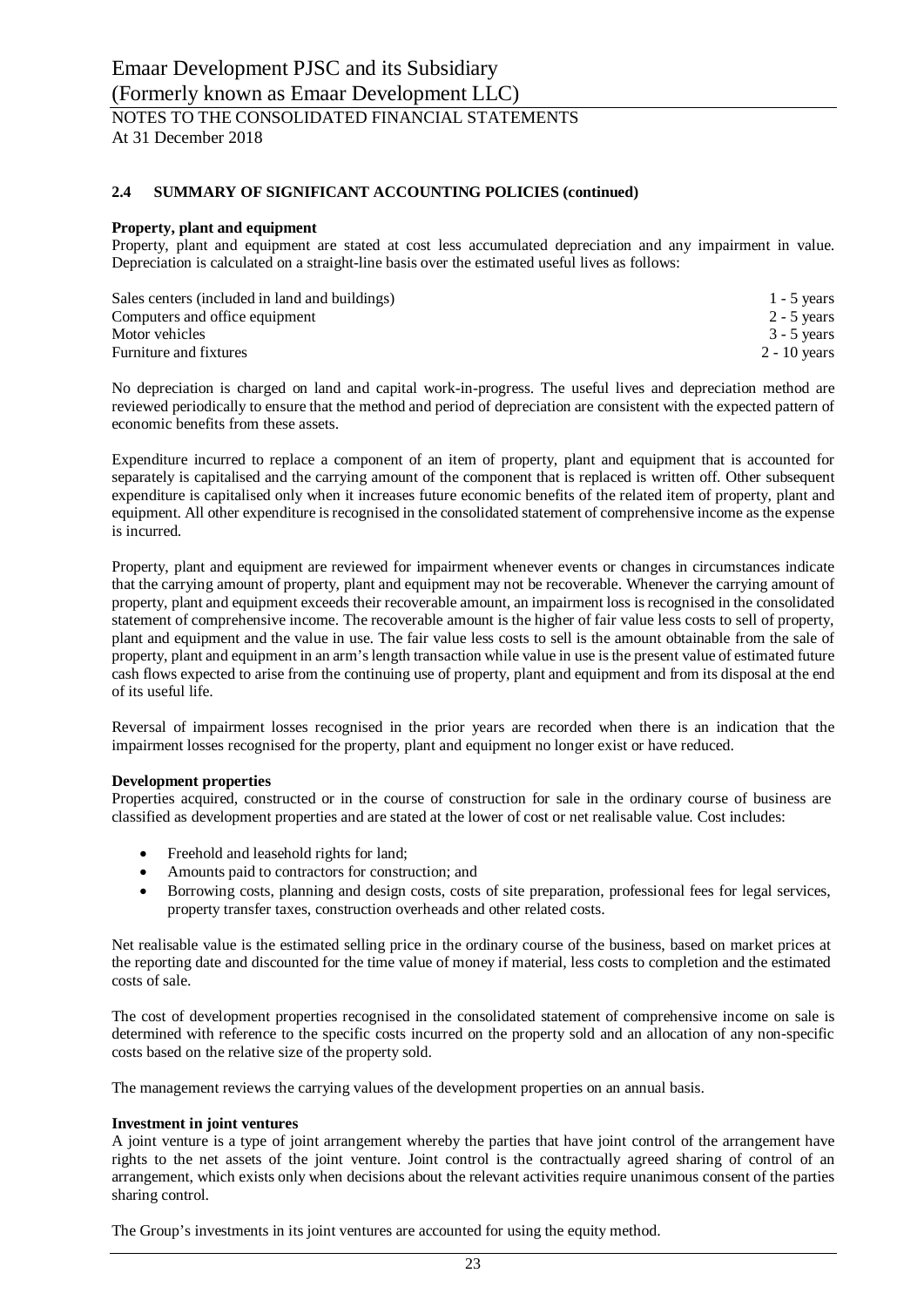#### **Investment in joint ventures (continued)**

Under the equity method, the investment in joint ventures is initially recognised at cost. The carrying amount of the investment is adjusted to recognise changes in the Group's share of net assets of the joint venture since the acquisition date. Goodwill relating to the joint ventures is included in the carrying amount of the investment and is neither amortised nor individually tested for impairment.

The consolidated statement of comprehensive income reflects the Group's share of the results of operations of its joint ventures after tax and non-controlling. Unrealised gains and losses resulting from transactions between the Group and its joint ventures are eliminated to the extent of the interest in the joint venture.

The financial statement of the joint ventures are prepared for the same reporting period as the Group. When necessary, adjustments are made to bring the accounting policies in line with those of the Group.

After application of the equity method, the Group determines whether it is necessary to recognise an impairment loss on its investment in its joint ventures. At each reporting date, the Group determines whether there is any objective evidence that the investment in the joint venture is impaired. If this is the case, the Group calculates the amount of impairment as the difference between the recoverable amount of the joint venture, and its carrying value and recognises the impairment losses in the consolidated statement of comprehensive income.

Upon loss of significant influence over the joint control over the joint venture, the Group measures and recognises any retained investment at its fair value. Any differences between the carrying amount of the joint venture upon loss of significant influence and the fair value of the retained investment and proceeds from disposal is recognised in the consolidated statement of comprehensive income. When the remaining investment in joint venture constitutes significant influence, it is accounted for as an investment in joint venture.

#### **Financial assets**

#### *Initial recognition and measurement*

Financial assets are classified, at initial recognition, as subsequently measured at amortised cost, fair value through other comprehensive income (OCI), and fair value through profit or loss.

The classification of financial assets at initial recognition depends on the financial asset's contractual cash flow characteristics and the Group's business model for managing them. With the exception of trade receivables that do not contain a significant financing component or for which the Group has applied the practical expedient, the Group initially measures a financial asset at its fair value plus, in the case of a financial asset not at fair value through profit or loss, transaction costs. Trade receivables that do not contain a significant financing component or for which the Group has applied the practical expedient are measured at the transaction price determined under IFRS 15.

In order for a financial asset to be classified and measured at amortised cost or fair value through OCI, it needs to give rise to cash flows that are 'solely payments of principal and interest (SPPI)' on the principal amount outstanding. This assessment is referred to as the SPPI test and is performed at an instrument level.

The Group's business model for managing financial assets refers to how it manages its financial assets in order to generate cash flows. The business model determines whether cash flows will result from collecting contractual cash flows, selling the financial assets, or both.

Purchases or sales of financial assets that require delivery of assets within a time frame established by regulation or convention in the market place (regular way trades) are recognised on the trade date, i.e., the date that the Group commits to purchase or sell the asset.

#### *Subsequent measurement*

For purposes of subsequent measurement, financial assets are classified in four categories:

- Financial assets at amortised cost (debt instruments)
- Financial assets at fair value through profit or loss
- Financial assets designated at fair value through OCI with no recycling of cumulative gains and losses upon derecognition (equity instruments)
- Financial assets at fair value through OCI with recycling of cumulative gains and losses (debt instruments)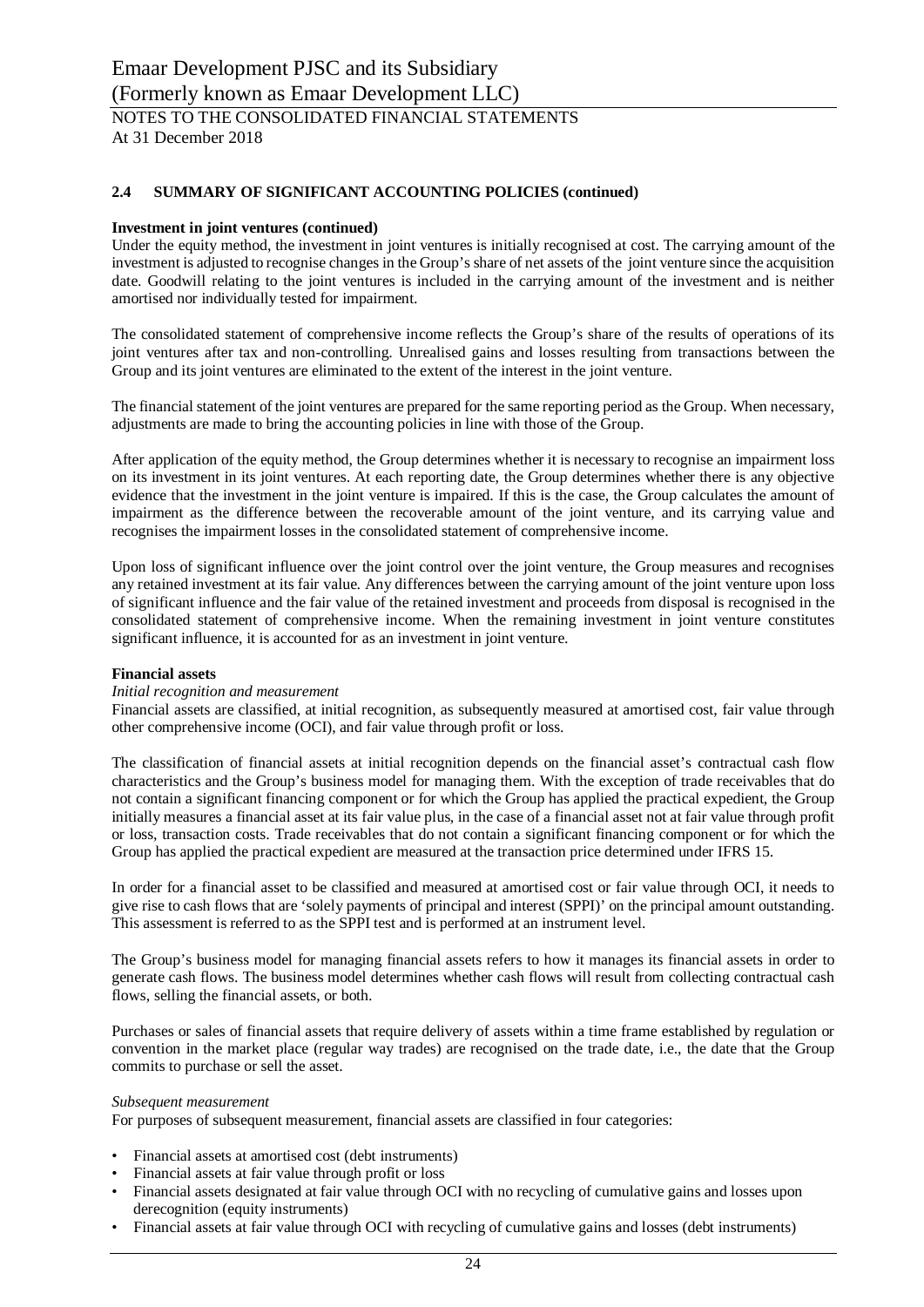#### **Financial assets (continued)**

#### *Subsequent measurement (continued)*

#### *Financial assets at amortised cost (debt instruments)*

This category is the most relevant to the Group. The Group measures financial assets at amortised cost if both of the following conditions are met:

- The financial asset is held within a business model with the objective to hold financial assets in order to collect contractual cash flows; and
- The contractual terms of the financial asset give rise on specified dates to cash flows that are solely payments of principal and interest on the principal amount outstanding.

Financial assets at amortised cost are subsequently measured using the effective interest (EIR) method and are subject to impairment. Gains and losses are recognised in profit or loss when the asset is derecognised, modified or impaired.

The Group's financial assets at amortised cost includes trade and unbilled receivables, deposits and other receivables, amounts due from related parties and loans to joint ventures.

#### *Financial assets at fair value through profit and loss*

Financial assets at fair value through profit or loss include financial assets held for trading, financial assets designated upon initial recognition at fair value through profit or loss, or financial assets mandatorily required to be measured at fair value. Financial assets are classified as held for trading if they are acquired for the purpose of selling or repurchasing in the near term. Derivatives, including separated embedded derivatives, are also classified as held for trading unless they are designated as effective hedging instruments. Financial assets with cash flows that are not solely payments of principal and interest are classified and measured at fair value through profit or loss, irrespective of the business model. Notwithstanding the criteria for debt instruments to be classified at amortised cost or at fair value through OCI, as described above, debt instruments may be designated at fair value through profit or loss on initial recognition if doing so eliminates, or significantly reduces, an accounting mismatch.

Financial assets at fair value through profit or loss are carried in the consolidated statement of financial position at fair value with net changes in fair value recognised in the consolidated statement of comprehensive income.

This category includes derivative instruments which the Group had not irrevocably elected to classify at fair value through OCI. Dividends on listed equity investments are also recognised as other income in the statement of profit or loss when the right of payment has been established.

A derivative embedded in a hybrid contract, with a financial liability or non-financial host, is separated from the host and accounted for as a separate derivative if: the economic characteristics and risks are not closely related to the host; a separate instrument with the same terms as the embedded derivative would meet the definition of a derivative; and the hybrid contract is not measured at fair value through profit or loss. Embedded derivatives are measured at fair value with changes in fair value recognised in profit or loss. Reassessment only occurs if there is either a change in the terms of the contract that significantly modifies the cash flows that would otherwise be required or a reclassification of a financial asset out of the fair value through profit or loss category.

A derivative embedded within a hybrid contract containing a financial asset host is not accounted for separately. The financial asset host together with the embedded derivative is required to be classified in its entirety as a financial asset at fair value through profit or loss.

The Group does not have any financial assets at fair value through profit and loss.

#### *Financial assets designated at fair value through OCI (equity instruments)*

Upon initial recognition, the Group can elect to classify irrevocably its equity investments as equity instruments designated at fair value through OCI when they meet the definition of equity under *IAS 32 Financial Instruments: Presentation* and are not held for trading. The classification is determined on an instrument-by-instrument basis.

Gains and losses on these financial assets are never recycled to profit or loss. Dividends are recognised as other income in the statement of profit or loss when the right of payment has been established, except when the Group benefits from such proceeds as a recovery of part of the cost of the financial asset, in which case, such gains are recorded in OCI. Equity instruments designated at fair value through OCI are not subject to impairment assessment.

The Group does not have any financial assets designated at fair value through OCI (equity instruments) as at the reporting date.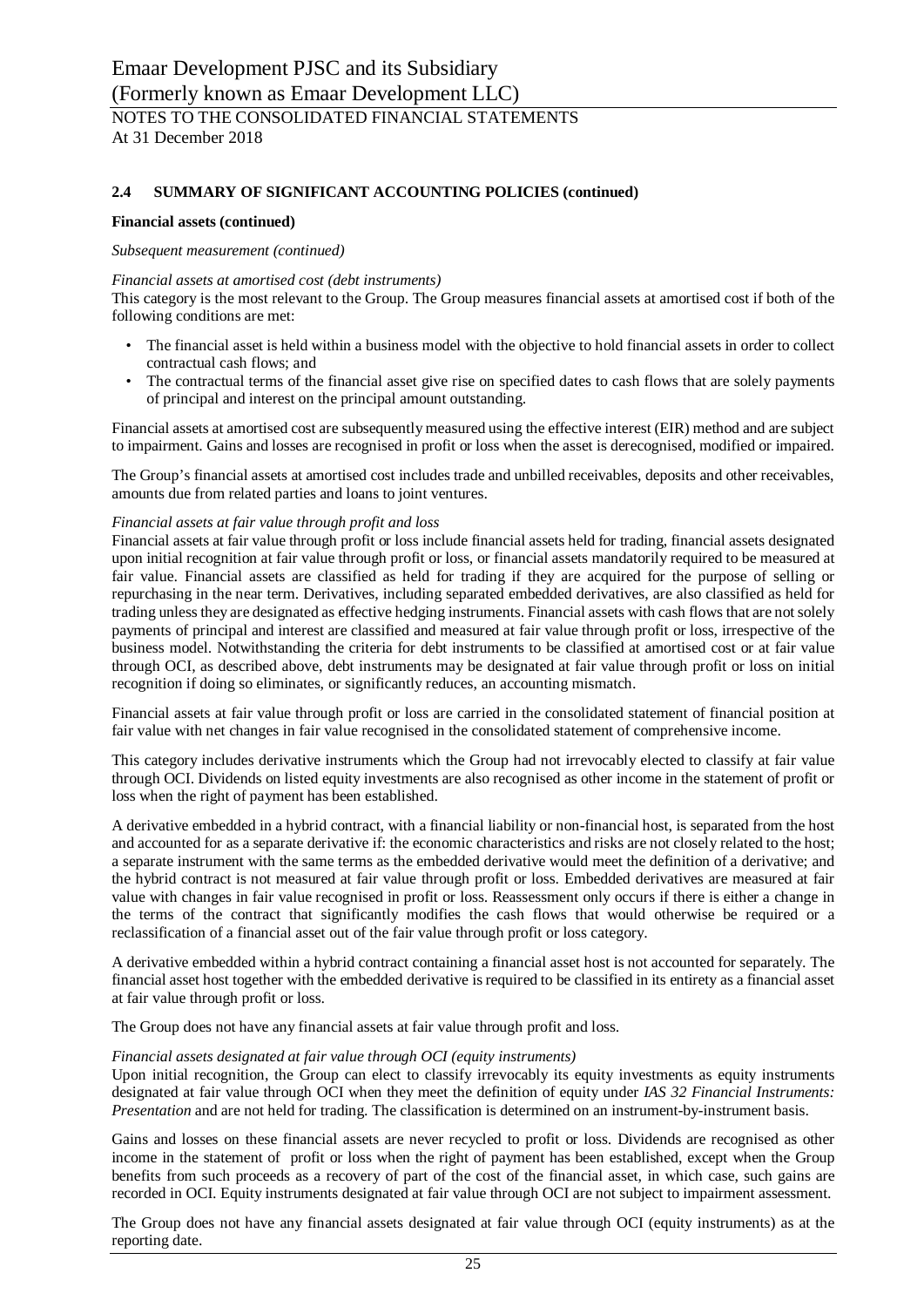#### **Financial assets (continued)**

#### *Subsequent measurement (continued)*

## *Financial assets at fair value through OCI (debt instruments)*

The Group measures financial assets at amortised cost if both of the following conditions are met:

- The financial asset is held within a business model with the objective of both holding to collect contractual cash flows and selling; and
- The contractual terms of the financial asset give rise on specified dates to cash flows that are solely payments of principal and interest on the principal amount outstanding.

For debt instruments at fair value through OCI, interest income, foreign exchange revaluation and impairment losses or reversals are recognised in the statement of profit or loss and computed in the same manner as for financial assets measured at amortised cost. The remaining fair value changes are recognised in OCI. Upon derecognition, the cumulative fair value change recognised in OCI is recycled to profit or loss.

The Group does not have any financial assets designated at fair value through OCI (debt instruments) as at the reporting date.

#### *Derecognition*

A financial asset (or, where applicable a part of a financial asset or part of a group of similar financial assets) is primarily derecognised when:

- The rights to receive cash flows from the asset have expired; or
- The Group has transferred its rights to receive cash flows from the asset or has assumed an obligation to pay the received cash flows in full without material delay to a third party under a 'pass-through' arrangement; and either (a) the Group has transferred substantially all the risks and rewards of the asset, or (b) the Group has neither transferred nor retained substantially all the risks and rewards of the asset, but has transferred control of the asset.

When the Group has transferred its rights to receive cash flows from an asset or has entered into a pass-through arrangement, it evaluates if, and to what extent, it has retained the risks and rewards of ownership. When it has neither transferred nor retained substantially all the risks and rewards of the asset nor transferred control of the asset, the asset is recognised to the extent of the Group's continuing involvement in the asset. In that case, the Group also recognises an associated liability. The transferred asset and the associated liability are measured on a basis that reflects the rights and obligations that the Group has retained.

Continuing involvement that takes the form of a guarantee over the transferred asset, is measured at the lower of the original carrying amount of the asset and the maximum amount of consideration that the Group could be required to repay.

#### *Cash and cash equivalents*

For the purpose of the consolidated statement of cash flows, cash and cash equivalents consist of cash in hand, bank balances and short-term deposits with an original maturity of three months or less, net of outstanding bank overdrafts.

#### *Trade and unbilled receivables*

Trade receivables are stated at original amount less a provision for any uncollectible amounts. An estimate for doubtful debts is made when collection of the full amount is no longer probable. When a trade receivable is uncollectible, it is written off against provision for doubtful debts. Subsequent recoveries of amounts previously written off are credited to the consolidated income statement.

Services rendered but not billed at the reporting date are accrued as per the terms of the agreements as unbilled receivables.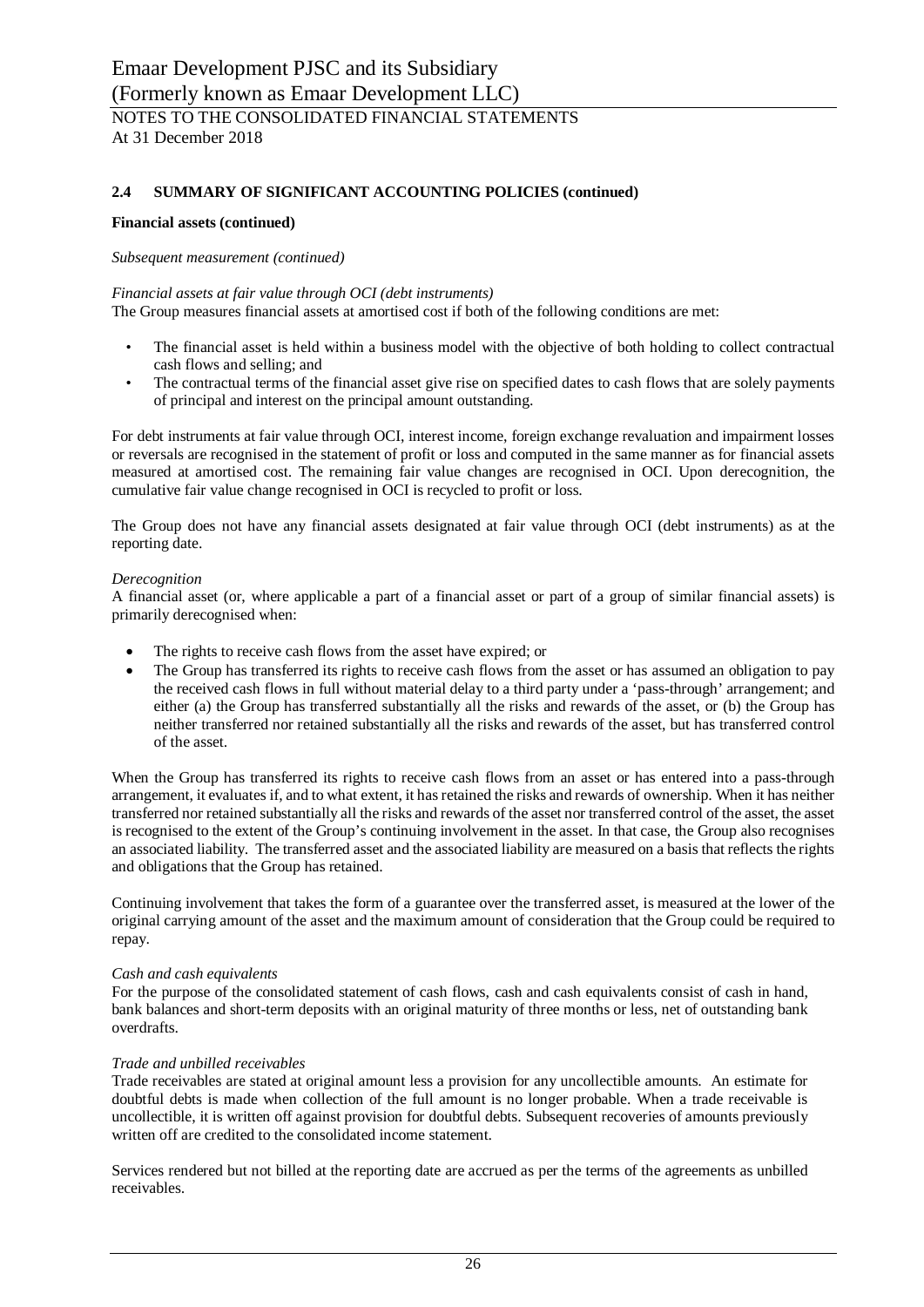### **Financial assets (continued)**

### *Foreign exchange gains and losses*

The fair value of financial assets denominated in a foreign currency is determined in that foreign currency and translated at the spot rate at the end of the reporting period. The foreign exchange component forms part of its fair value gain or loss. For financial assets classified as at fair value through profit or loss, the foreign exchange component is recognised in the consolidated statement of comprehensive income. For financial assets designated at fair value through consolidated other comprehensive income any foreign exchange component is recognised in other comprehensive income. For foreign currency denominated debt instruments classified at amortised cost, the foreign exchange gains and losses are determined based on the amortised cost of the asset and are recognised in the 'other gains and losses' line item in the consolidated statement of comprehensive income.

## *Impairment of financial assets*

Effective 1 January 2018, the Group recognises an allowance for expected credit losses ("ECL") for all debt instruments not held at fair value through profit or loss. ECLs are based on the difference between the contractual cash flows due in accordance with the contract and all the cash flows that the Group expects to receive. The shortfall is then discounted at an approximation to the asset's original effective interest rate.

ECLs are recognised in two stages. For credit exposures for which there has not been a significant increase in credit risk since initial recognition, ECLs are provided for credit losses that result from default events that are possible within the next 12-months (a 12-month ECL). For those credit exposures for which there has been a significant increase in credit risk since initial recognition, a loss allowance is required for credit losses expected over the remaining life of the exposure, irrespective of the timing of the default (a lifetime ECL).

For trade and unbilled receivables and other receivables, the Group applies a simplified approach in calculating ECLs based on lifetime expected credit losses. The Group has established a provision matrix that is based on the Group's historical credit loss experience, adjusted for forward-looking factors specific to the debtors and the economic environment. The expected credit losses are recognised in the consolidated statement of comprehensive income.

The Group may also consider a financial asset to be in default when internal or external information indicates that the Group is unlikely to receive the outstanding contractual amounts in full before taking into account any credit enhancements held by the Group. A financial asset is written off when there is no reasonable expectation of recovering the contractual cash flows.

Until 31 December 2017, the Group assessed at each reporting date whether there is any evidence that a financial asset or a group of financial assets is impaired. A financial asset or a group of financial assets is deemed to be impaired if, and only if, there is objective evidence of impairment as a result of one or more events that has occurred after the initial recognition of the asset (an incurred 'loss event') and that loss event has an impact on the estimated future cash flows of the financial asset or the group of financial assets that can be reliably estimated. Evidence of impairment may include indications that the debtors or a group of debtors is experiencing significant financial difficulty, default or delinquency in interest or principal payments, the probability that they will enter bankruptcy or other financial reorganisation and where observable data indicates that there is a measurable decrease in the estimated future cash flows, such as changes in arrears or economic conditions that correlate with defaults.

If there was objective evidence that an impairment loss has been incurred, the amount of the loss is measured as the difference between the financial assets carrying amount and the present value of estimated future cash flows. The present value of the estimated future cash flows is discounted at the financial assets original effective interest rate. If a financial asset has a variable interest rate, the discount rate for measuring any impairment loss is the current effective interest rate.

For financial assets carried at amortised cost, the carrying amount is reduced through the use of an allowance account and the amount of the loss is recognised in the consolidated statement of comprehensive income. Interest income on such financial assets was continued to be accrued on the reduced carrying amount and is accrued using the rate of interest used to discount the future cash flows for the purpose of measuring the impairment loss. The interest income was recorded as part of finance income in the consolidated statement of comprehensive income.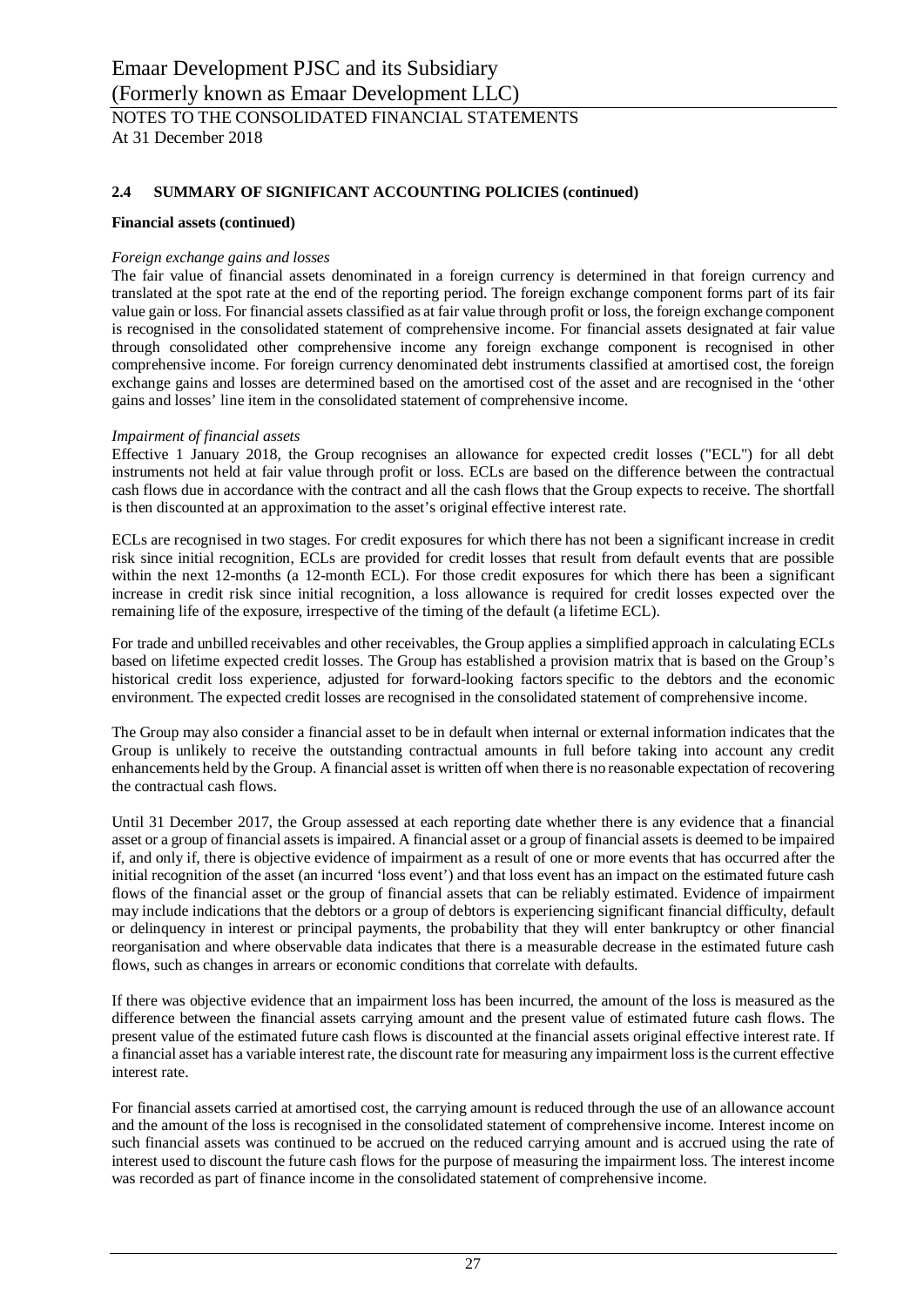#### **Impairment of non-financial assets**

The Group assesses at each reporting date whether there is an indication that a non-financial asset may be impaired. If any indication exists, or when annual impairment testing for an asset is required, the Group estimates the asset's recoverable amount. An asset's recoverable amount is the higher of an asset's or cash-generating unit's (CGU) fair value less costs to sell and its value in use and is determined for an individual asset, unless the asset does not generate cash inflows that are largely independent of those from other assets or groups of assets. Where the carrying amount of an asset or CGU exceeds its recoverable amount, the asset is considered impaired and is written down to its recoverable amount. In assessing value in use, the estimated future cash flows are discounted to their present value using a pre-tax discount rate that reflects current market assessments of the time value of money and the risks specific to the asset. In determining fair value less costs to sell, an appropriate valuation model is used. These calculations are corroborated by valuation multiples, quoted share prices for publicly traded entities or other available fair value indicators.

Impairment losses are recognised in the consolidated statement of comprehensive income in those expense categories consistent with the function of the impaired asset.

For assets excluding goodwill, an assessment is made at each reporting date as to whether there is any indication that previously recognised impairment losses may no longer exist or may have decreased. If such indication exists, the Group estimates the asset's or cash-generating unit's recoverable amount. A previously recognised impairment loss is reversed only if there has been a change in the assumptions used to determine the asset's recoverable amount since the last impairment loss was recognised. The reversal is limited so that the carrying amount of the asset does not exceed its recoverable amount, nor exceed the carrying amount that would have been determined, net of depreciation, had no impairment loss been recognised for the asset in prior years. Such reversal is recognised in the consolidated statement of comprehensive income.

#### **Financial liabilities and equity instruments issued by the Group**

Debt and equity instruments are classified as either financial liabilities or as equity instruments in accordance with the substance of the contractual agreements. Financial liabilities within the scope of IFRS 9 are classified as financial liabilities at fair value through profit or loss, loans and borrowings, or as derivative instrument as appropriate. The Group determines the classification of its financial liabilities at the initial recognition.

#### *Trade and other payables*

Liabilities are recognised for amounts to be paid in the future for goods or services received, whether billed by the supplier or not.

#### *Loans and borrowings*

Term loans are initially recognised at the fair value of the consideration received less directly attributable transaction costs.

After initial recognition, interest-bearing loans and borrowings are subsequently measured at amortised cost using the effective interest rate method. Gains and losses are recognised in the consolidated statement of comprehensive income when the liabilities are derecognised as well as through the amortisation process.

#### *Other financial liabilities*

Other financial liabilities are initially measured at fair value, net of transaction costs and are subsequently measured at amortised cost using the effective interest method, with interest expense recognised on an effective yield basis.

The effective interest method is a method of calculating the amortised cost of a financial liability and of allocating interest expense over the relevant period. The effective interest rate is the rate that exactly discounts estimated future cash payments through the expected life of the financial liability, or, where appropriate, a shorter period.

#### *Derecognition of financial liabilities*

The Group derecognises financial liabilities when, and only when, the Group's obligations are discharged, cancelled or they expire. Where an existing financial liability is replaced by another from the same lender on substantially different terms, or the terms of an existing liability are substantially modified, then the difference in the respective carrying amounts is recognised in the consolidated statement of comprehensive income.

#### *Offsetting of financial instruments*

Financial assets and financial liabilities are offset and the net amount is reported in the consolidated statement of financial position if there is a currently enforceable legal right to offset the recognised amounts and there is an intention to settle on a net basis, to realise the assets and settle the liabilities simultaneously.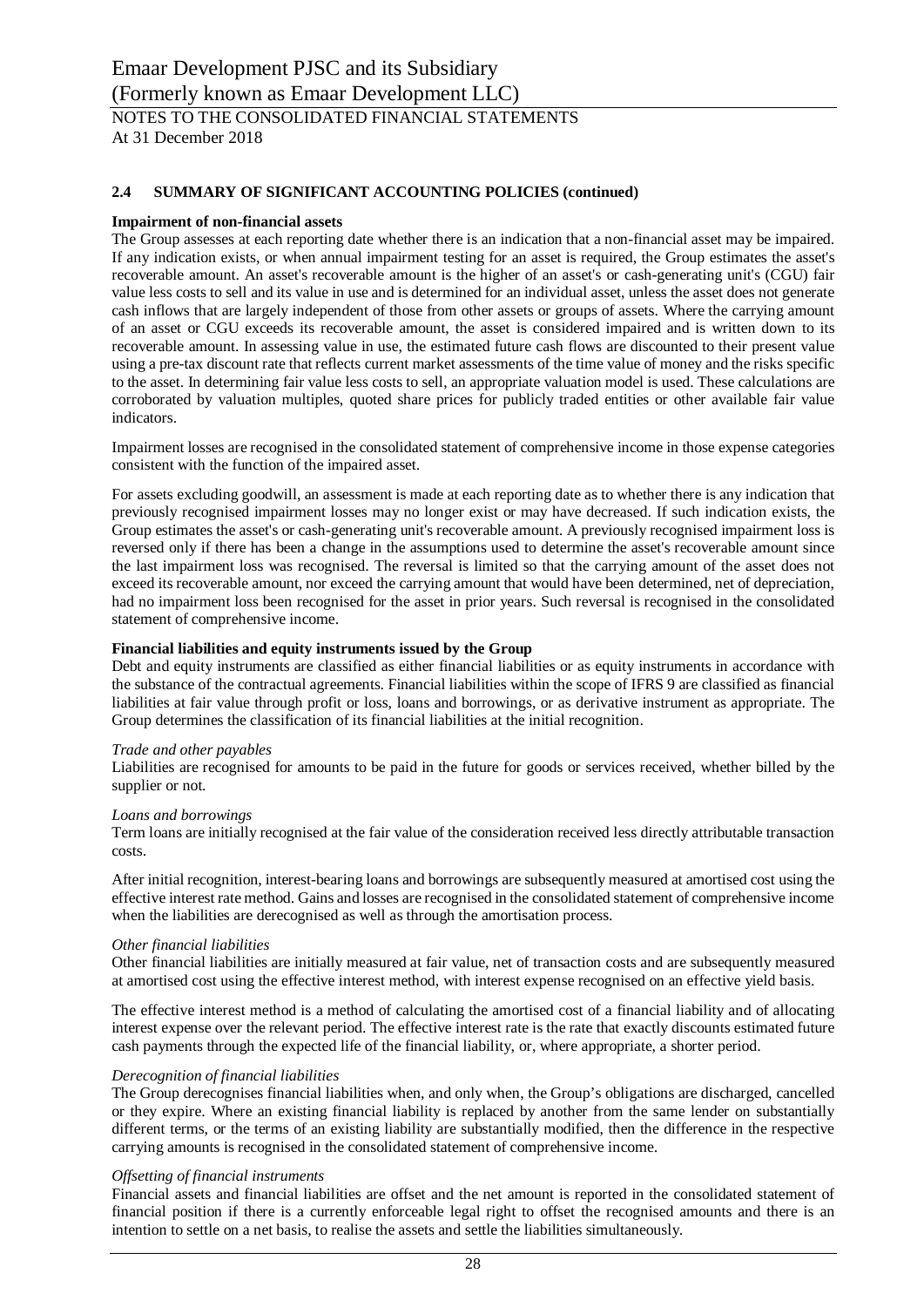#### **Leases**

The determination of whether an arrangement is, or contains a lease is based on the substance of the arrangement at inception date and whether the fulfilment of the arrangement is dependent on the use of a specific asset or assets or the arrangement conveys a right to use the asset.

### *Group as a lessee*

Leases in which a significant portion of the risks and rewards of ownership are retained by the lessor, are classified as operating leases. Payments, including prepayments, made under operating leases (net of any incentives received from the lessor) are charged to the consolidated statement of comprehensive income in accordance with the terms of the lease contracts over the lease term based on a systematic basis as this method is more representative of the time pattern in which use of benefit are derived from the leased assets.

## **End-of-service benefits**

The Group provides end-of-service benefits to its employees. The entitlement to these benefits is usually based upon the employees' final salary and length of service, subject to the completion of a minimum service period. The expected costs of these benefits are accrued over the period of employment.

With respect to its eligible UAE and GCC national employees, the Group makes contributions to a pension fund established by the UAE General Pension and Social Security Authority calculated as a percentage of the employees' salaries. The Group's obligations are limited to these contributions, which are expensed when due.

## **Provisions**

Provisions are recognised when the Group has a legal or constructive obligation as a result of a past event, it is probable that an outflow of resources embodying economic benefits will be required to settle the obligation, and the amount can be reliably estimated. When the Group expects some or all of a provision to be reimbursed, the reimbursement is recognised as a separate asset but only when the reimbursement is virtually certain. The expense relating to any provision is presented in the consolidated statement of comprehensive income net of any reimbursement.

Provisions are measured at the present value of the expenditures expected to be required to settle the obligation at the end of the reporting period, using a rate that reflects current market assessments of the time value of money and the risks specific to the obligation.

Provisions are reviewed at each statement of financial position date and adjusted to reflect the current best estimate. If it is no longer probable that an outflow of resources embodying economic benefits will be required to settle the obligation, the provision is reversed.

#### **Foreign currency translations**

The consolidated financial statements are presented in AED which is the functional currency of the Company. Each entity in the Group determines its own functional currency and items included in the financial statements of each entity are measured using that functional currency.

Transactions in foreign currencies are recorded in the functional currency at the rate ruling at the date of the transaction. Monetary assets and liabilities denominated in foreign currencies are translated at the rate of exchange ruling at the reporting date. All differences are taken to the consolidated statement of comprehensive income. Any goodwill arising on the acquisition of a foreign operation and any fair value adjustments to the carrying amounts of assets and liabilities arising on the acquisition are treated as assets and liabilities of the foreign operation and translated at the closing rate.

Non-monetary items that are measured in terms of historical cost in a foreign currency are translated using the exchange rates at the dates of the initial transactions. Non-monetary items measured at fair value in a foreign currency are translated using the exchange rates at the date when the fair value is determined. The gain or loss arising on translation of non-monetary items measured at fair value is treated in line with the recognition of the gain or loss on the change in fair value of the item.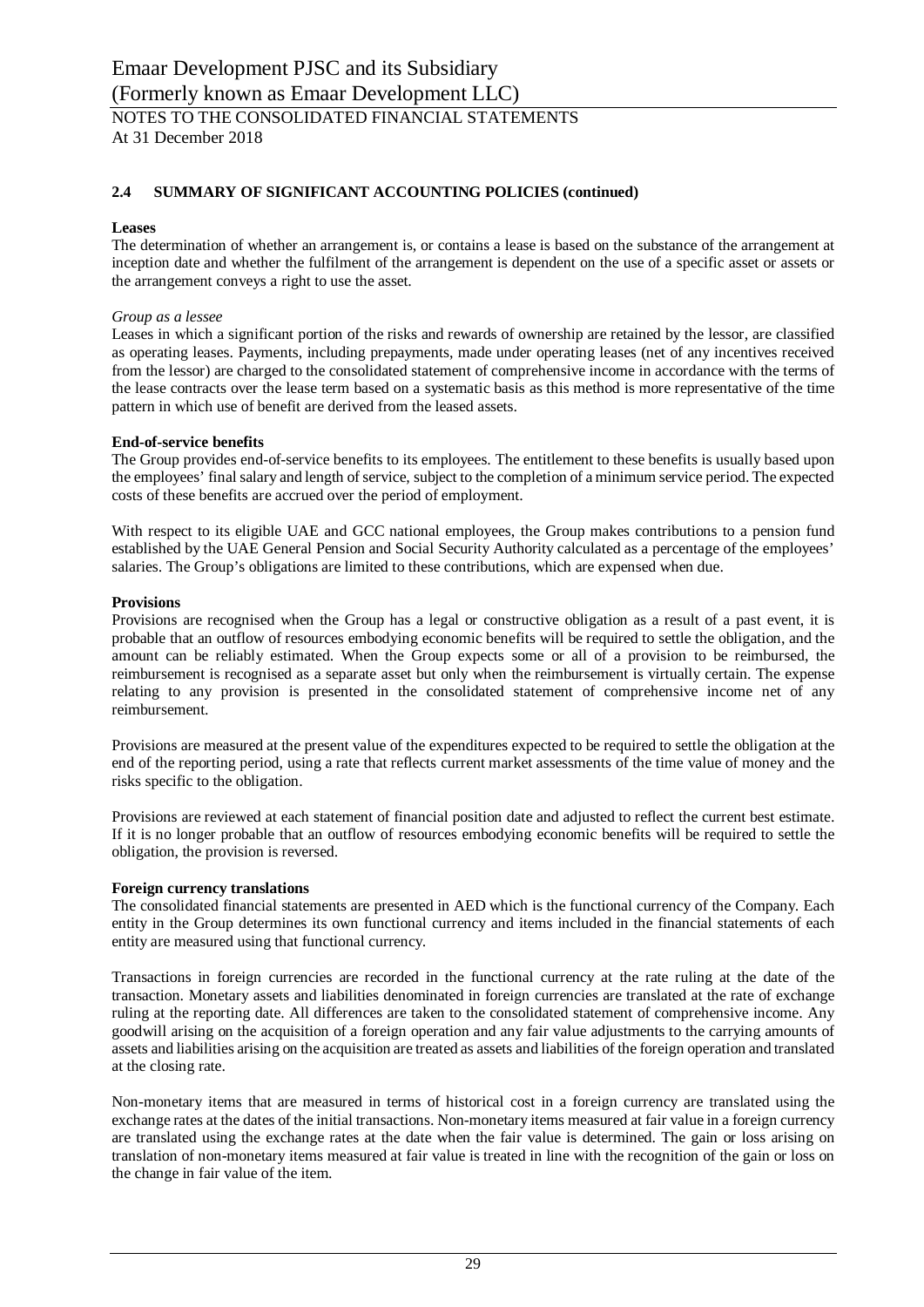At 31 December 2018

### **2.4 SUMMARY OF SIGNIFICANT ACCOUNTING POLICIES (continued)**

#### **Fair value measurement**

The Group measures financial instruments, such as investment in securities and hedges, at fair value at each reporting date.

Fair value is the price that would be received to sell an asset or paid to transfer a liability in an orderly transaction between market participants at the measurement date. The fair value measurement is based on the presumption that the transaction to sell the asset or transfer the liability takes place either in the principal market for the asset or liability or the most advantageous market for the asset or liability.

The fair value of an asset or a liability is measured using the assumptions that market participants would use when pricing the asset or liability, assuming that market participants act in their economic best interest.

A fair value measurement of a non-financial asset takes into account a market participant's ability to generate economic benefits by using the asset in its highest and best use or by selling it to another market participant that would use the asset in its highest and best use.

For investments traded in an active market, fair value is determined by reference to quoted market bid prices.

The fair value of interest-bearing items is estimated based on discounted cash flows using interest rates for items with similar terms and risk characteristics.

For unquoted equity investments, fair value is determined by reference to the market value of a similar investment or is based on the expected discounted cash flows.

The fair value of forward foreign exchange contracts is calculated by reference to current forward exchange rates with the same maturity.

Fair value of interest rate swap contract is determined by reference to market value for similar instruments.

The Group uses valuation techniques that are appropriate in the circumstances and for which sufficient data are available to measure fair value, maximising the use of relevant observable inputs and minimising the use of unobservable inputs.

All assets and liabilities for which fair value is measured or disclosed in the consolidated financial statements are categorised within the fair value hierarchy, described as follows, based on the lowest level input that is significant to the fair value measurement as a whole:

- Level  $1$  Fair value measurements are those derived from quoted prices in an active market (that are unadjusted) for identical assets or liabilities.
- Level  $2$  Fair value measurements are those derived from inputs other than quoted prices included within Level 1 that are observable for the asset or liability either directly (i.e. as prices) or indirectly (i.e. derived from prices).
- Level 3 Fair value measurements are those derived from valuation techniques that include inputs for the asset or liability that are not based on observable market data (unobservable inputs).

For assets and liabilities that are recognised in the consolidated financial statements on a recurring basis, the Group determines whether transfers have occurred between Levels in the hierarchy by re-assessing categorisation at the end of each reporting period.

For the purpose of fair value disclosures, the Group has determined classes of assets and liabilities on the basis of the nature, characteristics and risks of the asset or liability and the level of the fair value hierarchy as explained above.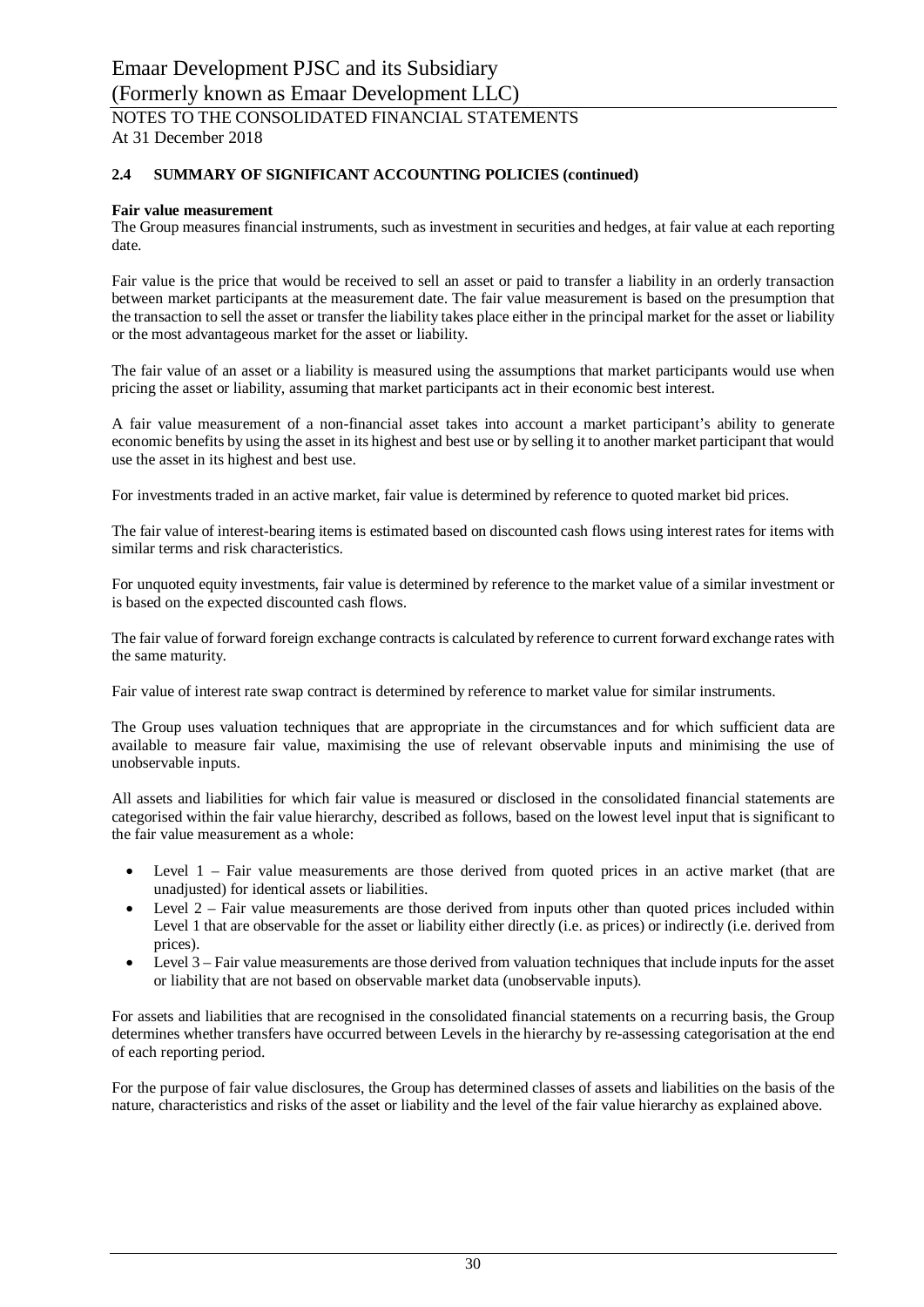## **3 SEGMENT INFORMATION**

For management purposes, the Group is organised into one segment based on its products and services, which is the real estate development business. Accordingly, the Group only has one reportable segment. Management monitors the operating results of the business as a single unit for the purpose of making decisions about resource allocation and performance assessment.

#### *Business segments*

Revenue, operating results, assets and liabilities presented in the consolidated financial statements relates to the real estate development business of the Group.

#### *Geographic segment*

The Group is currently operating only in the UAE, hence the operating results, assets and liabilities presented it the consolidated financial statements relates to its operation in the UAE.

## **4 REVENUE AND COST OF REVENUE**

|                                                    | 21 November<br>2017 to<br>31 December<br>2018<br>AED'000<br>(Unaudited) | 31 December<br>2018<br><b>AED'000</b> | 31 December<br>2017<br><b>AED'000</b><br>(Unaudited) |
|----------------------------------------------------|-------------------------------------------------------------------------|---------------------------------------|------------------------------------------------------|
| <b>Revenue</b>                                     |                                                                         |                                       |                                                      |
| Sale of condominiums                               | 8,425,100                                                               | 7,900,171                             | 5,106,681                                            |
| Sale of villas                                     | 7,337,105                                                               | 6,794,476                             | 3,171,943                                            |
| Sale of commercial units, plots of land and others | 849,330                                                                 | 738,763                               | 584,344                                              |
|                                                    | 16,611,535                                                              | 15,433,410                            | 8,862,968                                            |
| <b>Cost of revenue</b>                             |                                                                         |                                       |                                                      |
| Cost of condominiums                               | 5,312,199                                                               | 4,998,829                             | 3,171,080                                            |
| Cost of villas                                     | 3,824,460                                                               | 3,527,429                             | 1,704,170                                            |
| Cost of commercial units, plots of land and others | 236,041                                                                 | 206,719                               | 226,518                                              |
|                                                    | 9,372,700                                                               | 8,732,977                             | 5,101,768                                            |
|                                                    |                                                                         |                                       |                                                      |

Below is the split of revenue recognised over a period of time and single point in time:

|                                                   | 21 November<br>2017 to<br>31 December<br>2018<br>AED'000<br>( <i>Unaudited</i> ) | 31 December<br>2018<br><b>AED'000</b> | 31 December<br>2017<br><i>AED'000</i><br>(Unaudited) |
|---------------------------------------------------|----------------------------------------------------------------------------------|---------------------------------------|------------------------------------------------------|
| - Over a period of time<br>- Single point in time | 16,096,697<br>514,838                                                            | 15,019,175<br>414,235                 | 8,554,064<br>308,904                                 |
|                                                   | 16,611,535                                                                       | 15,433,410                            | 8,862,968                                            |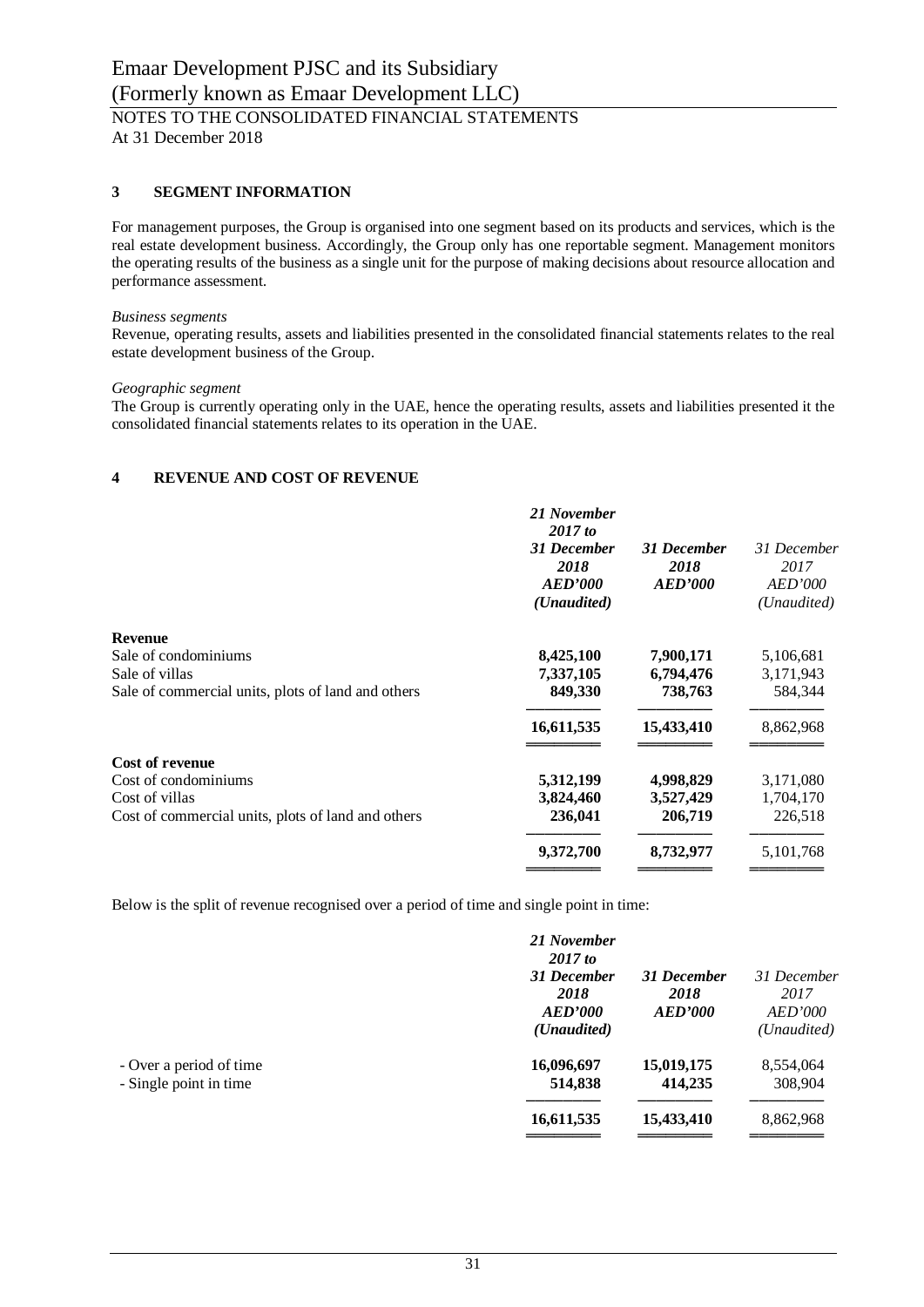## **5 SELLING, GENERAL AND ADMINISTRATIVE EXPENSES**

|                                                         | 21 November<br>2017 to |                |                |
|---------------------------------------------------------|------------------------|----------------|----------------|
|                                                         | 31 December            | 31 December    | 31 December    |
|                                                         | 2018                   | 2018           | 2017           |
|                                                         | AED'000                | <b>AED'000</b> | <b>AED'000</b> |
|                                                         | ( <i>Unaudited</i> )   |                | (Unaudited)    |
| Sales and marketing expenses                            | 408,528                | 388,711        | 179,153        |
| Payroll and related expenses                            | 268,613                | 231,266        | 160,426        |
| Property management expenses                            | 118,023                | 108,954        | 60,536         |
| Depreciation of property, plant and equipment (Note 13) | 17,347                 | 15,725         | 14,496         |
| Other expenses                                          | 551,717                | 512,048        | 231.211        |
|                                                         | 1,364,228              | 1,256,704      | 645,822        |
|                                                         |                        |                |                |

During the year/ period ended 31 December 2018, no social contribution has been made by the Group (2017: Nil).

#### **6 FINANCE INCOME**

|                                                                              | 21 November<br>2017 to<br>31 December<br>2018<br>AED'000<br>( <i>Unaudited</i> ) | 31 December<br>2018<br><b>AED'000</b> | 31 December<br>2017<br><i>AED'000</i><br>( <i>Unaudited</i> ) |
|------------------------------------------------------------------------------|----------------------------------------------------------------------------------|---------------------------------------|---------------------------------------------------------------|
| Finance income on fixed and call deposits with banks<br>Other finance income | 158,706<br>21,618                                                                | 144,042<br>18,635                     | 123,546<br>6,949                                              |
|                                                                              | 180,324                                                                          | 162,677                               | 130,495                                                       |

#### **7 BANK BALANCES AND CASH**

|                                             | 2018<br><b>AED'000</b> | 2017<br><i>AED'000</i><br>(Unaudited) |
|---------------------------------------------|------------------------|---------------------------------------|
| Cash in hand                                | 1,055                  |                                       |
| Current and call bank deposit accounts      | 6,761,990              | 7,157,195                             |
| Fixed deposits maturing within three months | 25,709                 | 598,302                               |
| Cash and cash equivalents                   | 6,788,754              | 7,755,499                             |
| Fixed deposits maturing after three months  | 68,340                 | 1,856,397                             |
|                                             | 6,857,094              | 9,611,896                             |
|                                             |                        |                                       |

Cash at banks earn interest at fixed rates based on prevailing bank deposit rates. Short-term fixed deposits are made for varying periods between one day and three months, depending on the immediate cash requirements of the Group, and earn interest at the respective short-term deposit rates.

Fixed deposits maturing after three months earn interest at rate of 3.2% per annum (2017: between 1.3% and 2.55% per annum).

The Group is required to maintain certain deposits/balances amounting to AED 6,798,327 thousands (2017: AED 9,128,019 thousands) with banks against advances received from customers on sale of development properties which are deposited into escrow accounts. These deposits/balances are not under lien.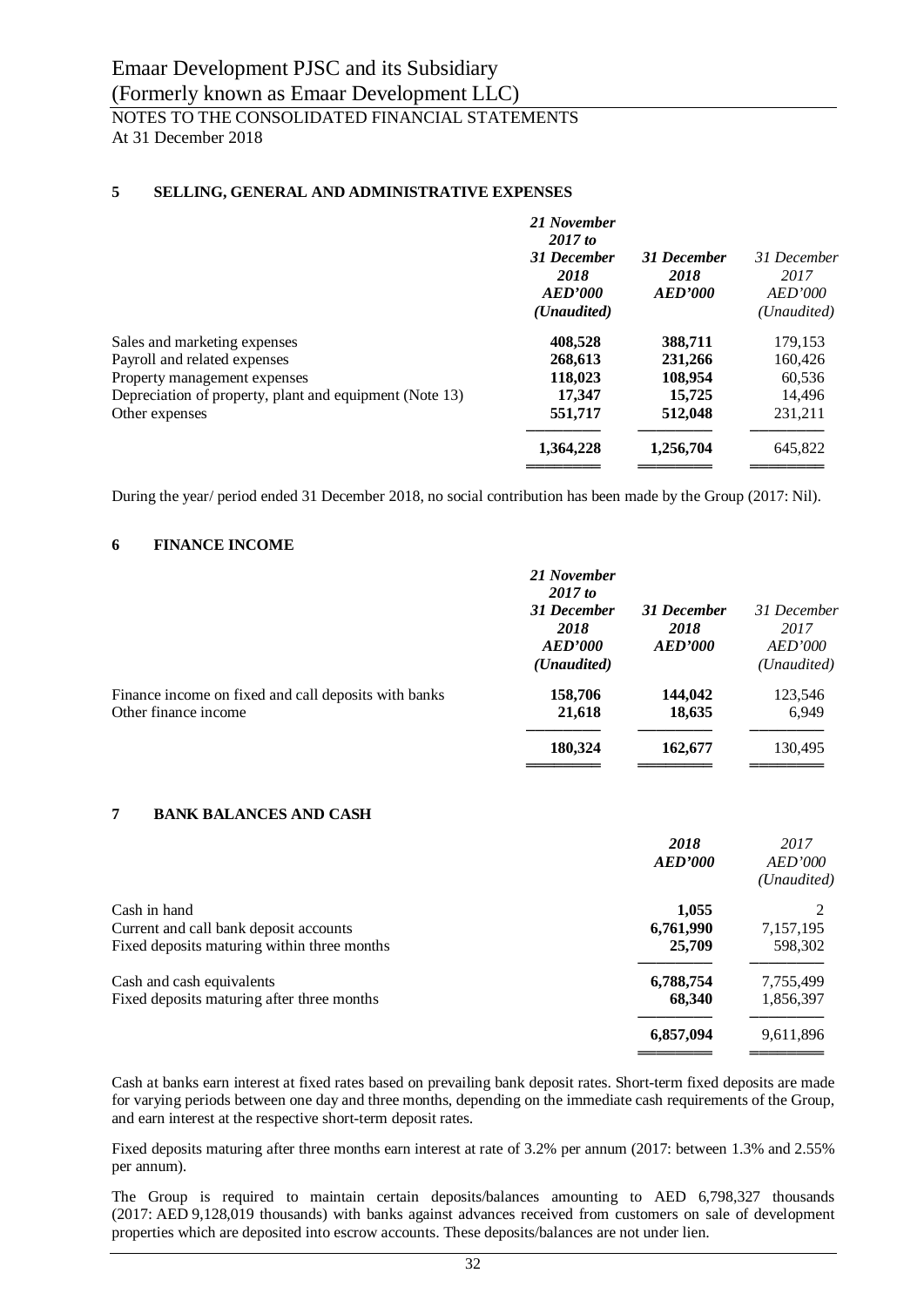## **8 TRADE AND UNBILLED RECEIVABLES**

| AED'000   | 2017<br>AED'000<br>(Unaudited) |
|-----------|--------------------------------|
|           |                                |
| 1,089,432 | 765,232                        |
|           |                                |
| 3,580,644 | 706,231                        |
| 1,332,384 | 94,833                         |
| 4,913,028 | 801,064                        |
| 6,002,460 | 1,566,296                      |
|           | 2018                           |

The above trade receivables are net of AED 56,629 thousands (2017: AED 56,629 thousands) relating to provision for doubtful debts representing management's best estimate of expected loss on trade receivables which are past due for more than 90 days. All other receivables are considered recoverable.

Movement in the provision for doubtful debts during the year is as follows:

|                                              | 2018<br><b>AED'000</b> | 2017<br><i>AED'000</i><br>(Unaudited) |
|----------------------------------------------|------------------------|---------------------------------------|
| Balance at the beginning and end of the year | 56,629                 | 56,629                                |

At 31 December, the ageing analysis of net trade and unbilled receivables is as follows:

|                  |                  | Neither                                |                                 | Past due but not impaired                  |                                            |                                               |
|------------------|------------------|----------------------------------------|---------------------------------|--------------------------------------------|--------------------------------------------|-----------------------------------------------|
|                  | Total<br>AED'000 | past<br>due nor<br>impaired<br>AED'000 | Less than<br>30 days<br>AED'000 | <b>Between</b><br>30 to 60 days<br>AED'000 | <b>Between</b><br>60 to 90 days<br>AED'000 | More than<br>90 days<br><i><b>AED'000</b></i> |
| 2018             | 6,002,460        | 4,913,028                              | 28,345                          | 28,535                                     | 232.523                                    | 800,029                                       |
| 2017 (Unaudited) | 1,566,296        | 801,064                                | 99.936                          | 43,020                                     | 13.819                                     | 608,457                                       |

Refer note 26(a) on credit risks of trade and unbilled receivables, which discusses how the Group manages and measures credit quality of trade and unbilled receivables that are neither past due nor impaired.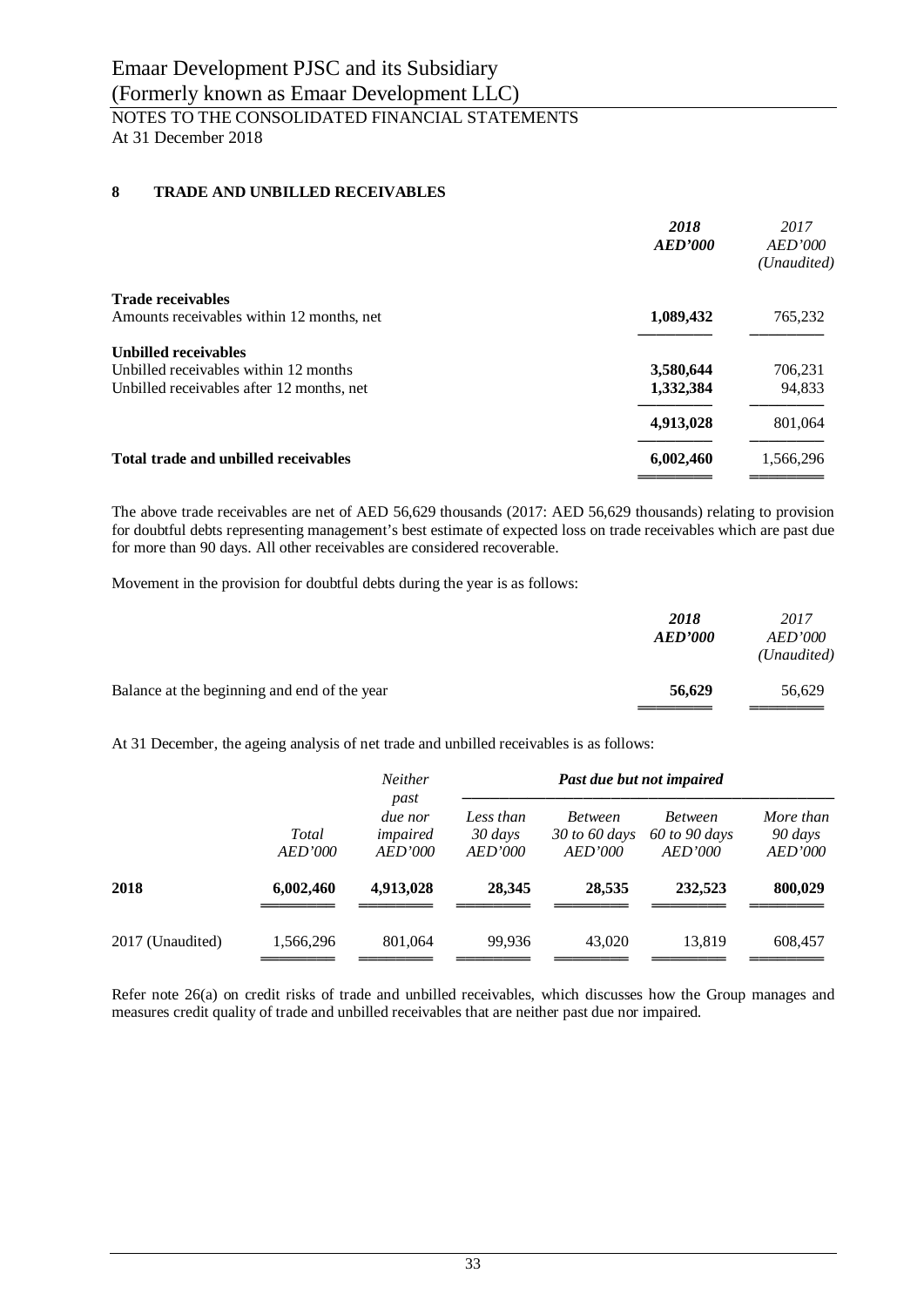## **9 OTHER ASSETS, RECEIVABLES, DEPOSITS AND PREPAYMENTS**

|                                    | 31 December<br>2018<br><b>AED'000</b> | 31 December<br>2017<br><i>AED'000</i><br>(Unaudited) |
|------------------------------------|---------------------------------------|------------------------------------------------------|
| Due from related parties (note 23) | 2,256,407                             | 1,288,548                                            |
| Advances to contractors and others | 1,226,639                             | 1,106,207                                            |
| Deferred sales commission (i)      | 731,416                               | 666,144                                              |
| Value added tax recoverable        | 304,770                               |                                                      |
| Prepayments                        | 24,978                                | 7,294                                                |
| Accrued interests                  | 157                                   | 5,140                                                |
| Other receivables and deposits     | 160,486                               | 68,220                                               |
|                                    | 4,704,853                             | 3, 141, 553                                          |
|                                    |                                       |                                                      |

The above receivables are expected to be recovered within 12 months from the reporting date.

(i) The deferred sales commission expense incurred to obtain or fulfill a contract with the customers is amortised over the period of satisfying performance obligations where applicable.

## **10 DEVELOPMENT PROPERTIES**

| 31 December<br>2018<br><b>AED'000</b> | 31 December<br>2017<br><i>AED'000</i><br>(Unaudited) |
|---------------------------------------|------------------------------------------------------|
| 9,359,957                             | 6,022,305                                            |
| 11,741,273                            | 8,651,935                                            |
| (8,732,977)                           | (5,101,768)                                          |
|                                       | (81,019)                                             |
|                                       | (131, 496)                                           |
| 12,368,253                            | 9,359,957                                            |
|                                       |                                                      |

(i) Represents infrastructure cost of build to lease/operate assets (BTL / BTO) charged to Ultimate Parent and its affiliated entities as per the MTA. As agreed in the MTA, development of all infrastructure relating to the projects, including BTL / BTO assets will be carried out by the Company and transferred to the Ultimate Parent and its affiliated entities at an agreed rate.

Properties acquired, constructed or in the course of construction for sale in the ordinary course of business are classified as development properties and include the costs of:

- Freehold and leasehold rights for land;
- · Amounts paid to contractors for construction including the cost of construction of infrastructure; and
- · Borrowing costs, planning and design costs, costs of site preparation, professional fees for legal services, property transfer taxes, construction overheads and other related costs.

Common infrastructure cost is allocated to various projects and forms part of the estimated cost to complete a project in order to determine the cost attributable to revenue being recognised. The development span of some of the development properties is estimated to be over 10 years.

During the year 31 December 2018, an amount of AED 13,527 thousands (2017: AED 12,026 thousands) was capitalised as cost of borrowings for the construction of development properties.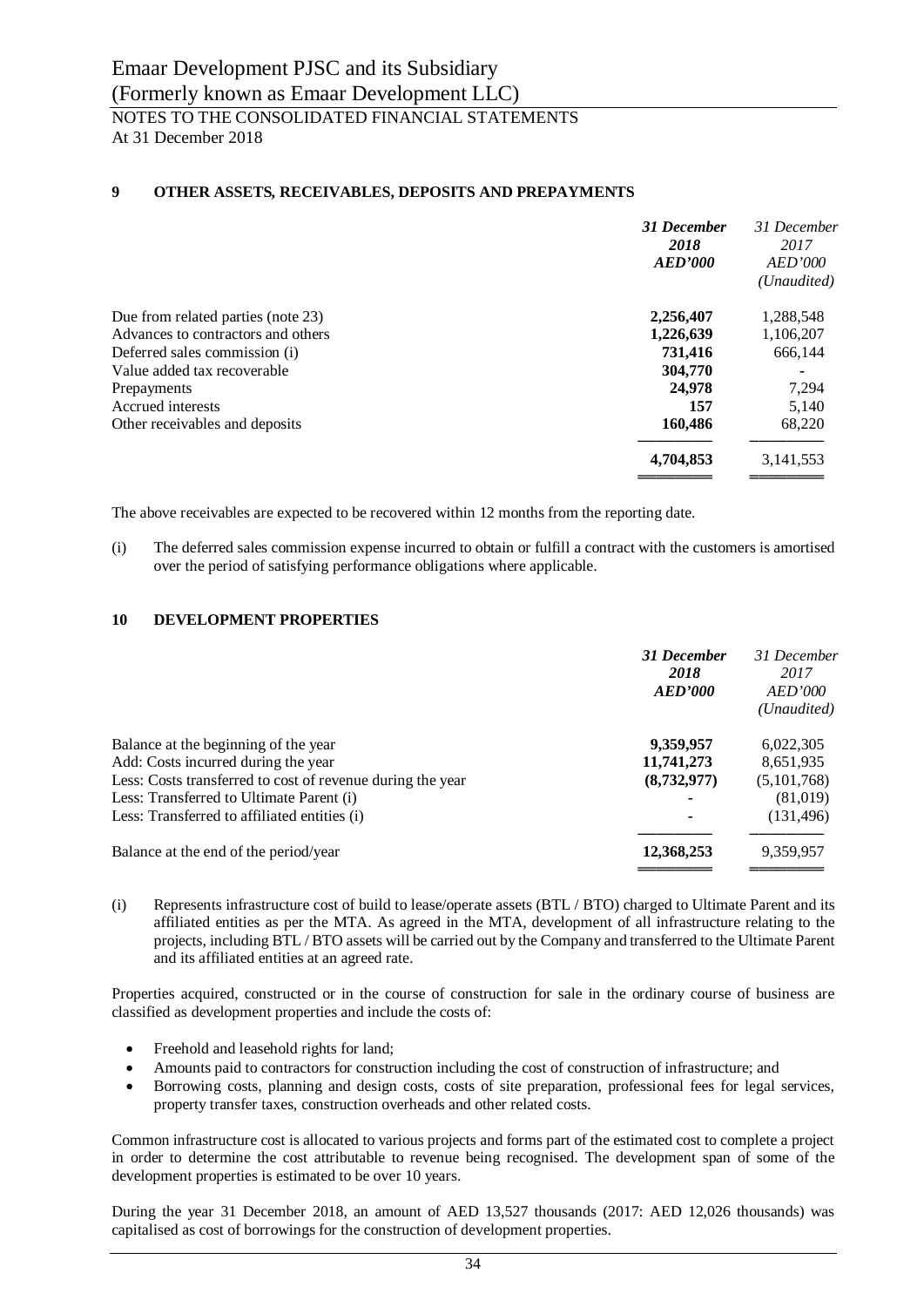## **11 LOANS TO JOINT VENTURES**

|                           | 31 December<br>2018<br><b>AED'000</b> | 31 December<br>2017<br><i>AED'000</i><br>(Unaudited) |
|---------------------------|---------------------------------------|------------------------------------------------------|
| Zabeel Square LLC         | 237,653                               | 201,463                                              |
| Emaar Dubai South DWC LLC | 289,775                               | 204,167                                              |
|                           | 527,428                               | 405,630                                              |
|                           |                                       |                                                      |

Loans to joint ventures are unsecured, repayable on demand and do not carry any interest.

## **12 INVESTMENTS IN JOINT VENTURES**

|                                                 | 31 December<br>2018<br><b>AED'000</b> | 31 December<br>2017<br><i>AED'000</i><br>(Unaudited) |
|-------------------------------------------------|---------------------------------------|------------------------------------------------------|
| Emaar Dubai South DWC LLC (i)                   | 59,333                                | 415                                                  |
| Zabeel Square LLC (ii)                          |                                       | 150                                                  |
| Net investment in joint ventures as at year end | 59,333                                | 565                                                  |
|                                                 |                                       |                                                      |

- (i) During 2015, the Ultimate Parent entered into a joint venture agreement with Dubai Aviation City Corporation for the development of the Emaar South project. The joint venture was incorporated in the UAE on 9 May 2016 and operates under the name of Emaar Dubai South DWC LLC ("Emaar South"), in which the Ultimate Parent has a 50% interest. The entity is primarily involved in property development activities.
- (ii) On 9 January 2017, the Ultimate Parent entered into a joint venture agreement with Meraas Zabeel Owned by Meraas Venture One Person Company LLC for the purpose of mix-use development in the UAE. The Ultimate Parent has 50% equity interest in the joint venture company, Zabeel Square LLC ("Zabeel Square").

The Group's interest in the above investments are accounted for using the equity method in the consolidated financial statements.

During 2017, based on the MTA, the Ultimate Parent transferred its interest in the BTS real estate development business of the joint ventures to the Company. Accordingly, the joint venture partners agreed for a change in the initial shareholders' agreement and to transfer the interest of the Ultimate Parent in the joint venture companies to the Company. The legal formalities for transfer of such assets were completed in 2017.

The following table summarises the statement of comprehensive income of the Group's joint ventures for the year ended 31 December 2018:

|                                                      | <b>Emaar Dubai</b><br><b>South DWC LLC</b><br>AED'000 | <b>Zabeel</b><br>Square LLC<br><b>AED'000</b> | <b>Total</b><br><b>AED'000</b> |
|------------------------------------------------------|-------------------------------------------------------|-----------------------------------------------|--------------------------------|
| Revenue                                              | 581,085                                               | ۰                                             | 581,085                        |
| Total comprehensive income for the year              | 117,836                                               | (1,182)                                       | 116,654                        |
| Profit / (loss) attributable to owners of the Parent | 117,836                                               | (1,182)                                       | 116,654                        |
| Group's share of profit / (loss) for the year        | 58,918                                                | (591)                                         | 58,327                         |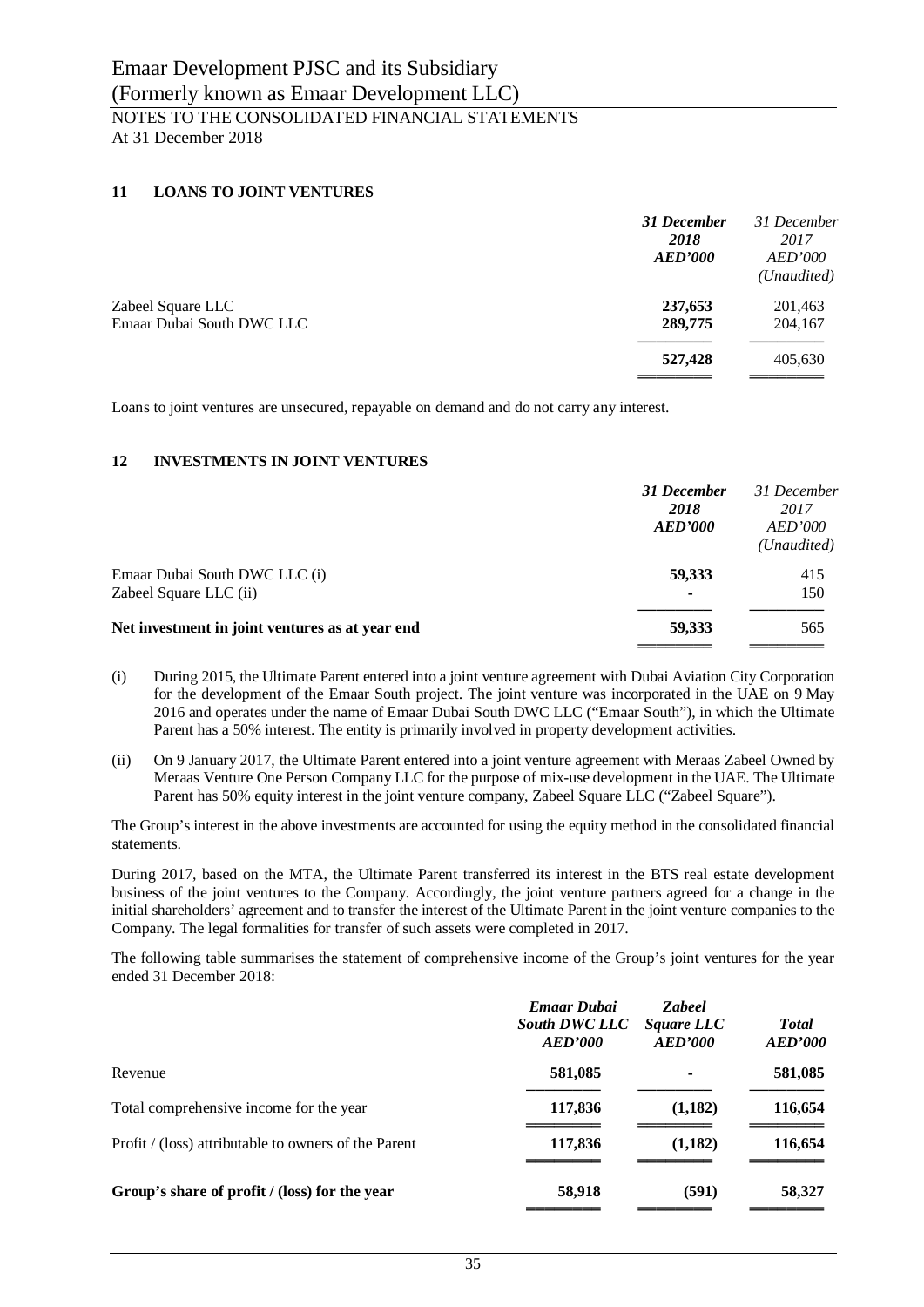## **12 INVESTMENTS IN JOINT VENTURES (continued)**

The following table summarises the statement of comprehensive income of the Group's joint ventures for the year ended 31 December 2017 (unaudited):

|                                             | Emaar Dubai<br>South DWC LLC<br><i>AED'000</i> | <b>Zabeel</b><br>Square LLC<br>AED'000 | Total<br><b>AED'000</b> |
|---------------------------------------------|------------------------------------------------|----------------------------------------|-------------------------|
| Revenue                                     | 65,982                                         |                                        | 65,982                  |
| Total comprehensive income for the year     | 5,680                                          |                                        | 5,680                   |
| Profit attributable to owners of the Parent | 5,680                                          |                                        | 5,680                   |
| Group's share of profit for the year        | 2,840                                          | ۰                                      | 2,840                   |

No dividend received during the year from joint ventures.

The financial information of the Group's joint ventures included above has been adjusted to bring their accounting policies in line with the accounting policies followed by the Group.

The following table summarises the statements of financial position of the Group's joint ventures as at 31 December 2018:

|                                                                                       | <b>Emaar Dubai</b><br><b>South DWC LLC</b><br>AED'000 | <b>Zabeel</b><br><i>Square LLC</i><br>AED'000 | <b>Total</b><br>AED'000 |
|---------------------------------------------------------------------------------------|-------------------------------------------------------|-----------------------------------------------|-------------------------|
| <b>Total assets</b> (including cash and cash)<br>equivalents of AED 86,609 thousands) | 835,754                                               | 651,135                                       | 1,486,889               |
| <b>Total liabilities</b>                                                              | 717,088                                               | 652,016                                       | 1,369,104               |
| <b>Net assets</b>                                                                     | 118,666                                               | (881)                                         | 117,785                 |
| Group's share of net assets                                                           | 59,333                                                | ۰                                             | 59,333                  |

The following table summarises the statements of financial position of the Group's joint ventures as at 31 December 2017 *(unaudited):*

|                                                                                 | Emaar Dubai<br>South DWC LLC<br>AED'000 | <b>Zabeel</b><br>Square LLC<br>AED'000 | Total<br>AED'000 |
|---------------------------------------------------------------------------------|-----------------------------------------|----------------------------------------|------------------|
| Total assets (including cash and cash)<br>equivalents of AED 158,276 thousands) | 563,729                                 | 606,255                                | 1,169,984        |
| Total liabilities                                                               | 562,899                                 | 605,955                                | 1,168,854        |
| Net assets                                                                      | 830                                     | 300                                    | 1,130            |
| Group's share of net assets                                                     | 415                                     | 150                                    | 565              |

As at 31 December 2018, the Group's joint ventures had commitments of AED 2,668,267 thousands (2017: AED 2,876,454 thousands).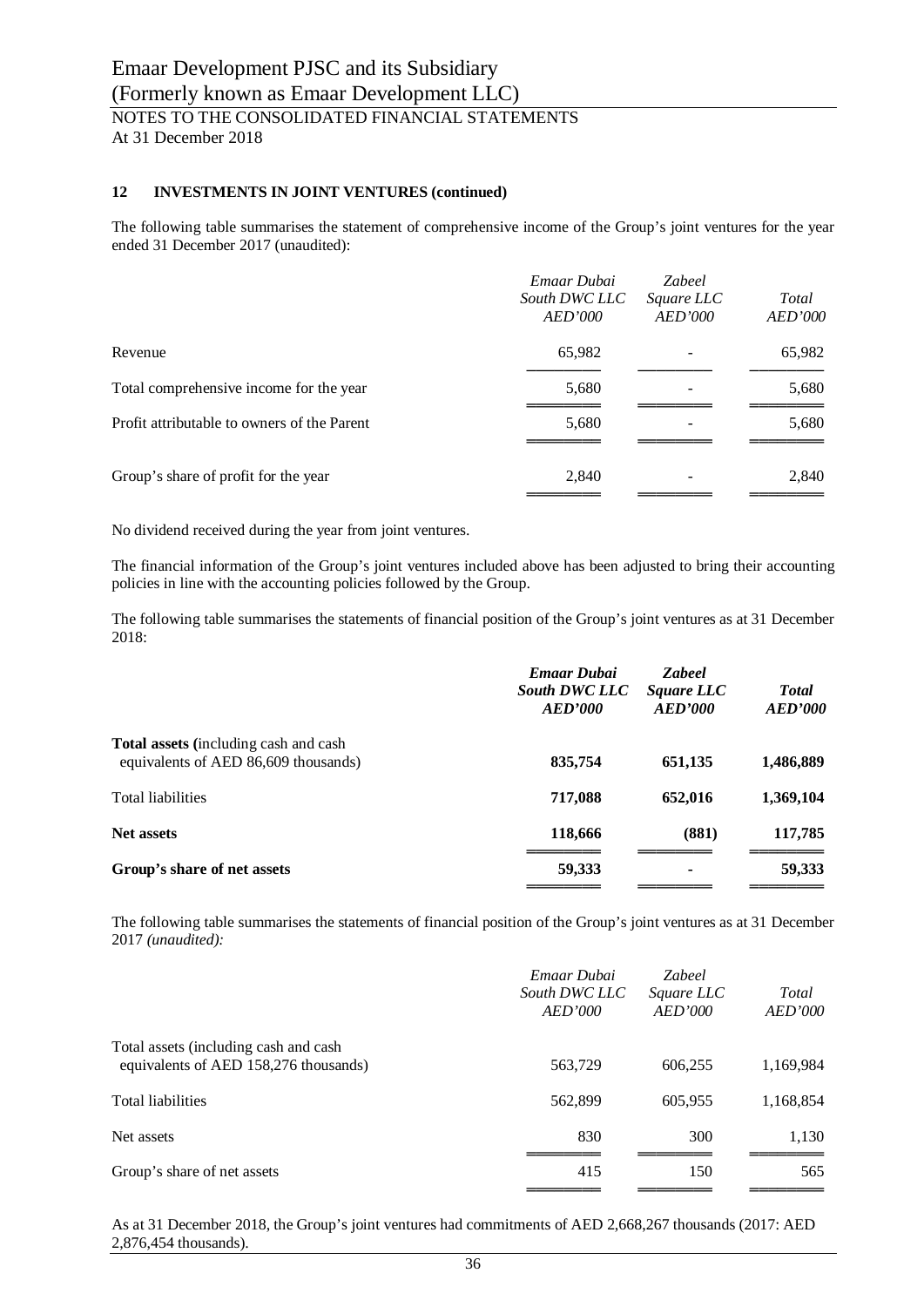## Emaar Development PJSC and its Subsidiary (Formerly known as Emaar Development LLC) NOTES TO THE CONSOLIDATED FINANCIAL STATEMENTS At 31 December 2018

## **13 PROPERTY, PLANT AND EQUIPMENT**

| 2018:                                                                 | Land and<br>building<br>AED'000 | Computers<br>and office<br>equipment<br>AED'000 | Furniture<br>and<br>fixtures<br>AED'000 | <b>Motor</b><br>vehicles<br>AED'000 | Total<br>AED'000 |
|-----------------------------------------------------------------------|---------------------------------|-------------------------------------------------|-----------------------------------------|-------------------------------------|------------------|
| Cost:                                                                 |                                 |                                                 |                                         |                                     |                  |
| At 1 January 2018<br><b>Additions</b>                                 | 58,357                          | 92<br>5,589                                     | 34,602<br>1,297                         | 24                                  | 93,051<br>6,910  |
| At 31 December 2018                                                   | 58,357                          | 5,681                                           | 35,899                                  | 24                                  | 99,961           |
| Accumulated depreciation:                                             |                                 |                                                 |                                         |                                     |                  |
| At 1 January 2018<br>Depreciation charge                              | 11,185                          | 86                                              | 14,606                                  |                                     | 25,877           |
| for the year (note 5)                                                 | 5,836                           | 1,127                                           | 8,759                                   | 3                                   | 15,725           |
| At 31 December 2018                                                   | 17,021                          | 1,213                                           | 23,365                                  | 3                                   | 41,602           |
| Net carrying amount:<br>At 31 December 2018                           | 41,336                          | 4,468                                           | 12,534                                  | 21                                  | 58,359           |
| 2017:                                                                 | Land and<br>building<br>AED'000 | Computers<br>and office<br>equipment<br>AED'000 | Furniture<br>and<br>fixtures<br>AED'000 | <b>Motor</b><br>vehicles<br>AED'000 | Total<br>AED'000 |
| Cost:                                                                 |                                 |                                                 |                                         |                                     |                  |
| At 1 January 2017<br>Additions                                        | 58,357                          | 82<br>10                                        | 34,557<br>45                            |                                     | 92,996<br>55     |
| At 31 December 2017                                                   | 58,357                          | 92                                              | 34,602                                  |                                     | 93,051           |
| Accumulated depreciation:<br>At 1 January 2017<br>Depreciation charge | 5,349                           | 63                                              | 5,969                                   |                                     | 11,381           |
| for the year (note $5$ )                                              | 5,836                           | 23                                              | 8,637                                   |                                     | 14,496           |
| At 31 December 2017                                                   | 11,185                          | 86                                              | 14,606                                  |                                     | 25,877           |
| Net carrying amount:<br>At 31 December 2017                           | 47,172                          | 6                                               | 19,996                                  |                                     | 67,174           |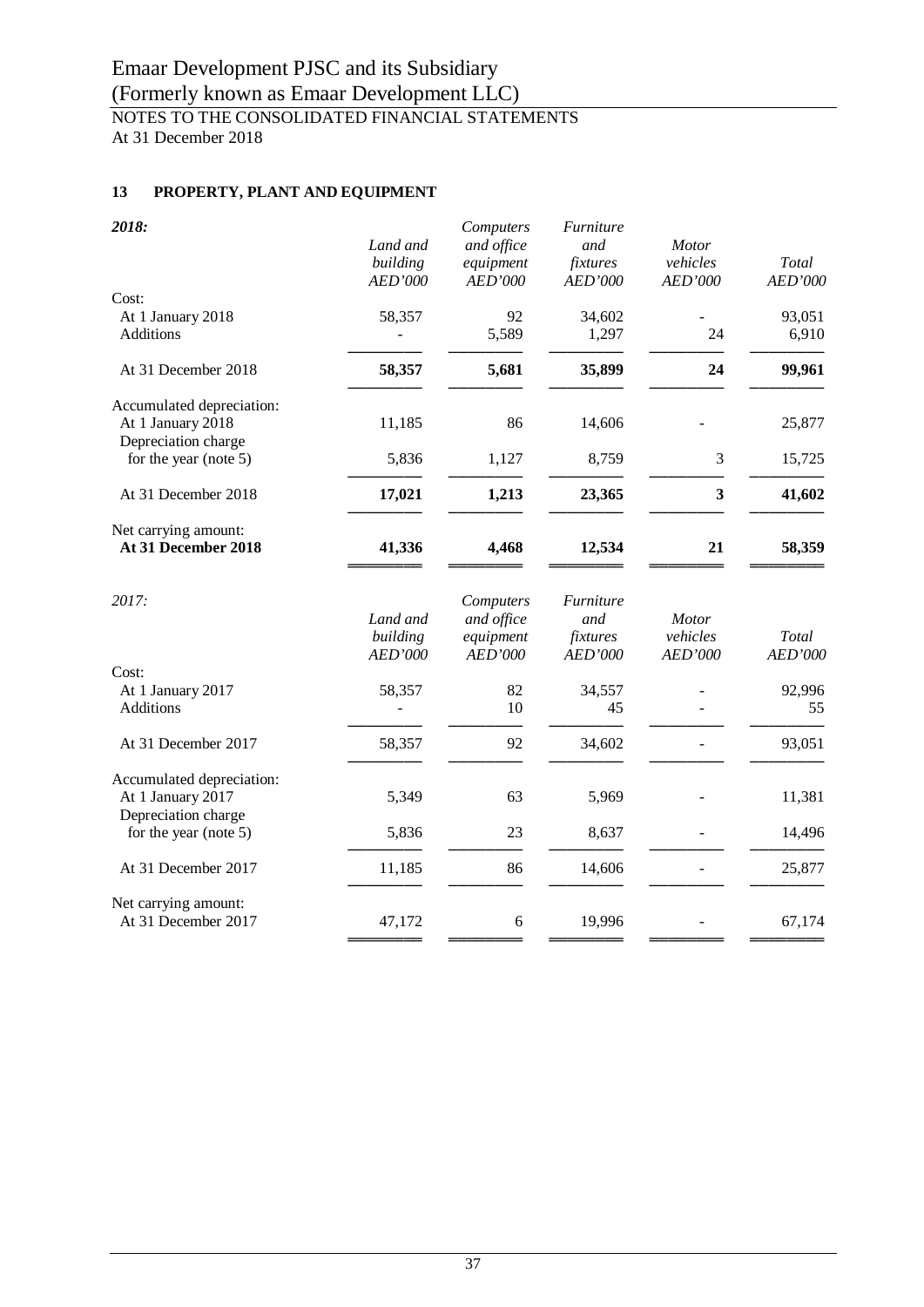## **14 TRADE AND OTHER PAYABLES**

|                                               | 31 December<br>2018<br>AED'000 | 31 December<br>2017<br><b>AED'000</b><br>(Unaudited) |
|-----------------------------------------------|--------------------------------|------------------------------------------------------|
| Creditors for land purchase                   | 3,879,624                      | 2,249,630                                            |
| Project contract cost accruals and provisions | 2,964,291                      | 2,193,014                                            |
| Payable to related parties (note 23)          | 1,655,418                      | 609,564                                              |
| Trade payables                                | 818,022                        | 330,972                                              |
| Funding from a related party (note 23) (i)    | 353,403                        |                                                      |
| Sales commission payable                      | 96.526                         | 44.718                                               |
| Payable to authorities                        | 52,905                         | 32,562                                               |
| Other payables and accruals                   | 442,299                        | 376,975                                              |
|                                               | 10,262,488                     | 5,837,435                                            |
|                                               |                                |                                                      |

(i) Represents funding received from the Ultimate Parent which carries interest rate of LIBOR plus 1.4% per annum and is payable on demand.

Trade and other payables (other than (i) above) are non-interest bearing and for explanations on the Group's credit risk management process (refer note 26(a)).

## **15 ADVANCES FROM CUSTOMERS**

|                                          | <b>31 December</b><br>2018<br><b>AED'000</b> | 31 December<br>2017<br><i>AED'000</i><br>(Unaudited) |
|------------------------------------------|----------------------------------------------|------------------------------------------------------|
| Balance at the beginning of the year     | 7,695,335                                    | 8,135,670                                            |
| Add: Amount billed during the year       | 12,746,443                                   | 8,354,065                                            |
| Less: Revenue recognised during the year | (15,366,047)                                 | (8,794,400)                                          |
| Balance at the end of the year           | 5,075,731                                    | 7,695,335                                            |
|                                          |                                              |                                                      |

The aggregate amount of the sale price allocated to the performance obligations of the Group that are unsatisfied / partially unsatisfied as at 31 December 2018 is AED 29,725,081 thousands (2017: AED 33,644,734 thousands). The Group expects to recognise these unsatisfied performance obligations as revenue over a period of 3 to 5 years.

Revenue during the year, as stated above, is significantly recognised from the balance at 1 January 2018.

## **16 RETENTIONS PAYABLE**

|                                     | 31 December<br>2018<br><b>AED'000</b> | 31 December<br>2017<br><i>AED'000</i><br>(Unaudited) |
|-------------------------------------|---------------------------------------|------------------------------------------------------|
| Retentions payable within 12 months | 279,650                               | 184,533                                              |
| Retentions payable after 12 months  | 337,415                               | 293,339                                              |
|                                     | 617,065                               | 477,872                                              |
|                                     |                                       |                                                      |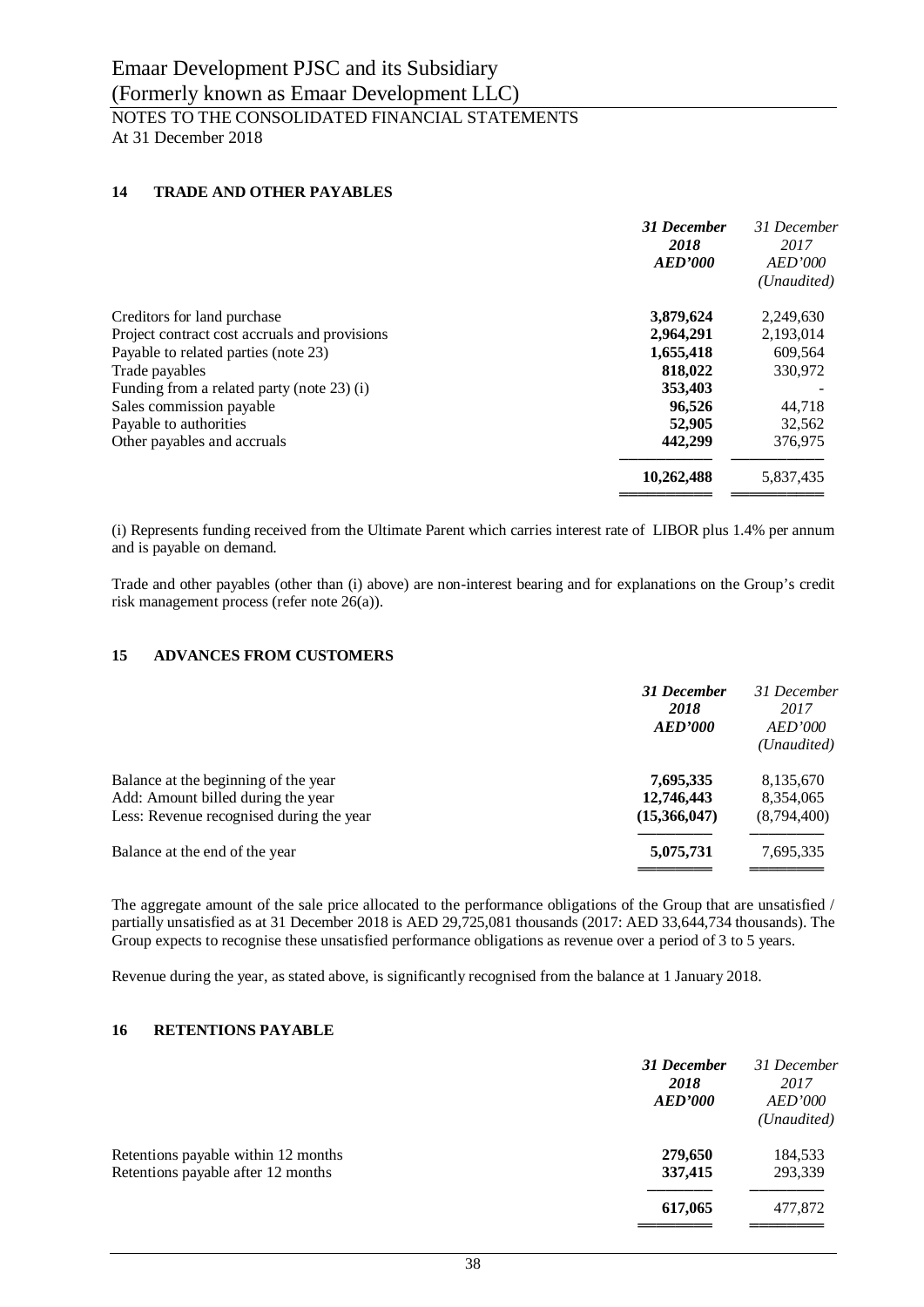## **17 INTEREST-BEARING LOANS AND BORROWINGS**

|                                                                                            | 31 December<br>2018<br><b>AED'000</b> | 31 December<br>2017<br><i>AED'000</i><br>(Unaudited) |
|--------------------------------------------------------------------------------------------|---------------------------------------|------------------------------------------------------|
| Balance at the beginning of the year<br>Add: Borrowings drawn down during the year         | 3,966,840                             | 3,966,840                                            |
| Balance at the end of the year<br>Less: Unamortised portion of directly attributable costs | 3,966,840<br>(35, 812)                | 3,966,840<br>(45, 417)                               |
| Net interest-bearing loans and borrowings at the end of the year                           | 3,931,028                             | 3,921,423                                            |

The outstanding balance of Interest-bearing loans are payable after 12 months from the reporting date.

## **Unsecured**

During 2017, the Company has entered into a 5 year Murabaha financing facility agreement for an amount of USD 1,300,000 thousands (AED 4,774,900 thousands) with First Abu Dhabi Bank PJSC. The Murabaha Facility is assigned against cash flows of certain projects of the Company, carries profit rate at LIBOR plus 1.4% per annum (2017: LIBOR plus 1.4% per annum) and is fully repayable by 2022. As at the reporting date, the Company has drawn down USD 1,080,000 thousands (AED 3,966,840 thousands) from this facility. The Facility is presented in the consolidated financial statements at AED 3,931,028 thousands (2017: AED 3,921,423 thousands), net of unamortised directly attributable transaction cost.

## **18 SHARE CAPITAL**

|                                                                                                            | 31 December<br>2018<br>AED'000 | 31 December<br>2017<br>AED'000<br>(Unaudited) |
|------------------------------------------------------------------------------------------------------------|--------------------------------|-----------------------------------------------|
| Authorised capital: 8,000,000,000 shares of AED 1 each<br>$(2017: 8,000,000,000$ shares of AED 1 each)     | 8,000,000                      | 8,000,000                                     |
| Issued and fully paid-up: 4,000,000,000 shares of AED 1 each<br>(2017: 4,000,000,000 shares of AED 1 each) | 4,000,000                      | 4,000,000                                     |

## **19 LEGAL RESERVE**

According to Article number 61 of the Articles of Association of the Company and Article 239 of the UAE Federal Law No. (2) of 2015, 10% of the annual net profit shall be allocated to legal reserve until it reaches 50% of the paidup share capital. The Company has transferred AED 419,464 thousands to legal reserve from net profit for the period 21 November 2017 to 31 December 2018.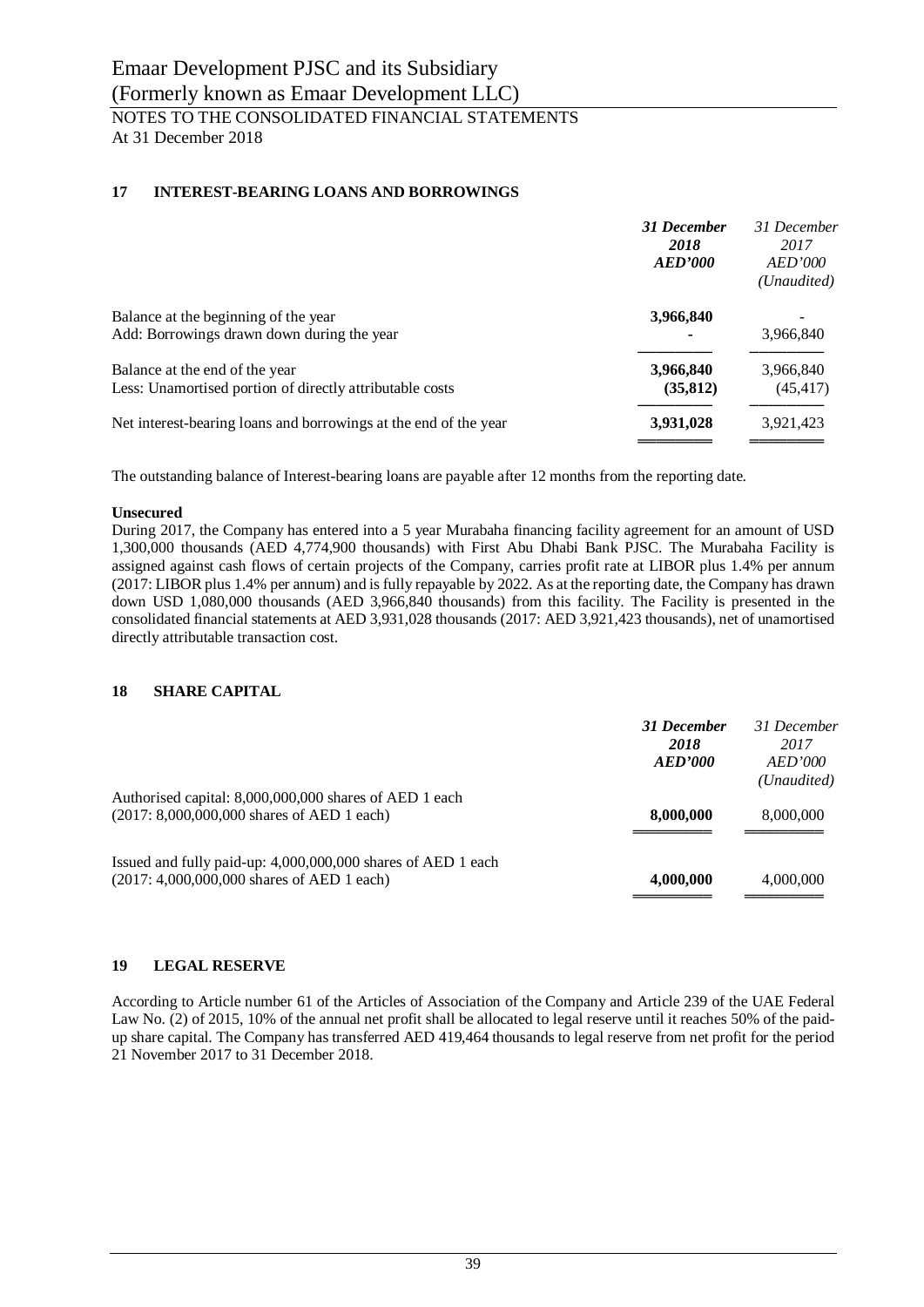## **20 EARNINGS PER SHARE**

Basic earnings per share amounts are calculated by dividing net profit or loss for the year attributable to the owners of the Parent by the weighted average number of ordinary shares outstanding during the year.

Diluted earnings per share amounts are calculated by dividing the net profit or loss attributable to the owners of the Parent by the weighted average number of ordinary shares outstanding during the year plus the weighted average number of ordinary shares that would be issued on conversion of all the dilutive potential ordinary shares into ordinary shares.

The information necessary to calculate basic and diluted earnings per share is as follows:

|                                                                                                          | 2018<br>AED'000 | 2017<br><i>AED'000</i><br>(Unaudited) |
|----------------------------------------------------------------------------------------------------------|-----------------|---------------------------------------|
| <b>Earnings:</b>                                                                                         |                 |                                       |
| Profit attributable to the owners of the Parent                                                          | 3,901,158       | 2,742,621                             |
|                                                                                                          | 2018            | 2017                                  |
| Number of shares in thousands<br>Weighted-average number of ordinary shares for basic earnings per share | 4,000,000       | 832,877                               |
|                                                                                                          | 2018            | 2017                                  |
| <b>Earnings per share:</b><br>- basic and diluted earnings per share (AED)                               | 0.98            | 3.29                                  |

#### **21 GUARANTEES AND CONTINGENCIES**

The Group has provided a performance guarantee of AED 5,614,424 thousands (2017: AED 5,169,960 thousands) to the Real Estate Regulatory Authority (RERA), Dubai for its projects as per RERA regulations.

#### **22 COMMITMENTS**

At 31 December 2018, the Group had commitments of AED 8,403,111 thousands (2017: AED 13,487,245 thousands). This represents the value of contracts entered into by the Group including contracts entered into for purchase of plots of land at year end, net of invoices received and accruals made at that date. There were certain claims submitted by contractors relating to various projects of the Group in the ordinary course of business from which it is anticipated that no material unprovided liabilities will arise.

#### **Operating lease commitments - Group as lessee**

The Group has entered into operating lease agreements for properties, office facilities and equipment. These leases have an average life of between 1 to 3 years. There are no restrictions placed upon by the Group on entering into these leases. Future minimum rentals payable under non-cancellable operating leases as at 31 December are as follows:

|                                                                 | 2018<br>AED'000 | 2017<br><b>AED'000</b><br>(Unaudited) |
|-----------------------------------------------------------------|-----------------|---------------------------------------|
| Within one year<br>After one year but not more than three years | 6,966<br>5,225  | 6,966<br>12,191                       |
|                                                                 | 12,191          | 19,157                                |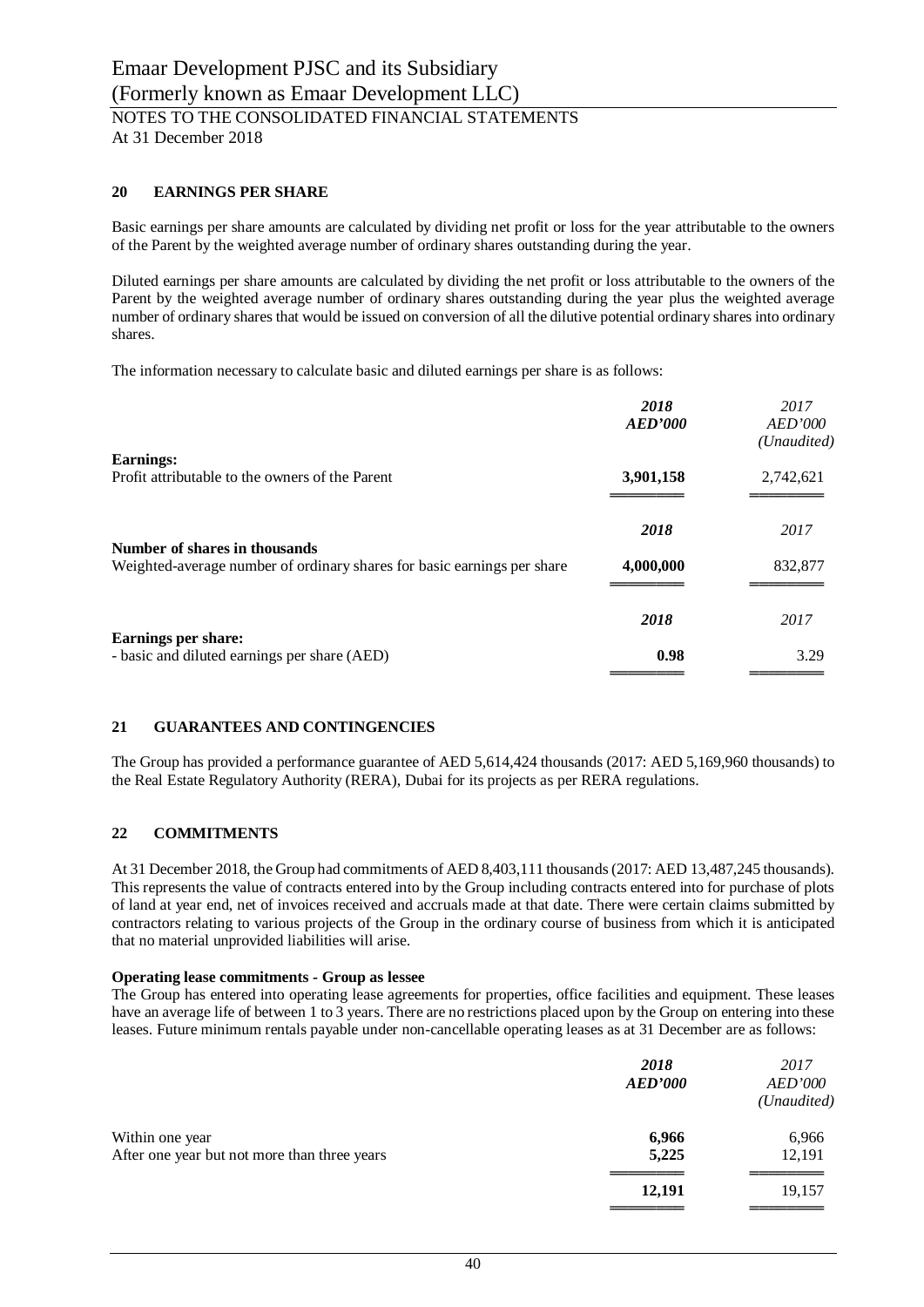## **23 RELATED PARTY DISCLOSURES**

For the purpose of these consolidated financial statements, parties are considered to be related to the Group, if the Group has the ability, directly or indirectly, to control the party or exercise significant influence over the party in making financial and operating decisions, or vice versa, or where the Group and the party are subject to common control or common significant influence. Related parties may be individuals or other entities.

#### **Related party transactions**

During the year, the following were the significant related party transactions, which were carried out in the normal course of business on terms agreed between the parties:

|                                                                                                                | 31 December<br>2018<br><b>AED'000</b> | 31 December<br>2017<br><i>AED'000</i><br>(Unaudited) |
|----------------------------------------------------------------------------------------------------------------|---------------------------------------|------------------------------------------------------|
| <b>Ultimate Parent:</b>                                                                                        |                                       |                                                      |
| Selling, general and administrative expenses (refer (i) below)                                                 | 491,617                               | 215,894                                              |
|                                                                                                                | 31 December<br>2018<br><b>AED'000</b> | 31 December<br>2017<br><i>AED'000</i><br>(Unaudited) |
| <b>Affiliated entities:</b><br>Selling, general and administrative expenses<br>Property development expenses   | 10,924<br>136,631                     | 13,166<br>110,503                                    |
| Directors, Key management personnel and their related parties:<br>Selling, general and administrative expenses | 2,608                                 | 12,570                                               |

#### **Related party balances**

Significant related party balances (and the consolidated statement of financial position captions within which these are included) are as follows:

|                                                                         | 31 December<br>2018<br>AED'000 | 31 December<br>2017<br>AED'000<br>(Unaudited) |
|-------------------------------------------------------------------------|--------------------------------|-----------------------------------------------|
| <b>Ultimate Parent:</b>                                                 |                                |                                               |
| Other assets, receivables, deposits and prepayments (refer (iii) below) | 2,230,240                      | 1,157,052                                     |
| Trade and other payables (including funding received)                   | 1,999,442                      | 609.564                                       |
| Affiliated entities:                                                    |                                |                                               |
| Other assets, receivables, deposits and prepayments                     | 26,167                         | 131,496                                       |
| Trade and other payables                                                | 9.379                          |                                               |
|                                                                         |                                |                                               |

#### *(i) Allocation of corporate expenses:*

Ultimate Parent has provided certain corporate functions to the Group and costs associated with these functions were allocated to the Group. These functions included human resources, treasury, investor relations, finance and accounting, compliance, information technology, corporate and legal compliance, business development and marketing. The costs of such services were allocated to the Group based on the most relevant allocation method to the service provided, which includes the headcount, time/efforts spent or number of users. In situations where no allocation methodology was more appropriate than another, an even allocation between the Group and other subsidiaries of the Ultimate Parent was utilised. With effect from 1 October 2017, as per Relationship Agreement, corporate expenses are allocated by the Ultimate Parent on the basis of 3% of revenue of the Group.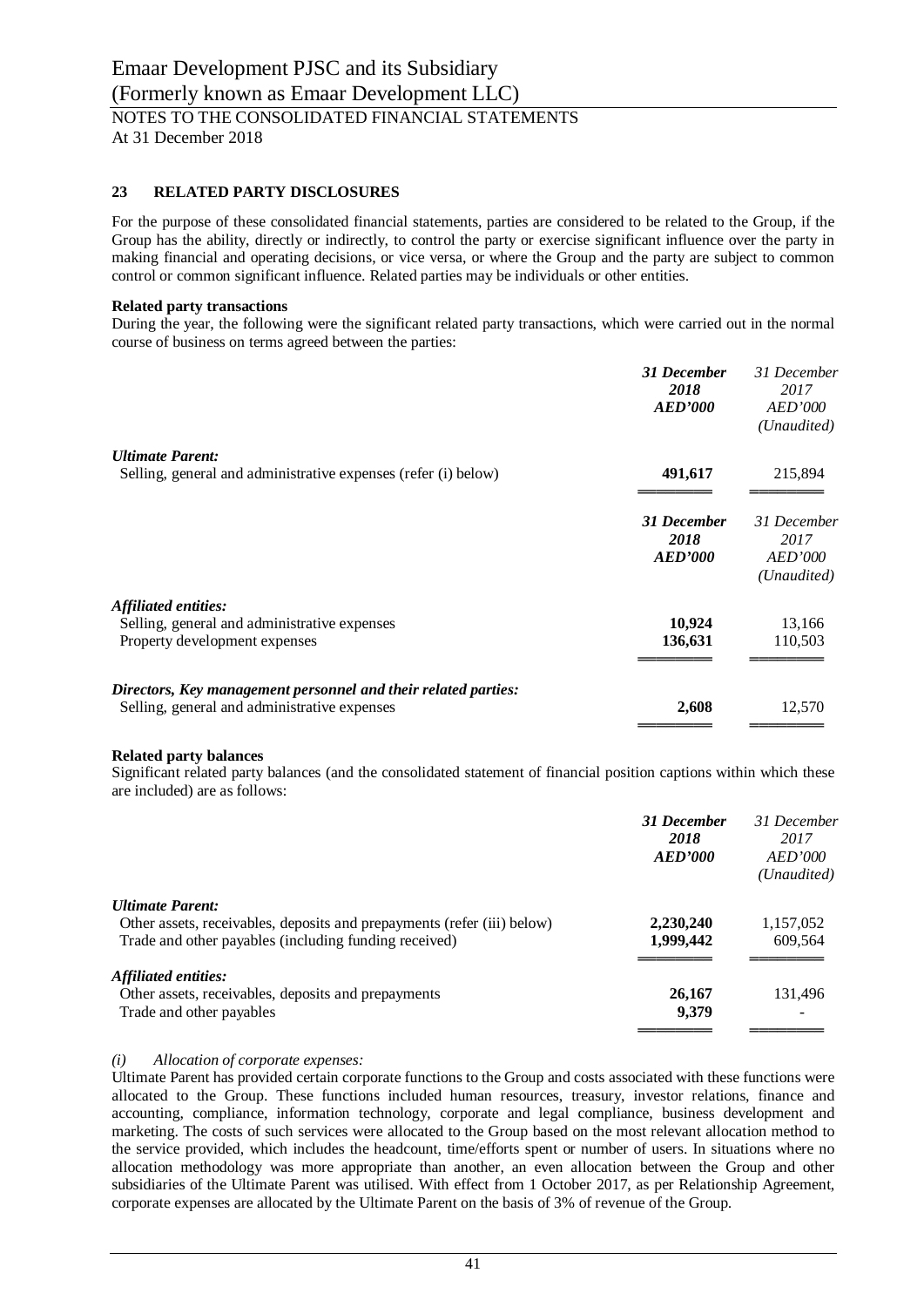## **23 RELATED PARTY DISCLOSURES (continued)**

#### **Related party transactions (continued)**

#### *(ii) Shareholder's contribution:*

Shareholder's contribution as of 20 November 2017 included as part of total equity of the Company represents the Ultimate Parents' interest in the net assets of the Company until the date of transfer of business to the Company. Certain allocated expenses by the Ultimate Parent have also been adjusted within the shareholder's contribution. The net balance of shareholder's contribution as at 20 November 2017 have been transferred to retained earnings post IPO. The approval of such transfer will be taken from the shareholders in the next Annual General Meeting.

#### *(iii) Recoverable from Ultimate Parent:*

This represents balances recoverable from the Ultimate Parent with respect to the development costs incurred for the BTS developments in Dubai Creek Harbour project. As agreed in the MTA, the Ultimate Parent has transferred the development services agreement relating to the BTS development in Dubai Creek Harbour project to the Company, for which the development costs including infrastructure costs are incurred by the Company. These balances will be recovered as per the agreed terms in the MTA.

#### **Compensation of key management personnel**

The remuneration of key management personnel during the period was as follows:

|                                    | 31 December<br>2018<br><b>AED'000</b> | 31 December<br>2017<br><i>AED'000</i><br>(Unaudited) |
|------------------------------------|---------------------------------------|------------------------------------------------------|
| Short-term benefits                | 74,330                                | 55,098                                               |
| Employees' end-of-service benefits | 3,122                                 | 2,010                                                |
|                                    | 77,452                                | 57,108                                               |
|                                    |                                       |                                                      |

During the year, the number of key management personnel is 71 (2017: 69).

## **24 FAIR VALUES OF FINANCIAL INSTRUMENTS**

Financial instruments comprise financial assets and financial liabilities.

Financial assets of the Group include bank balances and cash, trade and unbilled receivables, loans to joint ventures, other receivables, deposits and due from related parties. Financial liabilities of the Group include interest-bearing loans and borrowings, trade payable, retentions payable, payable to related parties and other payables.

Fair value of the financial instruments is included at the amounts at which the instruments could be exchanged in a current transaction between willing parties, other than in a forced or liquidation sale.

The fair values of financial instruments are not materially different from their carrying values largely due to the shortterm maturities of these instruments.

#### **25 DIVIDEND**

A cash dividend of AED 0.26 per share for the year 2018 was paid which was approved by the shareholders of the Company at the General Meeting held on 17 October 2018.

During 2017, on 30 October 2017, the Company declared and paid dividend of AED 3,909,675 thousands to the Ultimate parent.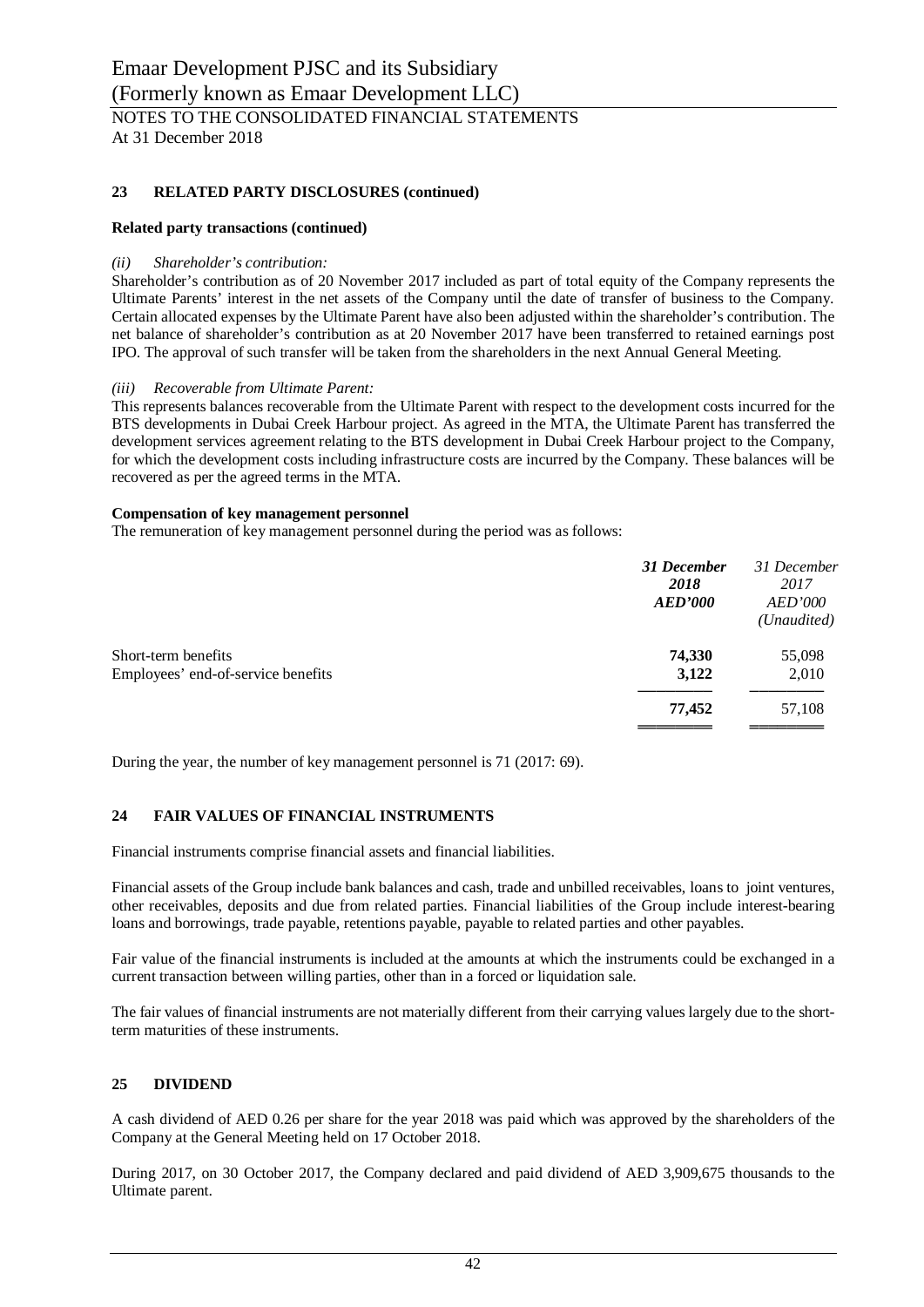## **26 FINANCIAL RISK MANAGEMENT OBJECTIVES AND POLICIES**

## **Overview**

The Group has exposure to the following risks from its use of financial instruments:

- a) Credit risk;
- b) Market risk; and
- c) Liquidity risk.

This note presents information about the Group's exposure to each of the above risks, the Group's objectives, policies and processes for measuring and managing risk and the Group's management of capital.

The Board of Directors has overall responsibility for the establishment and oversight of the Group's risk management framework. Group's senior management are responsible for developing and monitoring the Group's risk management policies and report regularly to the Board of Directors on their activities.

The Group's current financial risk management framework is a combination of formally documented risk management policies in certain areas and informal risk management policies in others. The Group's risk management policies (both formal and informal) are established to identify and analyse the risks faced by the Group, to set appropriate risk limits and controls and to monitor risks and adherence to limits. Risk management policies and systems are reviewed regularly to reflect changes in market conditions and the Group's activities.

The Group's Audit Committee oversees how management monitors compliance with the Group's risk management policies and procedures and reviews the adequacy of the risk management framework in relation to the risks faced by the Group. The Group's Audit Committee is assisted in its oversight role by Internal Audit. Internal Audit undertakes both regular and adhoc reviews of risk management controls and procedures, the results of which are reported to the Audit Committee.

The Group's principal financial liabilities, comprise interest-bearing loans and borrowings, retentions payable, amount due to related parties and trade and other payables. The main purpose of these financial instruments is to raise finance for the Group's operations. The Group has various financial assets such as bank balances and cash, trade and unbilled receivables, loan to joint ventures, amount due from related parties and other receivables and deposits, which arise directly from its operations.

The Board of Directors reviews and agrees policies for managing each of these risks which are summarised below:

## **a) Credit risk**

Credit risk is the risk of financial loss to the Group if a customer or counterparty to a financial instrument fails to meet its contractual obligations. The Group is exposed to credit risk principally from its receivables from customers, related parties including joint ventures, other receivables and from its financing activities, including deposits with banks and financial institutions.

## *Trade, unbilled and other receivables*

The Group's exposure to credit risk is influenced mainly by the individual characteristics of each customer. The demographics of the Group's customer base, including the default risk of the industry and country, in which customers operate, has less influence on credit risk.

The Group has entered into contracts for the sale of residential and commercial units and plots of land on an instalment basis. The instalments are specified in the contracts. The Group is exposed to credit risk in respect of instalments due. However, the legal ownership of residential, commercial units and plots of land is transferred to the buyer only after all the instalments are recovered. In addition, instalment dues are monitored on an ongoing basis with the result that the Group's exposure to bad debts is not significant.

The Group establishes an allowance for impairment at each reporting date that represents its estimate of expected credit losses in respect of trade, unbilled and other receivables. The provision rates are based on days past due for groupings of various customer segments with similar loss patterns. The calculation reflects the probability-weighted outcome, the time value of money and reasonable and supportable information that is available at the reporting date about past events, current conditions and forecasts of future economic conditions. The Group will calibrate the matrix to adjust the historical credit loss experience with forward-looking information.

Due from related parties relates to transactions arising in the normal course of business with minimal credit risk.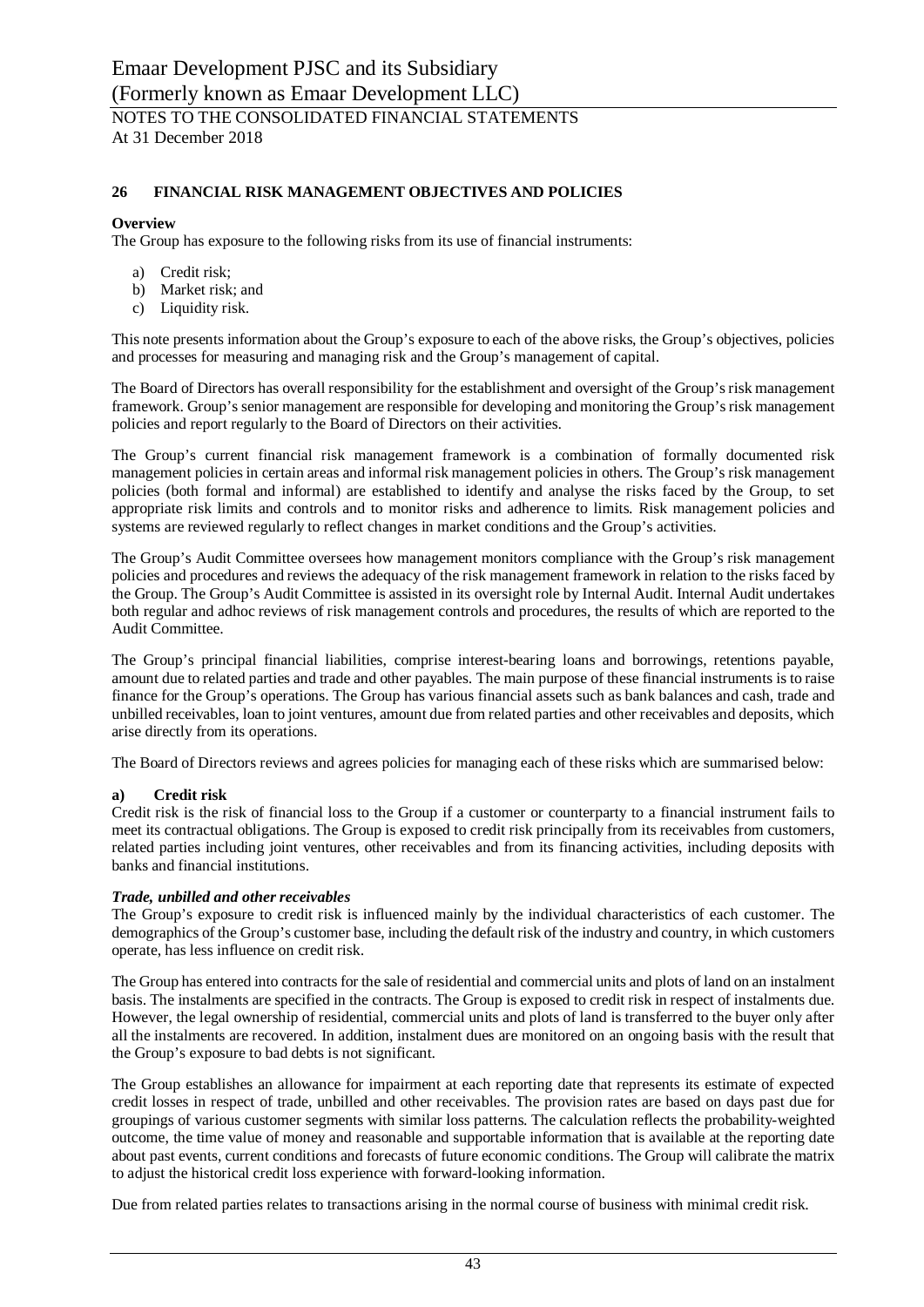## **26 FINANCIAL RISK MANAGEMENT OBJECTIVES AND POLICIES (continued)**

## **a) Credit risk (continued)**

## *Other financial assets and cash deposits*

With respect to credit risk arising from the other financial assets of the Group, which comprise bank balances and cash, loans to joint ventures, other receivables and deposits, the Group's exposure to credit risk arises from default of the counterparty, with a maximum exposure equal to the carrying amount of these assets.

Credit risk from balances with banks and financial institutions is managed by Group's treasury in accordance with the Group's policy. The Group limits its exposure to credit risk by only placing balances with local banks of good repute. Given the profile of its bankers, management does not expect any counterparty to fail in meeting its obligations.

## *Guarantees*

The Group's policy is to provide financial guarantees to its subsidiary and certain joint ventures. For details of guarantees outstanding as at the reporting date refer note 21 to the consolidated financial statements.

## **Excessive risk of concentration**

Concentration arise when a number of counterparties are engaged in similar business activities, or activities in the same geographical region, or have economic features that would cause their ability to meet contractual obligations to be similarly affected by changes in economic, political or other conditions. Concentrations indicate the relative sensitivity of the Group's performance to developments affecting a particular industry.

In order to avoid excessive concentration of risk, the Group's policies and procedures include specific guidelines to focus on the maintenance of a diversified portfolio. Identified concentrations of credit risks are controlled and managed accordingly. Selective hedging is used within the Group to manage risk concentrations at both the relationship and industry levels.

The maximum exposure to credit risk at the reporting date is the carrying value of each class of financial assets.

#### **b) Market risk**

Market risk is the risk that the fair value of future cash flows of a financial instrument will fluctuate because of changes in market prices, such as currency risk and interest rate risk, which will affect the Group's income or the value of its holdings of financial instruments. Financial instruments affected by market risk include interest-bearing loans and borrowings and deposits. The objective of market risk management is to manage and control market risk exposures within acceptable parameters, while optimising the return.

#### *Exposure to interest rate risk*

Interest rate risk is the risk that the fair value or future cash flows of a financial instrument will fluctuate because of changes in market interest rates. The Group's exposure to the risk of changes in market interest rates relates primarily to the Group's long-term debt obligations with floating interest rates.

The Group manages its interest rate risk by having a balanced portfolio of fixed and variable rate loans and borrowings. Interest on financial instruments having floating rates is re-priced at intervals of less than one year and interest on financial instruments having fixed rates is fixed until the maturity of the instrument. Other than commercial and overall business conditions, the Group's exposure to market risk for changes in interest rate environment relates mainly to its borrowing from financial institutions.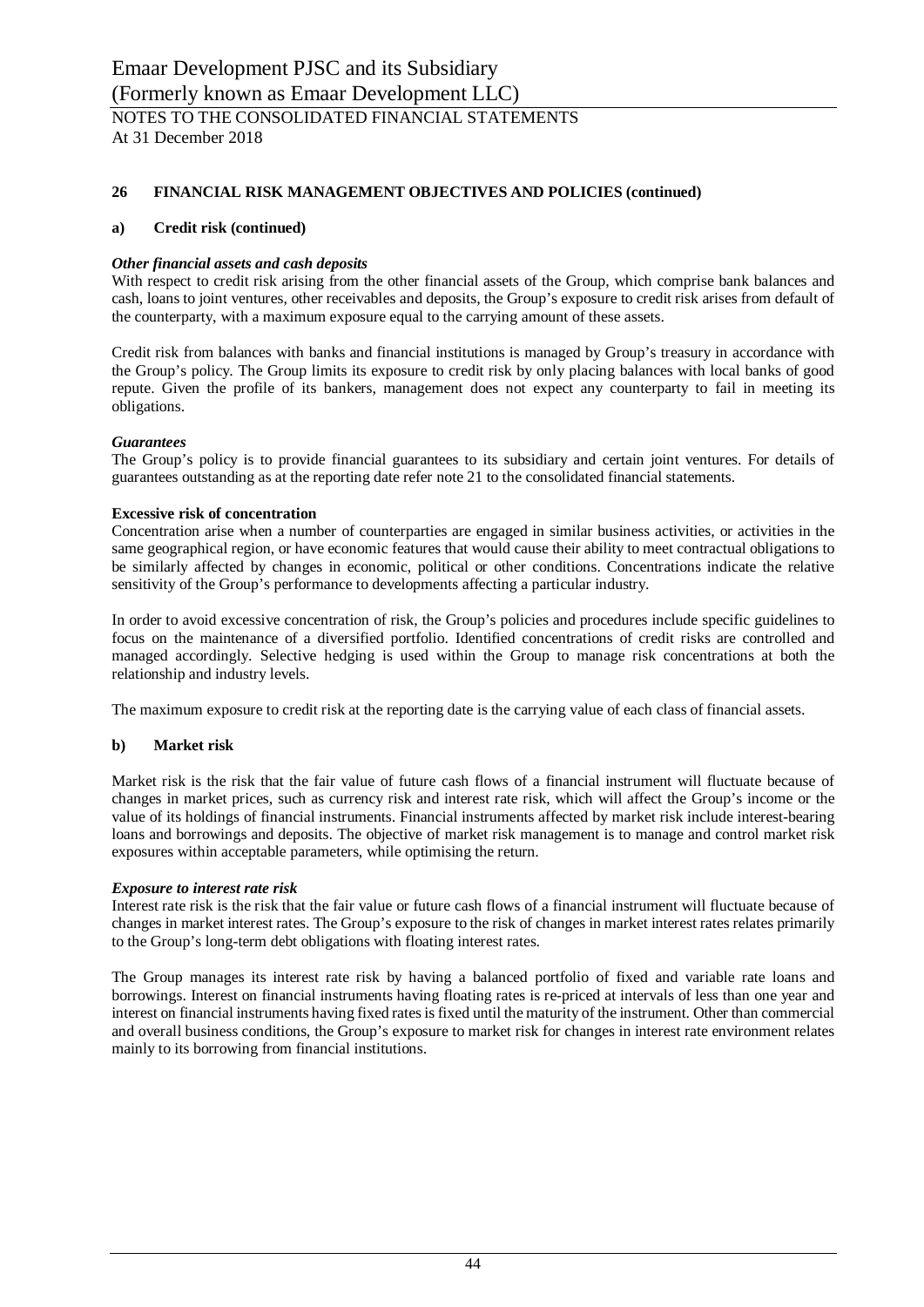## **26 FINANCIAL RISK MANAGEMENT OBJECTIVES AND POLICIES (continued)**

#### **b) Market risk (continued)**

The following table demonstrates the sensitivity to a reasonably possible change in interest rates, after the impact of hedge accounting, with all other variables held constant, of the Group's profit before tax (through the impact on floating rate borrowings):

|                                                                  | 2018                         |                                                                           | 2017                         |                                                                                  |
|------------------------------------------------------------------|------------------------------|---------------------------------------------------------------------------|------------------------------|----------------------------------------------------------------------------------|
|                                                                  | Change<br>in basis<br>points | <b>Sensitivity</b><br>of interest<br><i>income/</i><br>expense<br>AED'000 | Change<br>in basis<br>points | Sensitivity<br><i>of interest</i><br>income/<br>expense<br><i><b>AED'000</b></i> |
| Interest-bearing loans and borrowings<br>Trade and other payable | $+100$<br>$\pm 100$          | 39,668<br>3,534                                                           | $+100$<br>$\pm 100$          | 39,668                                                                           |

The interest rate sensitivity set out above relates primarily to the AED denominated financial assets and financial liabilities as the Group does not have any significant net exposure for financial assets and financial liabilities denominated in currencies other than the AED.

## **c) Liquidity risk**

Liquidity risk is the risk that the Group will not be able to meet its financial obligations as they fall due. The Group monitors its risk to a shortage of funds using a recurring liquidity planning tool. This tool considers the maturity of both its financial investments and financial assets (e.g. trade receivables, other financial assets) and projected cash flows from operations.

The cash flows, funding requirements and liquidity of Group companies are monitored on a centralised basis, under the control of Group Treasury. The objective of this centralised system is to optimise the efficiency and effectiveness of the management of the Group's capital resources. The Group's objective is to maintain a balance between continuity of funding and flexibility through the use of bank overdrafts and bank borrowings. The Group manages liquidity risk by maintaining adequate reserves, banking facilities and borrowing facilities, by continuously monitoring forecasted and actual cash flows and matching the maturity profiles of financial assets and liabilities.

The Group currently has sufficient cash on demand to meet expected operational expenses, including the servicing of financial obligations.

The table below summarises the maturity profile of the Group's financial liabilities based on contractual undiscounted payments:

| Less than 3<br>months<br>AED'000 | 3 to 12<br>months<br>AED'000                    | 1 to 5<br><i>vears</i><br>AED'000 | Over<br>5 years<br>AED'000 | <b>Total</b><br>AED'000 |
|----------------------------------|-------------------------------------------------|-----------------------------------|----------------------------|-------------------------|
| 40,292                           | 127,360                                         | 4,234,837                         | $\blacksquare$             | 4,402,489               |
|                                  | 279,650                                         | 337,415                           | ٠                          | 617,065                 |
| 3,532,443                        | 2,697,072                                       | 4,133,423                         | 308,205                    | 10,671,143              |
| 3,572,735                        | 3,104,082                                       | 8,705,675                         | 308,205                    | 15,690,697              |
|                                  | <b>Total undiscounted financial liabilities</b> |                                   |                            |                         |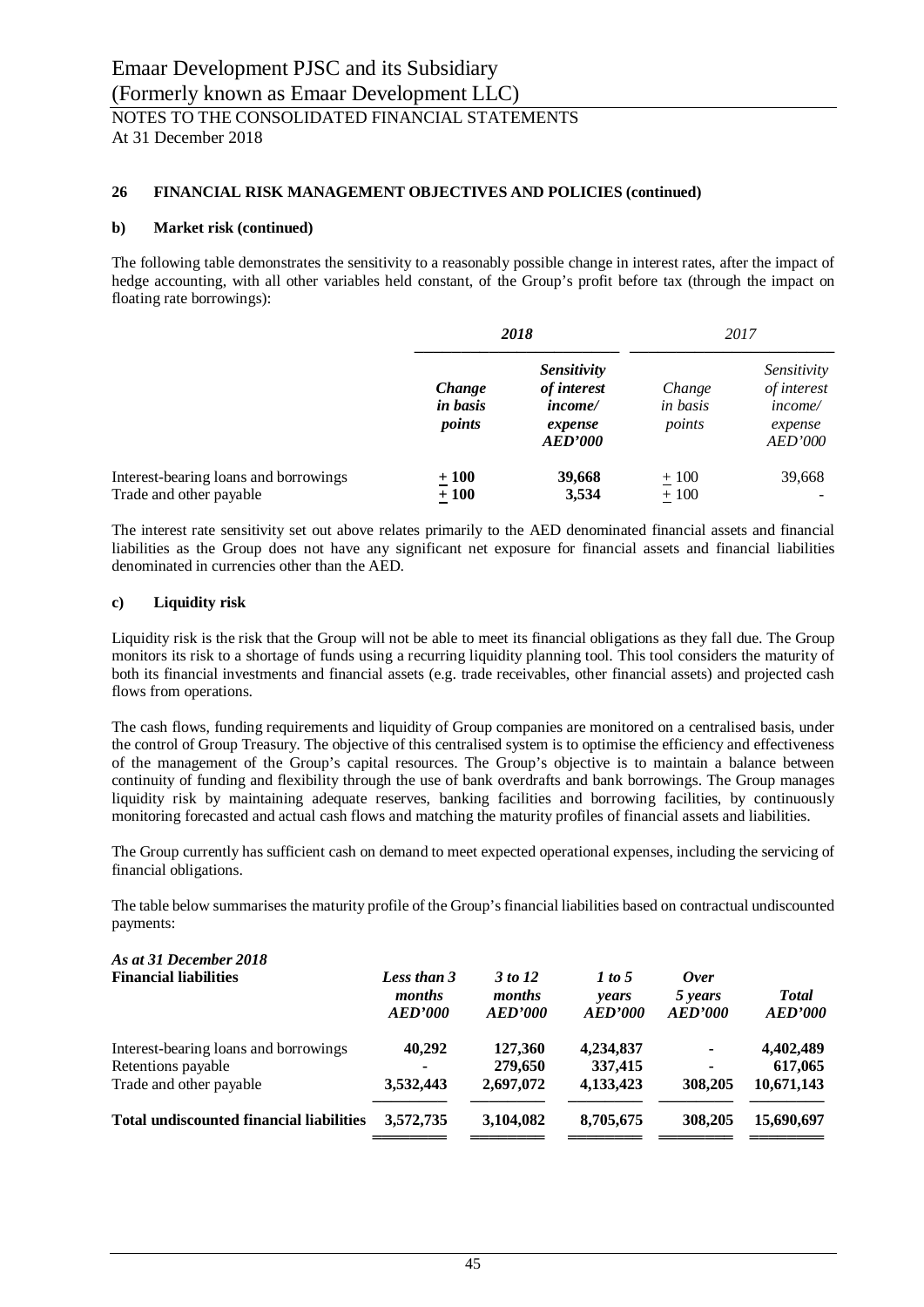## **26 FINANCIAL RISK MANAGEMENT OBJECTIVES AND POLICIES (continued)**

## **c) Liquidity risk (continued)**

## *As at 31 December 2017*

| <b>Financial liabilities</b>             | Less than 3<br>months<br>AED'000 | 3 to 12<br>months<br>AED'000 | 1 to 5<br>years<br>AED'000 | Over<br>5 years<br>AED'000 | Total<br>AED'000 |
|------------------------------------------|----------------------------------|------------------------------|----------------------------|----------------------------|------------------|
| Interest-bearing loans and borrowings    | 30,602                           | 98,709                       | 4,508,901                  | $\overline{\phantom{m}}$   | 4,638,212        |
| Retentions payable                       |                                  | 181,783                      | 296,089                    | $\overline{\phantom{a}}$   | 477,872          |
| Trade and other payable                  | 2,622,694                        | 784,220                      | 2,006,642                  | 412,805                    | 5,826,361        |
| Total undiscounted financial liabilities | 2,653,296                        | 1.064.712                    | 6,811,632                  | 412,805                    | 1.0942.445       |

#### **d) Capital management**

Capital includes equity attributable to the equity holders of the Parent. The Group's policy is to maintain a strong capital base so as to maintain investor, creditor and market confidence and to sustain future development of the business. The primary objective of the Group's capital management strategy is to ensure that it maintains a strong credit rating and healthy capital ratios in order to support its business and maximise shareholder value.

The Group monitors capital using a gearing ratio, which is net debt divided by total capital plus net debt. The Group's policy is to keep the gearing ratio below 50%. The Group includes within net debt interest bearing loans and borrowings less cash and cash equivalents. Capital includes equity attributable to the owners of the Parent less the net unrealised gains/ (losses) reserve. At 31 December 2018 and 2017 the Group does not have any net debt. The Board of Directors seeks to maintain a balance between the higher returns that might be possible with higher levels of borrowings and the advantages and security afforded by a sound capital position.

The Board of Directors also monitors the return on capital, which the Group defines as net operating income divided by total shareholders' equity, excluding minority interests. The Board of Directors also monitors the level of dividends to shareholders, the return on capital to shareholders or issuance of new shares to maintain or adjust the capital structure.

No changes were made in the objectives, policies or processes for managing capital during the years ended 31 December 2018 and 31 December 2017.

Neither the Company nor any of its subsidiary is subject to externally imposed capital requirements other than the statutory requirements in the jurisdictions where the Group entities are incorporated.

#### **27 MATERIAL PARTLY-OWNED SUBSIDIARY**

Financial information of the group's subsidiary is provided below:

|                        | Country of    | Ownership | Ownership |
|------------------------|---------------|-----------|-----------|
|                        | incorporation | 2018      | 2017      |
| Dubai Hills Estate LLC | <b>UAE</b>    | 50%       | 50%       |